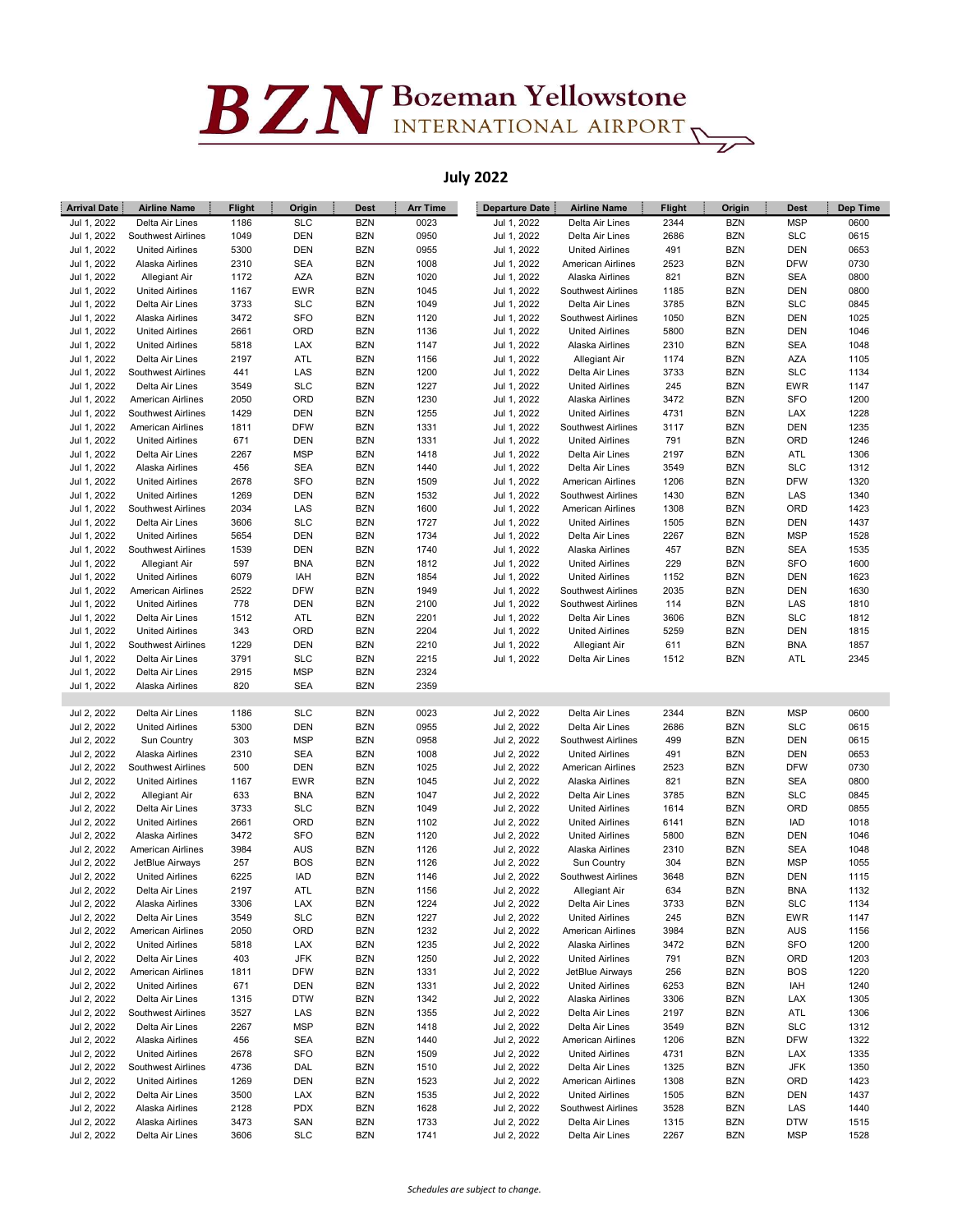| Jul 2, 2022                | Southwest Airlines                                  | 3160        | <b>DEN</b> | <b>BZN</b>               | 1745         | Jul 2, 2022                | Alaska Airlines                                  | 457         | <b>BZN</b>        | <b>SEA</b>        | 1535         |
|----------------------------|-----------------------------------------------------|-------------|------------|--------------------------|--------------|----------------------------|--------------------------------------------------|-------------|-------------------|-------------------|--------------|
| Jul 2, 2022                | <b>United Airlines</b>                              | 6079        | IAH        | <b>BZN</b>               | 1854         | Jul 2, 2022                | <b>Southwest Airlines</b>                        | 3255        | <b>BZN</b>        | DAL               | 1600         |
| Jul 2, 2022                | <b>American Airlines</b>                            | 2522        | <b>DFW</b> | <b>BZN</b>               | 1949         | Jul 2, 2022                | <b>United Airlines</b>                           | 229         | <b>BZN</b>        | <b>SFO</b>        | 1600         |
| Jul 2, 2022                | <b>United Airlines</b>                              | 778         | <b>DEN</b> | <b>BZN</b>               | 2101         | Jul 2, 2022                | <b>United Airlines</b>                           | 1152        | <b>BZN</b>        | <b>DEN</b>        | 1615         |
| Jul 2, 2022                | Delta Air Lines                                     | 1512        | ATL        | <b>BZN</b>               | 2201         | Jul 2, 2022                | Delta Air Lines                                  | 3500        | <b>BZN</b>        | LAX               | 1620         |
| Jul 2, 2022                | <b>United Airlines</b>                              | 343         | ORD        | <b>BZN</b>               | 2206         | Jul 2, 2022                | Alaska Airlines                                  | 2128        | <b>BZN</b>        | <b>PDX</b>        | 1710         |
| Jul 2, 2022                | Southwest Airlines                                  | 3529        | <b>DEN</b> | <b>BZN</b>               | 2210         | Jul 2, 2022                | Alaska Airlines                                  | 3473        | <b>BZN</b>        | SAN               | 1815         |
| Jul 2, 2022                | Delta Air Lines                                     | 3791        | <b>SLC</b> | <b>BZN</b>               | 2215         | Jul 2, 2022                | Southwest Airlines                               | 3535        | <b>BZN</b>        | <b>DEN</b>        | 1815         |
| Jul 2, 2022                | Delta Air Lines                                     | 2915        | <b>MSP</b> | <b>BZN</b>               | 2324         | Jul 2, 2022                | Delta Air Lines                                  | 3606        | <b>BZN</b>        | <b>SLC</b>        | 1826         |
| Jul 2, 2022                | Alaska Airlines                                     | 820         | <b>SEA</b> | <b>BZN</b>               | 2359         | Jul 2, 2022                | Delta Air Lines                                  | 1512        | <b>BZN</b>        | ATL               | 2345         |
|                            |                                                     |             |            |                          |              |                            |                                                  |             |                   |                   |              |
| Jul 3, 2022                | Southwest Airlines                                  | 1049        | <b>DEN</b> | <b>BZN</b>               | 0950         | Jul 3, 2022                | Delta Air Lines                                  | 2344        | <b>BZN</b>        | <b>MSP</b>        | 0600         |
| Jul 3, 2022                | <b>United Airlines</b>                              | 5300        | <b>DEN</b> | <b>BZN</b>               | 0955         | Jul 3, 2022                | Delta Air Lines                                  | 2686        | <b>BZN</b>        | <b>SLC</b>        | 0615         |
| Jul 3, 2022                | Alaska Airlines                                     | 2310        | <b>SEA</b> | <b>BZN</b>               | 1008         | Jul 3, 2022                | <b>United Airlines</b>                           | 491         | <b>BZN</b>        | <b>DEN</b>        | 0653         |
| Jul 3, 2022                | <b>United Airlines</b>                              | 1167        | <b>EWR</b> | <b>BZN</b>               | 1045         | Jul 3, 2022                | American Airlines                                | 2523        | <b>BZN</b>        | <b>DFW</b>        | 0730         |
| Jul 3, 2022                | Delta Air Lines                                     | 3733        | <b>SLC</b> | <b>BZN</b>               | 1049         | Jul 3, 2022                | Alaska Airlines                                  | 821         | <b>BZN</b>        | <b>SEA</b>        | 0800         |
| Jul 3, 2022                | JetBlue Airways                                     | 947         | <b>JFK</b> | <b>BZN</b>               | 1054         | Jul 3, 2022                | <b>Southwest Airlines</b>                        | 1185        | <b>BZN</b>        | DEN               | 0800         |
| Jul 3, 2022                | <b>United Airlines</b>                              | 2661        | ORD        | <b>BZN</b>               | 1102         | Jul 3, 2022                | Delta Air Lines                                  | 3785        | <b>BZN</b>        | <b>SLC</b>        | 0845         |
|                            |                                                     |             |            |                          |              |                            |                                                  |             |                   |                   |              |
| Jul 3, 2022                | Alaska Airlines                                     | 3472        | <b>SFO</b> | <b>BZN</b>               | 1120         | Jul 3, 2022                | <b>United Airlines</b>                           | 1614        | <b>BZN</b>        | ORD               | 0855         |
| Jul 3, 2022                | <b>United Airlines</b>                              | 6225        | IAD        | <b>BZN</b>               | 1146         | Jul 3, 2022                | <b>United Airlines</b>                           | 6141        | <b>BZN</b>        | <b>IAD</b>        | 1018         |
| Jul 3, 2022                | Delta Air Lines                                     | 2197        | ATL        | <b>BZN</b>               | 1155         | Jul 3, 2022                | Southwest Airlines                               | 1050        | <b>BZN</b>        | DEN               | 1025         |
| Jul 3, 2022                | Southwest Airlines                                  | 441         | LAS        | <b>BZN</b>               | 1200         | Jul 3, 2022                | <b>United Airlines</b>                           | 5800        | <b>BZN</b>        | DEN               | 1046         |
| Jul 3, 2022                | Delta Air Lines                                     | 3549        | <b>SLC</b> | <b>BZN</b>               | 1227         | Jul 3, 2022                | Alaska Airlines                                  | 2310        | <b>BZN</b>        | <b>SEA</b>        | 1048         |
| Jul 3, 2022                | American Airlines                                   | 2050        | ORD        | <b>BZN</b>               | 1232         | Jul 3, 2022                | Delta Air Lines                                  | 3733        | <b>BZN</b>        | <b>SLC</b>        | 1134         |
| Jul 3, 2022                | <b>United Airlines</b>                              | 5818        | LAX        | <b>BZN</b>               | 1235         | Jul 3, 2022                | JetBlue Airways                                  | 944         | <b>BZN</b>        | <b>JFK</b>        | 1145         |
| Jul 3, 2022                | Southwest Airlines                                  | 1429        | <b>DEN</b> | <b>BZN</b>               | 1255         | Jul 3, 2022                | <b>United Airlines</b>                           | 245         | <b>BZN</b>        | <b>EWR</b>        | 1147         |
| Jul 3, 2022                | American Airlines                                   | 1811        | <b>DFW</b> | <b>BZN</b>               | 1331         | Jul 3, 2022                | Alaska Airlines                                  | 3472        | <b>BZN</b>        | <b>SFO</b>        | 1200         |
| Jul 3, 2022                | <b>United Airlines</b>                              | 671         | <b>DEN</b> | <b>BZN</b>               | 1331         | Jul 3, 2022                | <b>United Airlines</b>                           | 791         | <b>BZN</b>        | ORD               | 1203         |
| Jul 3, 2022                | Delta Air Lines                                     | 2267        | <b>MSP</b> | <b>BZN</b>               | 1417         | Jul 3, 2022                | Southwest Airlines                               | 3117        | <b>BZN</b>        | DEN               | 1235         |
| Jul 3, 2022                | Alaska Airlines                                     | 456         | <b>SEA</b> | <b>BZN</b>               | 1440         | Jul 3, 2022                | <b>United Airlines</b>                           | 6253        | <b>BZN</b>        | IAH               | 1240         |
| Jul 3, 2022                | <b>United Airlines</b>                              | 2678        | <b>SFO</b> | <b>BZN</b>               | 1509         | Jul 3, 2022                | Delta Air Lines                                  | 2197        | <b>BZN</b>        | ATL               | 1305         |
| Jul 3, 2022                | Allegiant Air                                       | 48          | LAS        | <b>BZN</b>               | 1528         | Jul 3, 2022                | Delta Air Lines                                  | 3549        | <b>BZN</b>        | <b>SLC</b>        | 1312         |
| Jul 3, 2022                | <b>United Airlines</b>                              | 1269        | <b>DEN</b> | <b>BZN</b>               | 1532         | Jul 3, 2022                | American Airlines                                | 1206        | <b>BZN</b>        | <b>DFW</b>        | 1322         |
| Jul 3, 2022                | Southwest Airlines                                  | 2034        | LAS        | <b>BZN</b>               | 1600         | Jul 3, 2022                | <b>United Airlines</b>                           | 4731        | <b>BZN</b>        | LAX               | 1335         |
| Jul 3, 2022                | Delta Air Lines                                     | 3606        | <b>SLC</b> | <b>BZN</b>               | 1727         | Jul 3, 2022                | <b>Southwest Airlines</b>                        | 1430        | <b>BZN</b>        | LAS               | 1340         |
| Jul 3, 2022                | Southwest Airlines                                  | 1539        | <b>DEN</b> | <b>BZN</b>               | 1740         | Jul 3, 2022                | American Airlines                                | 1308        | <b>BZN</b>        | ORD               | 1423         |
| Jul 3, 2022                | Allegiant Air                                       | 2828        | <b>AUS</b> | <b>BZN</b>               | 1800         | Jul 3, 2022                | <b>United Airlines</b>                           | 1505        | <b>BZN</b>        | <b>DEN</b>        | 1437         |
| Jul 3, 2022                | Delta Air Lines                                     | 3791        | <b>SLC</b> | <b>BZN</b>               | 1854         | Jul 3, 2022                | Delta Air Lines                                  | 2267        | <b>BZN</b>        | <b>MSP</b>        | 1528         |
| Jul 3, 2022                |                                                     | 6079        | IAH        | <b>BZN</b>               | 1854         | Jul 3, 2022                |                                                  | 457         | <b>BZN</b>        | <b>SEA</b>        | 1535         |
|                            | <b>United Airlines</b>                              |             |            |                          |              |                            | Alaska Airlines                                  |             |                   |                   |              |
| Jul 3, 2022                | American Airlines                                   | 2522        | DFW        | <b>BZN</b>               | 1949         | Jul 3, 2022                | <b>United Airlines</b>                           | 229         | <b>BZN</b>        | <b>SFO</b>        | 1600         |
| Jul 3, 2022                | <b>United Airlines</b>                              | 778         | <b>DEN</b> | <b>BZN</b>               | 2100         | Jul 3, 2022                | Allegiant Air                                    | 49          | <b>BZN</b>        | LAS               | 1613         |
| Jul 3, 2022                | Delta Air Lines                                     | 1512        | ATL        | <b>BZN</b>               | 2200         | Jul 3, 2022                | <b>United Airlines</b>                           | 1152        | <b>BZN</b>        | <b>DEN</b>        | 1623         |
| Jul 3, 2022                | Southwest Airlines                                  | 1229        | <b>DEN</b> | <b>BZN</b>               | 2210         | Jul 3, 2022                | Southwest Airlines                               | 2035        | <b>BZN</b>        | <b>DEN</b>        | 1630         |
| Jul 3, 2022                | <b>United Airlines</b>                              | 343         | ORD        | <b>BZN</b>               | 2222         | Jul 3, 2022                | Southwest Airlines                               | 114         | <b>BZN</b>        | LAS               | 1810         |
| Jul 3, 2022                | Delta Air Lines                                     | 1186        | <b>SLC</b> | <b>BZN</b>               | 2251         | Jul 3, 2022                | Delta Air Lines                                  | 3606        | <b>BZN</b>        | <b>SLC</b>        | 1812         |
| Jul 3, 2022                | Delta Air Lines                                     | 2915        | <b>MSP</b> | <b>BZN</b>               | 2323         | Jul 3, 2022                | Allegiant Air                                    | 2799        | <b>BZN</b>        | <b>AUS</b>        | 1845         |
| Jul 3, 2022                | Alaska Airlines                                     | 820         | <b>SEA</b> | <b>BZN</b>               | 2359         | Jul 3, 2022                | Delta Air Lines                                  | 1512        | <b>BZN</b>        | ATL               | 2345         |
|                            |                                                     |             |            |                          |              |                            |                                                  |             |                   |                   |              |
| Jul 4, 2022                | Southwest Airlines                                  | 1049        | <b>DEN</b> | <b>BZN</b>               | 0950         | Jul 4, 2022                | Delta Air Lines                                  | 2344        | <b>BZN</b>        | <b>MSP</b>        | 0600         |
| Jul 4, 2022                | <b>United Airlines</b>                              | 5300        | <b>DEN</b> | <b>BZN</b>               | 0955         | Jul 4, 2022                | Delta Air Lines                                  | 2686        | <b>BZN</b>        | <b>SLC</b>        | 0615         |
| Jul 4, 2022                | Alaska Airlines                                     | 2310        | <b>SEA</b> | <b>BZN</b>               | 1008         | Jul 4, 2022                | <b>United Airlines</b>                           | 491         | <b>BZN</b>        | DEN               | 0653         |
| Jul 4, 2022                | Allegiant Air                                       | 1172        | AZA        | BZN                      | 1020         | Jul 4, 2022                | <b>American Airlines</b>                         | 2523        | BZN               | <b>DFW</b>        | 0730         |
| Jul 4, 2022                | <b>United Airlines</b>                              | 1167        | <b>EWR</b> | <b>BZN</b>               | 1021         | Jul 4, 2022                | Alaska Airlines                                  | 821         | <b>BZN</b>        | <b>SEA</b>        | 0800         |
| Jul 4, 2022                | Alaska Airlines                                     | 3472        | <b>SFO</b> | <b>BZN</b>               | 1120         | Jul 4, 2022                | <b>Southwest Airlines</b>                        | 1185        | <b>BZN</b>        | DEN               | 0800         |
| Jul 4, 2022                | <b>United Airlines</b>                              | 2661        | ORD        | <b>BZN</b>               | 1136         | Jul 4, 2022                | Delta Air Lines                                  | 3785        | <b>BZN</b>        | <b>SLC</b>        | 0845         |
| Jul 4, 2022                | <b>United Airlines</b>                              | 6225        | IAD        | <b>BZN</b>               | 1146         | Jul 4, 2022                | <b>United Airlines</b>                           | 1614        | <b>BZN</b>        | ORD               | 0855         |
| Jul 4, 2022                | <b>United Airlines</b>                              | 5818        | LAX        | <b>BZN</b>               | 1147         | Jul 4, 2022                | <b>United Airlines</b>                           | 6141        | <b>BZN</b>        | IAD               | 1018         |
| Jul 4, 2022                | Delta Air Lines                                     | 2197        | ATL        | BZN                      | 1155         | Jul 4, 2022                | <b>Southwest Airlines</b>                        | 1050        | BZN               | DEN               | 1025         |
| Jul 4, 2022                | Southwest Airlines                                  | 441         | LAS        | <b>BZN</b>               | 1200         | Jul 4, 2022                | <b>United Airlines</b>                           | 5800        | <b>BZN</b>        | <b>DEN</b>        | 1046         |
| Jul 4, 2022                | Delta Air Lines                                     | 3549        | <b>SLC</b> | <b>BZN</b>               | 1227         | Jul 4, 2022                | Alaska Airlines                                  | 2310        | <b>BZN</b>        | <b>SEA</b>        | 1048         |
| Jul 4, 2022                | American Airlines                                   | 2050        | ORD        | <b>BZN</b>               | 1232         | Jul 4, 2022                | Allegiant Air                                    | 1174        | <b>BZN</b>        | AZA               | 1105         |
| Jul 4, 2022                | Southwest Airlines                                  | 1429        | <b>DEN</b> | <b>BZN</b>               | 1255         | Jul 4, 2022                | <b>United Airlines</b>                           | 245         | <b>BZN</b>        | <b>EWR</b>        | 1147         |
| Jul 4, 2022                | American Airlines                                   | 1811        | <b>DFW</b> | BZN                      | 1331         | Jul 4, 2022                | Alaska Airlines                                  | 3472        | <b>BZN</b>        | <b>SFO</b>        | 1200         |
| Jul 4, 2022                | <b>United Airlines</b>                              | 671         | DEN        | <b>BZN</b>               | 1331         | Jul 4, 2022                | <b>United Airlines</b>                           | 4731        | <b>BZN</b>        | LAX               | 1228         |
| Jul 4, 2022                | Delta Air Lines                                     | 2267        | <b>MSP</b> | BZN                      | 1417         | Jul 4, 2022                | Southwest Airlines                               | 3117        | BZN               | DEN               | 1235         |
| Jul 4, 2022                | Alaska Airlines                                     | 456         | <b>SEA</b> | <b>BZN</b>               | 1440         | Jul 4, 2022                | <b>United Airlines</b>                           | 6253        | <b>BZN</b>        | IAH               | 1240         |
| Jul 4, 2022                | <b>United Airlines</b>                              | 2678        | <b>SFO</b> | <b>BZN</b>               | 1509         | Jul 4, 2022                | <b>United Airlines</b>                           | 791         | <b>BZN</b>        | ORD               | 1246         |
| Jul 4, 2022                |                                                     | 1269        | <b>DEN</b> | <b>BZN</b>               |              | Jul 4, 2022                |                                                  | 2197        | <b>BZN</b>        | ATL               | 1305         |
|                            | <b>United Airlines</b>                              |             |            |                          | 1532         |                            | Delta Air Lines                                  |             |                   |                   |              |
| Jul 4, 2022                | Southwest Airlines                                  | 2034        | LAS        | BZN                      | 1600         | Jul 4, 2022                | Delta Air Lines                                  | 3549        | <b>BZN</b>        | <b>SLC</b>        | 1312         |
| Jul 4, 2022                | Delta Air Lines                                     | 3606        | <b>SLC</b> | <b>BZN</b>               | 1727         | Jul 4, 2022                | American Airlines                                | 1206        | <b>BZN</b>        | <b>DFW</b>        | 1322         |
| Jul 4, 2022                | <b>United Airlines</b>                              | 5654        | DEN        | <b>BZN</b>               | 1734         | Jul 4, 2022                | Southwest Airlines                               | 1430        | <b>BZN</b>        | LAS               | 1340         |
| Jul 4, 2022                |                                                     | 1539        | <b>DEN</b> | <b>BZN</b>               | 1740         | Jul 4, 2022                | American Airlines                                | 1308        | <b>BZN</b>        | ORD               | 1423         |
|                            | Southwest Airlines                                  |             |            |                          |              |                            |                                                  |             |                   |                   |              |
| Jul 4, 2022                | Allegiant Air                                       | 633         | <b>BNA</b> | <b>BZN</b>               | 1812         | Jul 4, 2022                | <b>United Airlines</b>                           | 1505        | <b>BZN</b>        | <b>DEN</b>        | 1437         |
| Jul 4, 2022                | Delta Air Lines                                     | 3791        | <b>SLC</b> | <b>BZN</b>               | 1854         | Jul 4, 2022                | Delta Air Lines                                  | 2267        | <b>BZN</b>        | <b>MSP</b>        | 1528         |
| Jul 4, 2022                | American Airlines                                   | 2522        | <b>DFW</b> | BZN                      | 1949         | Jul 4, 2022                | Alaska Airlines                                  | 457         | <b>BZN</b>        | SEA               | 1535         |
| Jul 4, 2022<br>Jul 4, 2022 | <b>United Airlines</b><br><b>Southwest Airlines</b> | 778<br>1229 | DEN<br>DEN | <b>BZN</b><br><b>BZN</b> | 2100<br>2210 | Jul 4, 2022<br>Jul 4, 2022 | <b>United Airlines</b><br><b>United Airlines</b> | 229<br>1152 | BZN<br><b>BZN</b> | <b>SFO</b><br>DEN | 1600<br>1623 |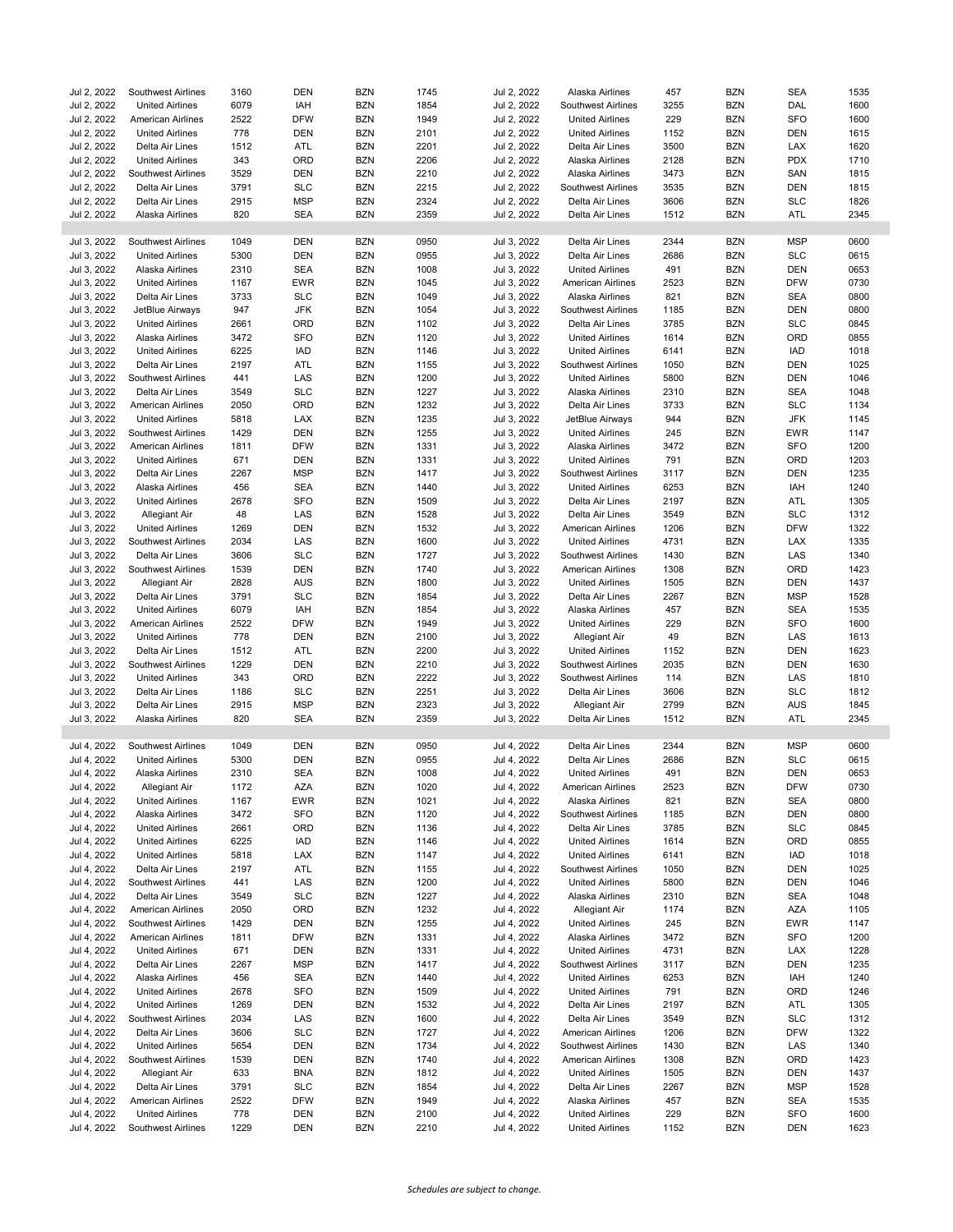| Jul 4, 2022 | Delta Air Lines          | 1186 | <b>SLC</b> | BZN        | 2251 | Jul 4, 2022 | Southwest Airlines        | 2035 | <b>BZN</b> | DEN        | 1630 |
|-------------|--------------------------|------|------------|------------|------|-------------|---------------------------|------|------------|------------|------|
|             |                          |      |            |            |      |             |                           |      |            |            |      |
| Jul 4, 2022 | Delta Air Lines          | 2915 | <b>MSP</b> | <b>BZN</b> | 2323 | Jul 4, 2022 | Southwest Airlines        | 114  | <b>BZN</b> | LAS        | 1810 |
| Jul 4, 2022 | Alaska Airlines          | 820  | <b>SEA</b> | <b>BZN</b> | 2359 | Jul 4, 2022 | Delta Air Lines           | 3606 | <b>BZN</b> | <b>SLC</b> | 1812 |
|             |                          |      |            |            |      | Jul 4, 2022 | <b>United Airlines</b>    | 5259 | <b>BZN</b> | <b>DEN</b> | 1815 |
|             |                          |      |            |            |      | Jul 4, 2022 | Allegiant Air             | 611  | <b>BZN</b> | <b>BNA</b> | 1857 |
|             |                          |      |            |            |      |             |                           |      |            |            |      |
|             |                          |      |            |            |      |             |                           |      |            |            |      |
| Jul 5, 2022 | Delta Air Lines          | 1186 | <b>SLC</b> | <b>BZN</b> | 0014 | Jul 5, 2022 | Delta Air Lines           | 2344 | <b>BZN</b> | <b>MSP</b> | 0600 |
| Jul 5, 2022 | Allegiant Air            | 2828 | AUS        | <b>BZN</b> | 0946 | Jul 5, 2022 | Delta Air Lines           | 2686 | <b>BZN</b> | <b>SLC</b> | 0615 |
| Jul 5, 2022 | Southwest Airlines       | 1049 | DEN        | <b>BZN</b> | 0950 | Jul 5, 2022 | <b>United Airlines</b>    | 491  | <b>BZN</b> | <b>DEN</b> | 0653 |
| Jul 5, 2022 | <b>United Airlines</b>   | 5300 | <b>DEN</b> | <b>BZN</b> | 0955 | Jul 5, 2022 | American Airlines         | 2523 | <b>BZN</b> | <b>DFW</b> | 0730 |
| Jul 5, 2022 | Alaska Airlines          | 2310 | <b>SEA</b> | <b>BZN</b> | 1008 | Jul 5, 2022 | Alaska Airlines           | 821  | <b>BZN</b> | <b>SEA</b> | 0800 |
|             |                          |      |            |            |      |             |                           |      |            |            |      |
| Jul 5, 2022 | <b>United Airlines</b>   | 1167 | <b>EWR</b> | <b>BZN</b> | 1021 | Jul 5, 2022 | Southwest Airlines        | 1185 | <b>BZN</b> | <b>DEN</b> | 0800 |
| Jul 5, 2022 | Delta Air Lines          | 3733 | <b>SLC</b> | <b>BZN</b> | 1049 | Jul 5, 2022 | Delta Air Lines           | 3785 | <b>BZN</b> | <b>SLC</b> | 0845 |
| Jul 5, 2022 | JetBlue Airways          | 947  | <b>JFK</b> | <b>BZN</b> | 1054 | Jul 5, 2022 | <b>Southwest Airlines</b> | 1050 | <b>BZN</b> | <b>DEN</b> | 1025 |
| Jul 5, 2022 | Alaska Airlines          | 3472 | <b>SFO</b> | <b>BZN</b> | 1120 | Jul 5, 2022 | Allegiant Air             | 2799 | <b>BZN</b> | <b>AUS</b> | 1031 |
| Jul 5, 2022 | <b>United Airlines</b>   | 2661 | ORD        | <b>BZN</b> | 1136 | Jul 5, 2022 | <b>United Airlines</b>    | 5800 | <b>BZN</b> | <b>DEN</b> | 1046 |
|             |                          |      |            |            |      |             |                           |      |            |            |      |
| Jul 5, 2022 | <b>United Airlines</b>   | 5818 | LAX        | <b>BZN</b> | 1147 | Jul 5, 2022 | Alaska Airlines           | 2310 | <b>BZN</b> | <b>SEA</b> | 1048 |
| Jul 5, 2022 | Delta Air Lines          | 2197 | ATL        | <b>BZN</b> | 1155 | Jul 5, 2022 | Delta Air Lines           | 3733 | <b>BZN</b> | <b>SLC</b> | 1134 |
| Jul 5, 2022 | Southwest Airlines       | 441  | LAS        | <b>BZN</b> | 1200 | Jul 5, 2022 | JetBlue Airways           | 944  | <b>BZN</b> | <b>JFK</b> | 1145 |
| Jul 5, 2022 | American Airlines        | 2050 | ORD        | <b>BZN</b> | 1232 | Jul 5, 2022 | <b>United Airlines</b>    | 245  | <b>BZN</b> | <b>EWR</b> | 1147 |
| Jul 5, 2022 | Southwest Airlines       | 1429 | <b>DEN</b> | <b>BZN</b> | 1255 | Jul 5, 2022 | Alaska Airlines           | 3472 | <b>BZN</b> | <b>SFO</b> | 1200 |
|             |                          |      |            |            |      |             |                           |      |            |            |      |
| Jul 5, 2022 | American Airlines        | 1811 | <b>DFW</b> | <b>BZN</b> | 1331 | Jul 5, 2022 | <b>United Airlines</b>    | 4731 | <b>BZN</b> | LAX        | 1228 |
| Jul 5, 2022 | <b>United Airlines</b>   | 671  | <b>DEN</b> | <b>BZN</b> | 1331 | Jul 5, 2022 | Southwest Airlines        | 3117 | <b>BZN</b> | <b>DEN</b> | 1235 |
| Jul 5, 2022 | Delta Air Lines          | 2267 | MSP        | <b>BZN</b> | 1417 | Jul 5, 2022 | <b>United Airlines</b>    | 791  | <b>BZN</b> | ORD        | 1246 |
| Jul 5, 2022 | Alaska Airlines          | 456  | <b>SEA</b> | <b>BZN</b> | 1440 | Jul 5, 2022 | Delta Air Lines           | 2197 | <b>BZN</b> | ATL        | 1305 |
| Jul 5, 2022 | <b>United Airlines</b>   | 2678 | <b>SFO</b> | <b>BZN</b> | 1509 | Jul 5, 2022 | American Airlines         | 1206 | <b>BZN</b> | <b>DFW</b> | 1322 |
|             |                          |      |            |            |      | Jul 5, 2022 |                           |      |            |            |      |
| Jul 5, 2022 | <b>United Airlines</b>   | 1269 | DEN        | <b>BZN</b> | 1532 |             | Southwest Airlines        | 1430 | <b>BZN</b> | LAS        | 1340 |
| Jul 5, 2022 | Southwest Airlines       | 2034 | LAS        | <b>BZN</b> | 1555 | Jul 5, 2022 | American Airlines         | 1308 | <b>BZN</b> | ORD        | 1423 |
| Jul 5, 2022 | Delta Air Lines          | 3606 | <b>SLC</b> | <b>BZN</b> | 1727 | Jul 5, 2022 | <b>United Airlines</b>    | 1505 | <b>BZN</b> | <b>DEN</b> | 1437 |
| Jul 5, 2022 | <b>United Airlines</b>   | 5654 | DEN        | <b>BZN</b> | 1734 | Jul 5, 2022 | Delta Air Lines           | 2267 | <b>BZN</b> | <b>MSP</b> | 1528 |
| Jul 5, 2022 | Southwest Airlines       | 1539 | <b>DEN</b> | <b>BZN</b> | 1740 | Jul 5, 2022 | Alaska Airlines           | 457  | <b>BZN</b> | <b>SEA</b> | 1535 |
|             |                          |      |            |            |      |             |                           |      |            |            |      |
| Jul 5, 2022 | American Airlines        | 2522 | <b>DFW</b> | <b>BZN</b> | 1949 | Jul 5, 2022 | <b>United Airlines</b>    | 229  | <b>BZN</b> | <b>SFO</b> | 1600 |
| Jul 5, 2022 | <b>United Airlines</b>   | 778  | <b>DEN</b> | <b>BZN</b> | 2100 | Jul 5, 2022 | <b>United Airlines</b>    | 1152 | <b>BZN</b> | <b>DEN</b> | 1623 |
| Jul 5, 2022 | Southwest Airlines       | 1229 | DEN        | <b>BZN</b> | 2210 | Jul 5, 2022 | Southwest Airlines        | 2035 | <b>BZN</b> | DEN        | 1630 |
| Jul 5, 2022 | Delta Air Lines          | 3791 | <b>SLC</b> | <b>BZN</b> | 2215 | Jul 5, 2022 | Southwest Airlines        | 114  | <b>BZN</b> | LAS        | 1810 |
| Jul 5, 2022 | Delta Air Lines          | 2915 | MSP        | <b>BZN</b> | 2323 | Jul 5, 2022 | Delta Air Lines           | 3606 | <b>BZN</b> | <b>SLC</b> | 1812 |
|             |                          |      |            |            |      |             |                           |      |            |            |      |
| Jul 5, 2022 | Alaska Airlines          | 820  | <b>SEA</b> | <b>BZN</b> | 2359 | Jul 5, 2022 | <b>United Airlines</b>    | 5259 | <b>BZN</b> | DEN        | 1815 |
|             |                          |      |            |            |      |             |                           |      |            |            |      |
| Jul 6, 2022 | Allegiant Air            | 597  | <b>BNA</b> | <b>BZN</b> | 0933 | Jul 6, 2022 | Delta Air Lines           | 2344 | <b>BZN</b> | <b>MSP</b> | 0600 |
| Jul 6, 2022 | Southwest Airlines       | 1049 | <b>DEN</b> | <b>BZN</b> | 0950 | Jul 6, 2022 | Delta Air Lines           | 2686 | <b>BZN</b> | <b>SLC</b> | 0615 |
| Jul 6, 2022 | <b>United Airlines</b>   | 5300 | <b>DEN</b> | <b>BZN</b> | 0955 | Jul 6, 2022 | <b>United Airlines</b>    | 491  | <b>BZN</b> | <b>DEN</b> | 0653 |
|             |                          |      |            |            |      |             |                           |      |            |            |      |
| Jul 6, 2022 | Sun Country              | 303  | <b>MSP</b> | <b>BZN</b> | 0958 | Jul 6, 2022 | American Airlines         | 2523 | <b>BZN</b> | <b>DFW</b> | 0730 |
| Jul 6, 2022 | Alaska Airlines          | 2310 | <b>SEA</b> | <b>BZN</b> | 1008 | Jul 6, 2022 | Alaska Airlines           | 821  | <b>BZN</b> | <b>SEA</b> | 0800 |
| Jul 6, 2022 | <b>United Airlines</b>   | 1167 | <b>EWR</b> | <b>BZN</b> | 1021 | Jul 6, 2022 | <b>Southwest Airlines</b> | 1185 | <b>BZN</b> | DEN        | 0800 |
| Jul 6, 2022 | Delta Air Lines          | 3733 | <b>SLC</b> | <b>BZN</b> | 1049 | Jul 6, 2022 | Delta Air Lines           | 3785 | <b>BZN</b> | <b>SLC</b> | 0845 |
| Jul 6, 2022 | Alaska Airlines          | 3472 | <b>SFO</b> | <b>BZN</b> | 1120 | Jul 6, 2022 | Allegiant Air             | 634  | <b>BZN</b> | <b>BNA</b> | 1018 |
|             |                          |      | ORD        |            |      |             | Southwest Airlines        | 1050 | <b>BZN</b> |            |      |
| Jul 6, 2022 | <b>United Airlines</b>   | 2661 |            | <b>BZN</b> | 1136 | Jul 6, 2022 |                           |      |            | <b>DEN</b> | 1025 |
| Jul 6, 2022 | <b>United Airlines</b>   | 5818 | LAX        | <b>BZN</b> | 1147 | Jul 6, 2022 | <b>United Airlines</b>    | 5800 | <b>BZN</b> | <b>DEN</b> | 1046 |
| Jul 6, 2022 | Delta Air Lines          | 2197 | ATL        | <b>BZN</b> | 1155 | Jul 6, 2022 | Alaska Airlines           | 2310 | <b>BZN</b> | <b>SEA</b> | 1048 |
| Jul 6, 2022 | Southwest Airlines       | 441  | LAS        | <b>BZN</b> | 1200 | Jul 6, 2022 | Sun Country               | 304  | <b>BZN</b> | <b>MSP</b> | 1055 |
| Jul 6, 2022 | JetBlue Airways          | 257  | <b>BOS</b> | <b>BZN</b> | 1212 | Jul 6, 2022 | Delta Air Lines           | 3733 | <b>BZN</b> | <b>SLC</b> | 1134 |
|             |                          |      |            |            |      |             |                           |      |            |            |      |
| Jul 6, 2022 | Alaska Airlines          | 3306 | LAX        | BZN        | 1224 | Jul 6, 2022 | United Airlines           | 245  | <b>BZN</b> | EWR        | 1147 |
| Jul 6, 2022 | Delta Air Lines          | 3549 | <b>SLC</b> | <b>BZN</b> | 1227 | Jul 6, 2022 | Alaska Airlines           | 3472 | <b>BZN</b> | <b>SFO</b> | 1200 |
| Jul 6, 2022 | <b>American Airlines</b> | 2050 | ORD        | BZN        | 1232 | Jul 6, 2022 | <b>United Airlines</b>    | 4731 | <b>BZN</b> | LAX        | 1228 |
| Jul 6, 2022 | Southwest Airlines       | 1429 | <b>DEN</b> | BZN        | 1255 | Jul 6, 2022 | <b>Southwest Airlines</b> | 3117 | BZN        | DEN        | 1235 |
| Jul 6, 2022 | American Airlines        | 1811 | <b>DFW</b> | BZN        | 1331 | Jul 6, 2022 | <b>United Airlines</b>    | 791  | <b>BZN</b> | ORD        | 1246 |
| Jul 6, 2022 | <b>United Airlines</b>   | 671  | DEN        | BZN        | 1331 | Jul 6, 2022 | JetBlue Airways           | 256  | BZN        | <b>BOS</b> | 1302 |
|             |                          |      |            |            |      |             |                           |      |            |            |      |
| Jul 6, 2022 | Delta Air Lines          | 2267 | <b>MSP</b> | <b>BZN</b> | 1417 | Jul 6, 2022 | Alaska Airlines           | 3306 | <b>BZN</b> | LAX        | 1305 |
| Jul 6, 2022 | Alaska Airlines          | 456  | <b>SEA</b> | <b>BZN</b> | 1440 | Jul 6, 2022 | Delta Air Lines           | 2197 | <b>BZN</b> | ATL        | 1305 |
| Jul 6, 2022 | <b>United Airlines</b>   | 2678 | <b>SFO</b> | <b>BZN</b> | 1509 | Jul 6, 2022 | Delta Air Lines           | 3549 | <b>BZN</b> | <b>SLC</b> | 1312 |
| Jul 6, 2022 | <b>United Airlines</b>   | 1269 | DEN        | BZN        | 1532 | Jul 6, 2022 | American Airlines         | 1206 | <b>BZN</b> | <b>DFW</b> | 1322 |
|             | Southwest Airlines       | 2034 |            | BZN        | 1555 |             | <b>Southwest Airlines</b> |      | <b>BZN</b> | LAS        | 1340 |
| Jul 6, 2022 |                          |      | LAS        |            |      | Jul 6, 2022 |                           | 1430 |            |            |      |
| Jul 6, 2022 | Delta Air Lines          | 3606 | <b>SLC</b> | BZN        | 1727 | Jul 6, 2022 | American Airlines         | 1308 | <b>BZN</b> | ORD        | 1423 |
| Jul 6, 2022 | Alaska Airlines          | 3473 | SAN        | BZN        | 1733 | Jul 6, 2022 | <b>United Airlines</b>    | 1505 | <b>BZN</b> | DEN        | 1437 |
| Jul 6, 2022 | <b>United Airlines</b>   | 5654 | <b>DEN</b> | BZN        | 1734 | Jul 6, 2022 | Delta Air Lines           | 2267 | <b>BZN</b> | <b>MSP</b> | 1528 |
| Jul 6, 2022 | Southwest Airlines       | 1539 | DEN        | BZN        | 1740 | Jul 6, 2022 | Alaska Airlines           | 457  | BZN        | SEA        | 1535 |
| Jul 6, 2022 | Delta Air Lines          | 3791 | <b>SLC</b> | <b>BZN</b> | 1854 | Jul 6, 2022 | <b>United Airlines</b>    | 229  | <b>BZN</b> | <b>SFO</b> | 1600 |
|             |                          |      |            |            |      |             |                           |      |            |            |      |
| Jul 6, 2022 | American Airlines        | 2522 | <b>DFW</b> | BZN        | 1949 | Jul 6, 2022 | United Airlines           | 1152 | <b>BZN</b> | <b>DEN</b> | 1623 |
| Jul 6, 2022 | <b>United Airlines</b>   | 778  | DEN        | <b>BZN</b> | 2100 | Jul 6, 2022 | Southwest Airlines        | 2035 | <b>BZN</b> | DEN        | 1630 |
| Jul 6, 2022 | Southwest Airlines       | 1229 | <b>DEN</b> | <b>BZN</b> | 2210 | Jul 6, 2022 | Southwest Airlines        | 114  | <b>BZN</b> | LAS        | 1810 |
| Jul 6, 2022 | Delta Air Lines          | 1186 | <b>SLC</b> | <b>BZN</b> | 2251 | Jul 6, 2022 | Delta Air Lines           | 3606 | <b>BZN</b> | <b>SLC</b> | 1812 |
| Jul 6, 2022 | Delta Air Lines          | 2915 | <b>MSP</b> | <b>BZN</b> | 2323 | Jul 6, 2022 | Alaska Airlines           | 3473 | <b>BZN</b> | SAN        | 1815 |
|             |                          |      |            |            |      |             |                           |      |            |            |      |
| Jul 6, 2022 | Alaska Airlines          | 820  | <b>SEA</b> | <b>BZN</b> | 2359 | Jul 6, 2022 | <b>United Airlines</b>    | 5259 | <b>BZN</b> | <b>DEN</b> | 1815 |
|             |                          |      |            |            |      |             |                           |      |            |            |      |
| Jul 7, 2022 | Southwest Airlines       | 1049 | DEN        | BZN        | 0950 | Jul 7, 2022 | Delta Air Lines           | 2344 | BZN        | <b>MSP</b> | 0600 |
| Jul 7, 2022 | <b>United Airlines</b>   | 5300 | DEN        | <b>BZN</b> | 0955 | Jul 7, 2022 | Delta Air Lines           | 2686 | <b>BZN</b> | <b>SLC</b> | 0615 |
| Jul 7, 2022 | Alaska Airlines          | 2310 | <b>SEA</b> | <b>BZN</b> | 1008 | Jul 7, 2022 | United Airlines           | 491  | <b>BZN</b> | <b>DEN</b> | 0653 |
|             |                          |      |            |            |      |             |                           |      |            |            |      |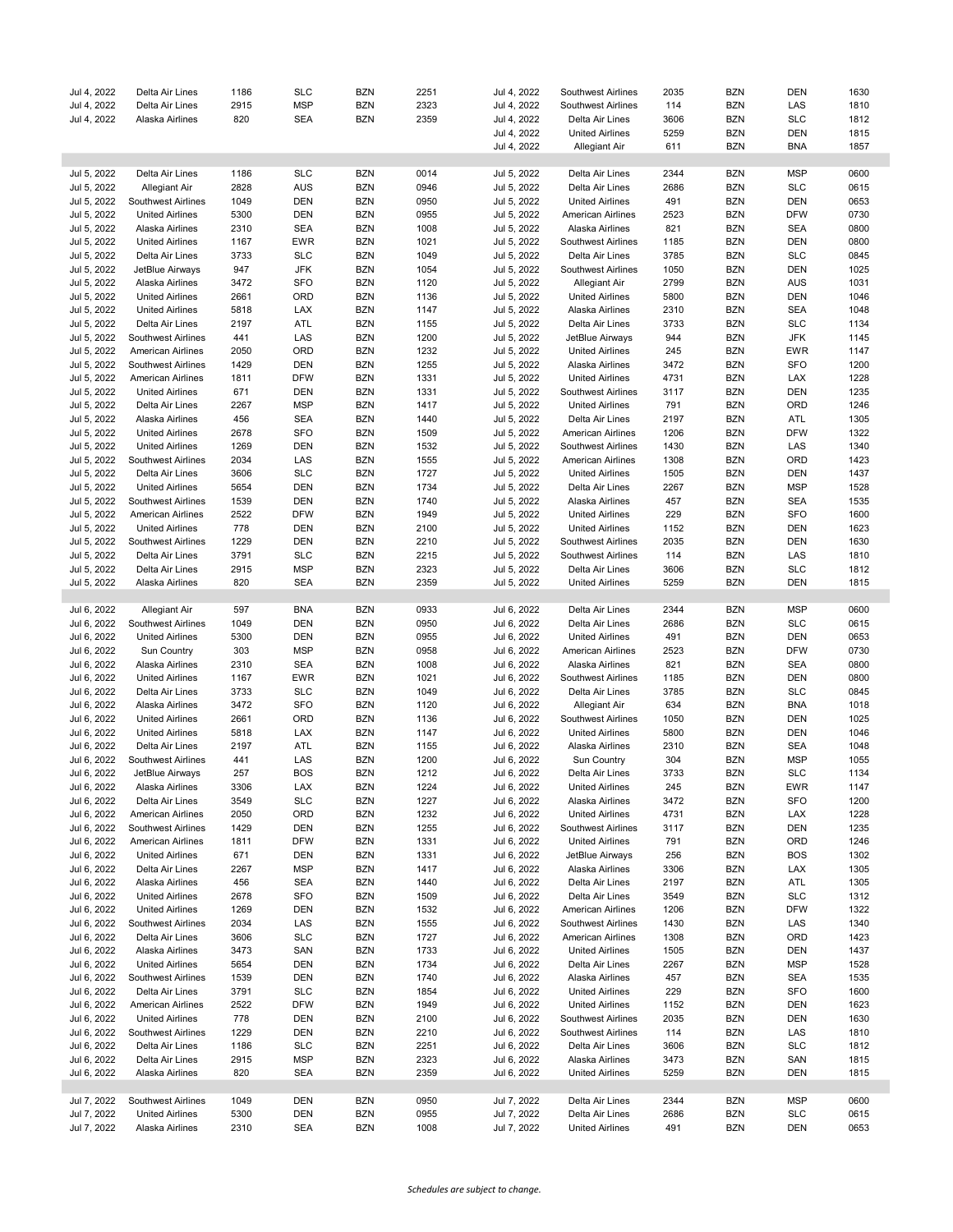| Jul 7, 2022                | <b>United Airlines</b>                    | 1167         | <b>EWR</b>        | <b>BZN</b>               | 1015         | Jul 7, 2022                | American Airlines                                | 2523         | <b>BZN</b>               | <b>DFW</b>        | 0730         |
|----------------------------|-------------------------------------------|--------------|-------------------|--------------------------|--------------|----------------------------|--------------------------------------------------|--------------|--------------------------|-------------------|--------------|
| Jul 7, 2022                | Delta Air Lines                           | 3733         | <b>SLC</b>        | <b>BZN</b>               | 1049         | Jul 7, 2022                | Alaska Airlines                                  | 821          | <b>BZN</b>               | <b>SEA</b>        | 0800         |
| Jul 7, 2022                | JetBlue Airways                           | 947          | <b>JFK</b>        | <b>BZN</b>               | 1054         | Jul 7, 2022                | <b>Southwest Airlines</b>                        | 1185         | <b>BZN</b>               | <b>DEN</b>        | 0800         |
| Jul 7, 2022                | Alaska Airlines                           | 3472         | <b>SFO</b>        | <b>BZN</b>               | 1120         | Jul 7, 2022                | Delta Air Lines                                  | 3785         | <b>BZN</b>               | <b>SLC</b>        | 0845         |
|                            |                                           |              |                   |                          |              |                            |                                                  |              |                          |                   |              |
| Jul 7, 2022                | <b>United Airlines</b>                    | 2661         | ORD               | <b>BZN</b>               | 1136         | Jul 7, 2022                | Southwest Airlines                               | 1050         | <b>BZN</b>               | <b>DEN</b>        | 1025         |
| Jul 7, 2022                | <b>United Airlines</b>                    | 5818         | LAX               | <b>BZN</b>               | 1147         | Jul 7, 2022                | <b>United Airlines</b>                           | 5800         | <b>BZN</b>               | <b>DEN</b>        | 1046         |
| Jul 7, 2022                | Delta Air Lines                           | 2197         | ATL               | <b>BZN</b>               | 1155         | Jul 7, 2022                | Alaska Airlines                                  | 2310         | <b>BZN</b>               | <b>SEA</b>        | 1048         |
| Jul 7, 2022                | <b>Southwest Airlines</b>                 | 441          | LAS               | <b>BZN</b>               | 1200         | Jul 7, 2022                | Delta Air Lines                                  | 3733         | <b>BZN</b>               | <b>SLC</b>        | 1134         |
| Jul 7, 2022                | Delta Air Lines                           | 3549         | <b>SLC</b>        | <b>BZN</b>               | 1227         | Jul 7, 2022                | JetBlue Airways                                  | 944          | <b>BZN</b>               | <b>JFK</b>        | 1145         |
| Jul 7, 2022                | <b>American Airlines</b>                  | 2050         | ORD               | <b>BZN</b>               | 1232         | Jul 7, 2022                | <b>United Airlines</b>                           | 245          | <b>BZN</b>               | <b>EWR</b>        | 1147         |
| Jul 7, 2022                | Southwest Airlines                        | 1429         | <b>DEN</b>        | <b>BZN</b>               | 1255         | Jul 7, 2022                | Alaska Airlines                                  | 3472         | <b>BZN</b>               | <b>SFO</b>        | 1200         |
| Jul 7, 2022                | American Airlines                         | 1811         | <b>DFW</b>        | <b>BZN</b>               | 1331         | Jul 7, 2022                | <b>United Airlines</b>                           | 4731         | <b>BZN</b>               | LAX               | 1228         |
|                            |                                           |              |                   | <b>BZN</b>               | 1331         | Jul 7, 2022                | Southwest Airlines                               |              |                          | <b>DEN</b>        | 1235         |
| Jul 7, 2022                | <b>United Airlines</b>                    | 671          | <b>DEN</b>        |                          |              |                            |                                                  | 3117         | <b>BZN</b>               |                   |              |
| Jul 7, 2022                | Delta Air Lines                           | 2267         | <b>MSP</b>        | <b>BZN</b>               | 1417         | Jul 7, 2022                | <b>United Airlines</b>                           | 791          | <b>BZN</b>               | ORD               | 1246         |
| Jul 7, 2022                | Alaska Airlines                           | 456          | <b>SEA</b>        | <b>BZN</b>               | 1440         | Jul 7, 2022                | Delta Air Lines                                  | 2197         | <b>BZN</b>               | ATL               | 1305         |
| Jul 7, 2022                | <b>United Airlines</b>                    | 2678         | <b>SFO</b>        | <b>BZN</b>               | 1509         | Jul 7, 2022                | Delta Air Lines                                  | 3549         | <b>BZN</b>               | <b>SLC</b>        | 1312         |
| Jul 7, 2022                | <b>United Airlines</b>                    | 1269         | <b>DEN</b>        | <b>BZN</b>               | 1532         | Jul 7, 2022                | American Airlines                                | 1206         | <b>BZN</b>               | <b>DFW</b>        | 1322         |
| Jul 7, 2022                | Southwest Airlines                        | 2034         | LAS               | <b>BZN</b>               | 1555         | Jul 7, 2022                | Southwest Airlines                               | 1430         | <b>BZN</b>               | LAS               | 1340         |
| Jul 7, 2022                | <b>Allegiant Air</b>                      | 48           | LAS               | <b>BZN</b>               | 1646         | Jul 7, 2022                | American Airlines                                | 1308         | <b>BZN</b>               | ORD               | 1423         |
| Jul 7, 2022                | Delta Air Lines                           | 3606         | <b>SLC</b>        | <b>BZN</b>               | 1727         | Jul 7, 2022                | <b>United Airlines</b>                           | 1505         | <b>BZN</b>               | <b>DEN</b>        | 1437         |
|                            |                                           |              |                   |                          |              |                            |                                                  |              |                          |                   |              |
| Jul 7, 2022                | <b>United Airlines</b>                    | 5654         | <b>DEN</b>        | <b>BZN</b>               | 1734         | Jul 7, 2022                | Delta Air Lines                                  | 2267         | <b>BZN</b>               | <b>MSP</b>        | 1528         |
| Jul 7, 2022                | Southwest Airlines                        | 1539         | <b>DEN</b>        | <b>BZN</b>               | 1740         | Jul 7, 2022                | Alaska Airlines                                  | 457          | <b>BZN</b>               | <b>SEA</b>        | 1535         |
| Jul 7, 2022                | <b>Allegiant Air</b>                      | 2787         | <b>AUS</b>        | <b>BZN</b>               | 1805         | Jul 7, 2022                | <b>United Airlines</b>                           | 229          | <b>BZN</b>               | <b>SFO</b>        | 1600         |
| Jul 7, 2022                | Delta Air Lines                           | 3791         | <b>SLC</b>        | <b>BZN</b>               | 1854         | Jul 7, 2022                | <b>United Airlines</b>                           | 1152         | <b>BZN</b>               | <b>DEN</b>        | 1623         |
| Jul 7, 2022                | American Airlines                         | 2522         | <b>DFW</b>        | <b>BZN</b>               | 1949         | Jul 7, 2022                | <b>Southwest Airlines</b>                        | 2035         | <b>BZN</b>               | <b>DEN</b>        | 1630         |
| Jul 7, 2022                | <b>United Airlines</b>                    | 778          | <b>DEN</b>        | <b>BZN</b>               | 2100         | Jul 7, 2022                | <b>Allegiant Air</b>                             | 49           | <b>BZN</b>               | LAS               | 1731         |
| Jul 7, 2022                | Delta Air Lines                           | 1512         | ATL               | <b>BZN</b>               | 2200         | Jul 7, 2022                | <b>Southwest Airlines</b>                        | 114          | <b>BZN</b>               | LAS               | 1810         |
|                            |                                           |              |                   |                          |              |                            |                                                  |              |                          |                   |              |
| Jul 7, 2022                | <b>Southwest Airlines</b>                 | 1229         | <b>DEN</b>        | <b>BZN</b>               | 2210         | Jul 7, 2022                | Delta Air Lines                                  | 3606         | <b>BZN</b>               | <b>SLC</b>        | 1812         |
| Jul 7, 2022                | Delta Air Lines                           | 1186         | <b>SLC</b>        | <b>BZN</b>               | 2251         | Jul 7, 2022                | <b>United Airlines</b>                           | 5259         | <b>BZN</b>               | DEN               | 1815         |
| Jul 7, 2022                | Delta Air Lines                           | 2915         | <b>MSP</b>        | <b>BZN</b>               | 2323         | Jul 7, 2022                | Allegiant Air                                    | 2799         | <b>BZN</b>               | <b>AUS</b>        | 1850         |
| Jul 7, 2022                | Alaska Airlines                           | 820          | <b>SEA</b>        | <b>BZN</b>               | 2359         | Jul 7, 2022                | Delta Air Lines                                  | 1512         | <b>BZN</b>               | ATL               | 2345         |
|                            |                                           |              |                   |                          |              |                            |                                                  |              |                          |                   |              |
| Jul 8, 2022                | <b>Southwest Airlines</b>                 | 1049         | <b>DEN</b>        | <b>BZN</b>               | 0950         | Jul 8, 2022                | Delta Air Lines                                  | 2344         | <b>BZN</b>               | <b>MSP</b>        | 0600         |
| Jul 8, 2022                | <b>United Airlines</b>                    | 5300         | <b>DEN</b>        | <b>BZN</b>               | 0955         | Jul 8, 2022                | Delta Air Lines                                  | 2686         | <b>BZN</b>               | <b>SLC</b>        | 0615         |
| Jul 8, 2022                | Alaska Airlines                           | 2310         | <b>SEA</b>        | <b>BZN</b>               | 1008         | Jul 8, 2022                | <b>United Airlines</b>                           | 491          | <b>BZN</b>               | <b>DEN</b>        | 0653         |
| Jul 8, 2022                | <b>United Airlines</b>                    | 1167         | <b>EWR</b>        | <b>BZN</b>               | 1015         | Jul 8, 2022                | American Airlines                                | 2523         | <b>BZN</b>               | <b>DFW</b>        | 0730         |
|                            |                                           |              |                   |                          |              |                            |                                                  |              |                          |                   |              |
| Jul 8, 2022                | Allegiant Air                             | 1172         | AZA               | <b>BZN</b>               | 1018         | Jul 8, 2022                | Alaska Airlines                                  | 821          | <b>BZN</b>               | <b>SEA</b>        | 0800         |
| Jul 8, 2022                | Delta Air Lines                           | 3733         | <b>SLC</b>        | <b>BZN</b>               | 1049         | Jul 8, 2022                | <b>Southwest Airlines</b>                        | 1185         | <b>BZN</b>               | <b>DEN</b>        | 0800         |
| Jul 8, 2022                | Alaska Airlines                           | 3472         | <b>SFO</b>        | <b>BZN</b>               | 1120         | Jul 8, 2022                | Delta Air Lines                                  | 3785         | <b>BZN</b>               | <b>SLC</b>        | 0845         |
| Jul 8, 2022                | <b>United Airlines</b>                    | 2661         | ORD               | <b>BZN</b>               | 1136         | Jul 8, 2022                | Southwest Airlines                               | 1050         | <b>BZN</b>               | <b>DEN</b>        | 1025         |
| Jul 8, 2022                | <b>United Airlines</b>                    | 5818         | LAX               | <b>BZN</b>               | 1147         | Jul 8, 2022                | <b>United Airlines</b>                           | 5800         | <b>BZN</b>               | <b>DEN</b>        | 1046         |
| Jul 8, 2022                | Delta Air Lines                           | 2197         | ATL               | <b>BZN</b>               | 1155         | Jul 8, 2022                | Alaska Airlines                                  | 2310         | <b>BZN</b>               | <b>SEA</b>        | 1048         |
| Jul 8, 2022                | Southwest Airlines                        | 441          | LAS               | <b>BZN</b>               | 1200         | Jul 8, 2022                | Allegiant Air                                    | 1174         | <b>BZN</b>               | <b>AZA</b>        | 1103         |
|                            |                                           |              |                   |                          |              |                            |                                                  |              |                          |                   |              |
| Jul 8, 2022                | Delta Air Lines                           | 3549         | <b>SLC</b>        | <b>BZN</b>               | 1227         | Jul 8, 2022                | Delta Air Lines                                  | 3733         | <b>BZN</b>               | <b>SLC</b>        | 1134         |
| Jul 8, 2022                | American Airlines                         | 2050         | ORD               | <b>BZN</b>               | 1232         | Jul 8, 2022                | <b>United Airlines</b>                           | 245          | <b>BZN</b>               | <b>EWR</b>        | 1147         |
| Jul 8, 2022                | <b>Southwest Airlines</b>                 | 1429         | <b>DEN</b>        | <b>BZN</b>               | 1255         | Jul 8, 2022                | Alaska Airlines                                  | 3472         | <b>BZN</b>               | <b>SFO</b>        | 1200         |
| Jul 8, 2022                | American Airlines                         | 1811         | <b>DFW</b>        | <b>BZN</b>               | 1331         | Jul 8, 2022                | <b>United Airlines</b>                           | 4731         | <b>BZN</b>               | LAX               | 1228         |
| Jul 8, 2022                | <b>United Airlines</b>                    | 671          | <b>DEN</b>        | <b>BZN</b>               | 1331         | Jul 8, 2022                | <b>Southwest Airlines</b>                        | 3117         | <b>BZN</b>               | <b>DEN</b>        | 1235         |
| Jul 8, 2022                | Delta Air Lines                           | 2267         | <b>MSP</b>        | <b>BZN</b>               | 1417         | Jul 8, 2022                | <b>United Airlines</b>                           | 791          | <b>BZN</b>               | ORD               | 1246         |
| Jul 8, 2022                | Alaska Airlines                           | 456          | <b>SEA</b>        | <b>BZN</b>               | 1440         | Jul 8, 2022                | Delta Air Lines                                  | 2197         | <b>BZN</b>               | ATL               | 1305         |
| Jul 8, 2022                | <b>United Airlines</b>                    | 2678         | <b>SFO</b>        | <b>BZN</b>               | 1509         | Jul 8, 2022                | Delta Air Lines                                  | 3549         | <b>BZN</b>               | <b>SLC</b>        | 1312         |
|                            |                                           |              |                   |                          |              |                            |                                                  |              |                          |                   |              |
| Jul 8, 2022                | <b>United Airlines</b>                    | 1269         | DEN               | <b>BZN</b>               | 1532         | Jul 8, 2022                | American Airlines                                | 1206         | <b>BZN</b>               | <b>DFW</b>        | 1322         |
| Jul 8, 2022                | Southwest Airlines                        | 2034         | LAS               | <b>BZN</b>               | 1555         | Jul 8, 2022                | Southwest Airlines                               | 1430         | <b>BZN</b>               | LAS               | 1340         |
| Jul 8, 2022                | Delta Air Lines                           | 3606         | <b>SLC</b>        | <b>BZN</b>               | 1727         | Jul 8, 2022                | American Airlines                                | 1308         | <b>BZN</b>               | ORD               | 1423         |
| Jul 8, 2022                | <b>United Airlines</b>                    | 5654         | <b>DEN</b>        | <b>BZN</b>               | 1734         | Jul 8, 2022                | <b>United Airlines</b>                           | 1505         | <b>BZN</b>               | DEN               | 1437         |
| Jul 8, 2022                | Southwest Airlines                        | 1539         | <b>DEN</b>        | <b>BZN</b>               | 1740         | Jul 8, 2022                | Delta Air Lines                                  | 2267         | <b>BZN</b>               | <b>MSP</b>        | 1528         |
| Jul 8, 2022                | Allegiant Air                             | 597          | <b>BNA</b>        | <b>BZN</b>               | 1820         | Jul 8, 2022                | Alaska Airlines                                  | 457          | <b>BZN</b>               | <b>SEA</b>        | 1535         |
| Jul 8, 2022                | Delta Air Lines                           | 3791         | <b>SLC</b>        | BZN                      | 1854         | Jul 8, 2022                | <b>United Airlines</b>                           | 229          | BZN                      | SFO               | 1600         |
| Jul 8, 2022                | <b>United Airlines</b>                    | 6079         | IAH               | <b>BZN</b>               | 1854         | Jul 8, 2022                | <b>United Airlines</b>                           | 1152         | <b>BZN</b>               | <b>DEN</b>        | 1623         |
|                            |                                           |              |                   |                          |              |                            |                                                  |              |                          |                   |              |
| Jul 8, 2022                | American Airlines                         | 2522         | <b>DFW</b>        | <b>BZN</b>               | 1949         | Jul 8, 2022                | Southwest Airlines                               | 2035         | <b>BZN</b>               | DEN               | 1630         |
| Jul 8, 2022                | <b>United Airlines</b>                    | 778          | <b>DEN</b>        | <b>BZN</b>               | 2100         | Jul 8, 2022                | Southwest Airlines                               | 114          | <b>BZN</b>               | LAS               | 1810         |
| Jul 8, 2022                | Delta Air Lines                           | 1512         | ATL               | <b>BZN</b>               | 2200         | Jul 8, 2022                | Delta Air Lines                                  | 3606         | <b>BZN</b>               | <b>SLC</b>        | 1812         |
| Jul 8, 2022                | <b>United Airlines</b>                    | 343          | ORD               | <b>BZN</b>               | 2204         | Jul 8, 2022                | <b>United Airlines</b>                           | 5259         | <b>BZN</b>               | DEN               | 1815         |
| Jul 8, 2022                | Southwest Airlines                        | 1229         | <b>DEN</b>        | <b>BZN</b>               | 2210         | Jul 8, 2022                | Allegiant Air                                    | 634          | <b>BZN</b>               | <b>BNA</b>        | 1905         |
| Jul 8, 2022                | Delta Air Lines                           | 1186         | <b>SLC</b>        | <b>BZN</b>               | 2251         | Jul 8, 2022                | Delta Air Lines                                  | 1512         | <b>BZN</b>               | ATL               | 2345         |
| Jul 8, 2022                | Delta Air Lines                           | 2915         | <b>MSP</b>        | <b>BZN</b>               | 2323         |                            |                                                  |              |                          |                   |              |
| Jul 8, 2022                |                                           |              | <b>SEA</b>        | <b>BZN</b>               | 2359         |                            |                                                  |              |                          |                   |              |
|                            |                                           |              |                   |                          |              |                            |                                                  |              |                          |                   |              |
|                            | Alaska Airlines                           | 820          |                   |                          |              |                            |                                                  |              |                          |                   |              |
|                            |                                           |              |                   |                          |              |                            |                                                  |              |                          |                   |              |
| Jul 9, 2022                | Delta Air Lines                           | 1186         | <b>SLC</b>        | <b>BZN</b>               | 0014         | Jul 9, 2022                | Delta Air Lines                                  | 2344         | <b>BZN</b>               | <b>MSP</b>        | 0600         |
| Jul 9, 2022                | <b>United Airlines</b>                    | 5300         | <b>DEN</b>        | <b>BZN</b>               | 0955         | Jul 9, 2022                | Delta Air Lines                                  | 2686         | <b>BZN</b>               | <b>SLC</b>        | 0615         |
| Jul 9, 2022                | Sun Country                               | 303          | <b>MSP</b>        | <b>BZN</b>               | 0958         | Jul 9, 2022                | Southwest Airlines                               | 499          | <b>BZN</b>               | DEN               | 0615         |
| Jul 9, 2022                | Alaska Airlines                           | 2310         | <b>SEA</b>        | <b>BZN</b>               | 1008         | Jul 9, 2022                | <b>United Airlines</b>                           | 491          | <b>BZN</b>               | DEN               | 0653         |
| Jul 9, 2022                | Southwest Airlines                        |              | <b>DEN</b>        |                          | 1025         | Jul 9, 2022                | American Airlines                                |              | <b>BZN</b>               |                   | 0730         |
|                            |                                           | 500          |                   | <b>BZN</b>               |              |                            |                                                  | 2523         |                          | <b>DFW</b>        |              |
| Jul 9, 2022                | <b>United Airlines</b>                    | 1167         | EWR               | <b>BZN</b>               | 1045         | Jul 9, 2022                | Alaska Airlines                                  | 821          | <b>BZN</b>               | SEA               | 0800         |
| Jul 9, 2022                | Allegiant Air                             | 633          | <b>BNA</b>        | <b>BZN</b>               | 1048         | Jul 9, 2022                | Delta Air Lines                                  | 3785         | <b>BZN</b>               | <b>SLC</b>        | 0845         |
| Jul 9, 2022<br>Jul 9, 2022 | Delta Air Lines<br><b>United Airlines</b> | 3733<br>2661 | <b>SLC</b><br>ORD | <b>BZN</b><br><b>BZN</b> | 1049<br>1102 | Jul 9, 2022<br>Jul 9, 2022 | <b>United Airlines</b><br><b>United Airlines</b> | 1614<br>6141 | <b>BZN</b><br><b>BZN</b> | ORD<br><b>IAD</b> | 0855<br>1018 |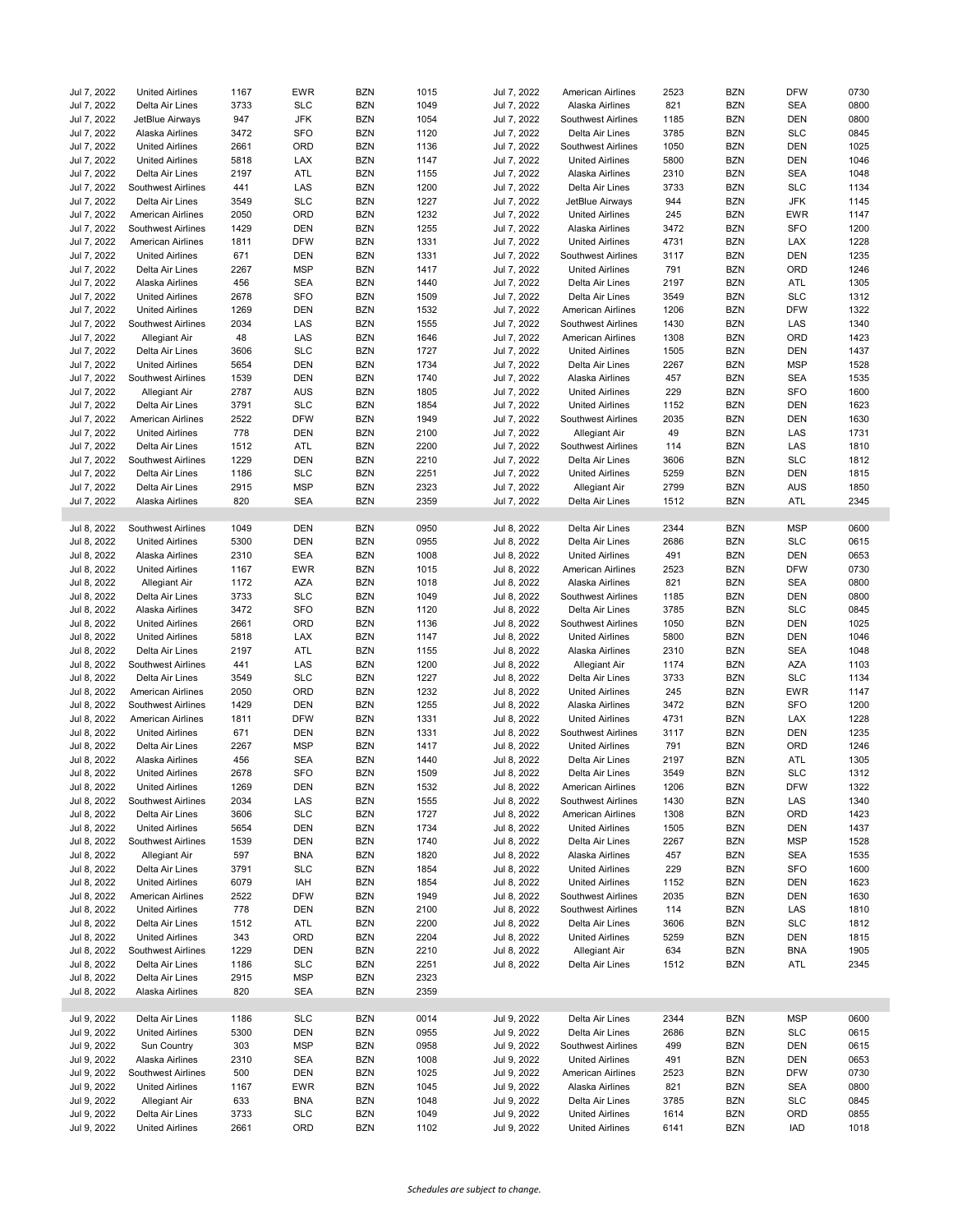| Jul 9, 2022  | Alaska Airlines           | 3472 | <b>SFO</b> | <b>BZN</b> | 1120 | Jul 9, 2022  | <b>United Airlines</b>    | 5800 | <b>BZN</b> | <b>DEN</b> | 1046 |
|--------------|---------------------------|------|------------|------------|------|--------------|---------------------------|------|------------|------------|------|
| Jul 9, 2022  | American Airlines         | 3984 | <b>AUS</b> | <b>BZN</b> | 1126 | Jul 9, 2022  | Alaska Airlines           | 2310 | <b>BZN</b> | <b>SEA</b> | 1048 |
| Jul 9, 2022  | JetBlue Airways           | 257  | <b>BOS</b> | <b>BZN</b> | 1126 | Jul 9, 2022  | <b>Sun Country</b>        | 304  | <b>BZN</b> | <b>MSP</b> | 1055 |
| Jul 9, 2022  | <b>United Airlines</b>    | 6225 | <b>IAD</b> | <b>BZN</b> | 1146 | Jul 9, 2022  | Southwest Airlines        | 5649 | <b>BZN</b> | <b>DEN</b> | 1115 |
| Jul 9, 2022  | Delta Air Lines           | 2197 | ATL        | <b>BZN</b> | 1155 | Jul 9, 2022  | Allegiant Air             | 634  | <b>BZN</b> | <b>BNA</b> | 1133 |
| Jul 9, 2022  | Alaska Airlines           | 3306 | LAX        | <b>BZN</b> | 1224 | Jul 9, 2022  | Delta Air Lines           | 3733 | <b>BZN</b> | <b>SLC</b> | 1134 |
| Jul 9, 2022  | Delta Air Lines           | 3549 | <b>SLC</b> | <b>BZN</b> | 1227 | Jul 9, 2022  | <b>United Airlines</b>    | 245  | <b>BZN</b> | <b>EWR</b> | 1147 |
| Jul 9, 2022  | American Airlines         | 2050 | ORD        | <b>BZN</b> | 1232 | Jul 9, 2022  | <b>American Airlines</b>  | 3984 | <b>BZN</b> | <b>AUS</b> | 1156 |
| Jul 9, 2022  | <b>United Airlines</b>    | 5818 | LAX        | <b>BZN</b> | 1235 | Jul 9, 2022  | Alaska Airlines           | 3472 | <b>BZN</b> | <b>SFO</b> | 1200 |
| Jul 9, 2022  | Delta Air Lines           | 403  | <b>JFK</b> | <b>BZN</b> | 1250 | Jul 9, 2022  | <b>United Airlines</b>    | 791  | <b>BZN</b> | ORD        | 1203 |
| Jul 9, 2022  | American Airlines         | 1811 | <b>DFW</b> | <b>BZN</b> | 1331 | Jul 9, 2022  | JetBlue Airways           | 256  | <b>BZN</b> | <b>BOS</b> | 1217 |
| Jul 9, 2022  | <b>United Airlines</b>    | 671  | <b>DEN</b> | <b>BZN</b> | 1331 | Jul 9, 2022  | <b>United Airlines</b>    | 6253 | <b>BZN</b> | IAH        | 1240 |
| Jul 9, 2022  | Delta Air Lines           | 1315 | <b>DTW</b> | <b>BZN</b> | 1341 | Jul 9, 2022  | Alaska Airlines           | 3306 | <b>BZN</b> | LAX        | 1305 |
| Jul 9, 2022  | <b>Southwest Airlines</b> | 3527 | LAS        | <b>BZN</b> | 1355 | Jul 9, 2022  | Delta Air Lines           | 2197 | <b>BZN</b> | ATL        | 1305 |
| Jul 9, 2022  | Delta Air Lines           | 2267 | <b>MSP</b> | <b>BZN</b> | 1422 | Jul 9, 2022  | Delta Air Lines           | 3549 | <b>BZN</b> | <b>SLC</b> | 1312 |
| Jul 9, 2022  | Alaska Airlines           | 456  | <b>SEA</b> | <b>BZN</b> | 1440 | Jul 9, 2022  | <b>American Airlines</b>  | 1206 | <b>BZN</b> | <b>DFW</b> | 1322 |
| Jul 9, 2022  | <b>United Airlines</b>    | 2678 | <b>SFO</b> | <b>BZN</b> | 1509 | Jul 9, 2022  | <b>United Airlines</b>    | 4731 | <b>BZN</b> | <b>LAX</b> | 1335 |
| Jul 9, 2022  | Southwest Airlines        | 4736 | DAL        | <b>BZN</b> | 1510 | Jul 9, 2022  | Delta Air Lines           | 1325 | <b>BZN</b> | <b>JFK</b> | 1350 |
| Jul 9, 2022  | <b>United Airlines</b>    | 1269 | <b>DEN</b> | <b>BZN</b> | 1523 | Jul 9, 2022  | American Airlines         | 1308 | <b>BZN</b> | ORD        | 1423 |
| Jul 9, 2022  | Delta Air Lines           | 3500 | LAX        | <b>BZN</b> | 1535 | Jul 9, 2022  | <b>United Airlines</b>    | 1505 | <b>BZN</b> | <b>DEN</b> | 1437 |
| Jul 9, 2022  | Alaska Airlines           | 2128 | <b>PDX</b> | <b>BZN</b> | 1628 | Jul 9, 2022  | <b>Southwest Airlines</b> | 3528 | <b>BZN</b> | LAS        | 1440 |
| Jul 9, 2022  | Alaska Airlines           | 3473 | SAN        | <b>BZN</b> | 1733 | Jul 9, 2022  | Delta Air Lines           | 1315 | <b>BZN</b> | <b>DTW</b> | 1515 |
| Jul 9, 2022  | <b>United Airlines</b>    | 5654 | <b>DEN</b> | <b>BZN</b> | 1734 | Jul 9, 2022  | Delta Air Lines           | 2267 | <b>BZN</b> | <b>MSP</b> | 1532 |
| Jul 9, 2022  | Southwest Airlines        | 3160 | <b>DEN</b> | <b>BZN</b> | 1740 | Jul 9, 2022  | Alaska Airlines           | 457  | <b>BZN</b> | <b>SEA</b> | 1535 |
| Jul 9, 2022  | Delta Air Lines           | 3606 | <b>SLC</b> | <b>BZN</b> | 1741 | Jul 9, 2022  | <b>Southwest Airlines</b> | 3255 | <b>BZN</b> | DAL        | 1600 |
| Jul 9, 2022  | <b>United Airlines</b>    | 6079 | IAH        | <b>BZN</b> | 1854 | Jul 9, 2022  | <b>United Airlines</b>    | 229  | <b>BZN</b> | <b>SFO</b> | 1600 |
| Jul 9, 2022  | American Airlines         | 2522 | <b>DFW</b> | <b>BZN</b> | 1949 | Jul 9, 2022  | <b>United Airlines</b>    | 1152 | <b>BZN</b> | <b>DEN</b> | 1615 |
| Jul 9, 2022  | <b>United Airlines</b>    | 778  | <b>DEN</b> | <b>BZN</b> | 2101 | Jul 9, 2022  | Delta Air Lines           | 3500 | <b>BZN</b> | <b>LAX</b> | 1620 |
| Jul 9, 2022  | Delta Air Lines           | 1512 | ATL        | <b>BZN</b> | 2200 | Jul 9, 2022  | Alaska Airlines           | 2128 | <b>BZN</b> | <b>PDX</b> | 1710 |
| Jul 9, 2022  | <b>United Airlines</b>    | 343  | ORD        | <b>BZN</b> | 2206 | Jul 9, 2022  | Alaska Airlines           | 3473 | <b>BZN</b> | SAN        | 1815 |
| Jul 9, 2022  | Southwest Airlines        | 5529 | <b>DEN</b> | <b>BZN</b> | 2210 | Jul 9, 2022  | Southwest Airlines        | 3535 | <b>BZN</b> | <b>DEN</b> | 1815 |
| Jul 9, 2022  | Delta Air Lines           | 3791 | <b>SLC</b> | <b>BZN</b> | 2215 | Jul 9, 2022  | <b>United Airlines</b>    | 5259 | <b>BZN</b> | DEN        | 1815 |
| Jul 9, 2022  | Delta Air Lines           | 2915 | <b>MSP</b> | <b>BZN</b> | 2323 | Jul 9, 2022  | Delta Air Lines           | 3606 | <b>BZN</b> | <b>SLC</b> | 1826 |
|              |                           |      | <b>SEA</b> | <b>BZN</b> | 2359 |              |                           | 1512 | <b>BZN</b> | ATL        | 2345 |
| Jul 9, 2022  | Alaska Airlines           | 820  |            |            |      | Jul 9, 2022  | Delta Air Lines           |      |            |            |      |
|              |                           |      |            |            |      |              |                           |      |            |            |      |
| Jul 10, 2022 | Delta Air Lines           | 1186 | <b>SLC</b> | <b>BZN</b> | 0014 | Jul 10, 2022 | Delta Air Lines           | 2344 | <b>BZN</b> | <b>MSP</b> | 0600 |
| Jul 10, 2022 | Southwest Airlines        | 1049 | <b>DEN</b> | <b>BZN</b> | 0950 | Jul 10, 2022 | Delta Air Lines           | 2686 | <b>BZN</b> | <b>SLC</b> | 0615 |
| Jul 10, 2022 | <b>United Airlines</b>    | 5300 | <b>DEN</b> | <b>BZN</b> | 0955 | Jul 10, 2022 | <b>United Airlines</b>    | 491  | <b>BZN</b> | <b>DEN</b> | 0653 |
| Jul 10, 2022 | Alaska Airlines           | 2310 | <b>SEA</b> | <b>BZN</b> | 1008 | Jul 10, 2022 | American Airlines         | 2523 | <b>BZN</b> | <b>DFW</b> | 0730 |
| Jul 10, 2022 | <b>United Airlines</b>    | 1167 | EWR        | <b>BZN</b> | 1045 | Jul 10, 2022 | Alaska Airlines           | 821  | <b>BZN</b> | <b>SEA</b> | 0800 |
| Jul 10, 2022 | Delta Air Lines           | 3733 | <b>SLC</b> | <b>BZN</b> | 1049 | Jul 10, 2022 | Southwest Airlines        | 1185 | <b>BZN</b> | <b>DEN</b> | 0800 |
| Jul 10, 2022 | JetBlue Airways           | 947  | JFK        | <b>BZN</b> | 1054 | Jul 10, 2022 | Delta Air Lines           | 3785 | <b>BZN</b> | <b>SLC</b> | 0845 |
| Jul 10, 2022 | <b>United Airlines</b>    | 2661 | ORD        | <b>BZN</b> | 1107 | Jul 10, 2022 | <b>United Airlines</b>    | 1614 | <b>BZN</b> | ORD        | 0855 |
| Jul 10, 2022 | Alaska Airlines           | 3472 | <b>SFO</b> | <b>BZN</b> | 1120 | Jul 10, 2022 | <b>United Airlines</b>    | 6141 | <b>BZN</b> | <b>IAD</b> | 1018 |
| Jul 10, 2022 | <b>United Airlines</b>    | 6225 | <b>IAD</b> | <b>BZN</b> | 1146 | Jul 10, 2022 | <b>Southwest Airlines</b> | 1050 | <b>BZN</b> | <b>DEN</b> | 1025 |
| Jul 10, 2022 | Delta Air Lines           | 2197 | ATL        | <b>BZN</b> | 1155 | Jul 10, 2022 | <b>United Airlines</b>    | 5800 | <b>BZN</b> | <b>DEN</b> | 1046 |
| Jul 10, 2022 | Southwest Airlines        | 441  | LAS        | <b>BZN</b> | 1200 | Jul 10, 2022 | Alaska Airlines           | 2310 | <b>BZN</b> | <b>SEA</b> | 1048 |
| Jul 10, 2022 | Delta Air Lines           | 3549 | <b>SLC</b> | <b>BZN</b> | 1227 | Jul 10, 2022 | Delta Air Lines           | 3733 | <b>BZN</b> | <b>SLC</b> | 1134 |
| Jul 10, 2022 | American Airlines         | 2050 | ORD        | <b>BZN</b> | 1232 | Jul 10, 2022 | JetBlue Airways           | 944  | <b>BZN</b> | <b>JFK</b> | 1145 |
| Jul 10, 2022 | <b>United Airlines</b>    | 5818 | LAX        | <b>BZN</b> | 1235 | Jul 10, 2022 | <b>United Airlines</b>    | 245  | <b>BZN</b> | <b>EWR</b> | 1147 |
| Jul 10, 2022 | <b>Southwest Airlines</b> | 1429 | <b>DEN</b> | <b>BZN</b> | 1255 | Jul 10, 2022 | Alaska Airlines           | 3472 | <b>BZN</b> | <b>SFO</b> | 1200 |
| Jul 10, 2022 | <b>American Airlines</b>  | 1811 | <b>DFW</b> | <b>BZN</b> | 1331 | Jul 10, 2022 | United Airlines           | 791  | BZN        | ORD        | 1202 |
| Jul 10, 2022 | <b>United Airlines</b>    | 671  | <b>DEN</b> | <b>BZN</b> | 1331 | Jul 10, 2022 | Southwest Airlines        | 3117 | <b>BZN</b> | <b>DEN</b> | 1235 |
| Jul 10, 2022 | Delta Air Lines           | 2267 | <b>MSP</b> | <b>BZN</b> | 1417 | Jul 10, 2022 | <b>United Airlines</b>    | 6253 | <b>BZN</b> | IAH        | 1240 |
| Jul 10, 2022 | Alaska Airlines           | 456  | <b>SEA</b> | <b>BZN</b> | 1440 | Jul 10, 2022 | Delta Air Lines           | 2197 | <b>BZN</b> | ATL        | 1305 |
| Jul 10, 2022 | <b>United Airlines</b>    | 2678 | <b>SFO</b> | <b>BZN</b> | 1509 | Jul 10, 2022 | Delta Air Lines           | 3549 | <b>BZN</b> | <b>SLC</b> | 1312 |
| Jul 10, 2022 | <b>United Airlines</b>    | 1269 | DEN        | <b>BZN</b> | 1532 | Jul 10, 2022 | American Airlines         | 1206 | <b>BZN</b> | <b>DFW</b> | 1322 |
| Jul 10, 2022 | <b>Allegiant Air</b>      | 48   | LAS        | <b>BZN</b> | 1534 | Jul 10, 2022 | <b>United Airlines</b>    | 4731 | BZN        | LAX        | 1335 |
| Jul 10, 2022 | Southwest Airlines        | 2034 | LAS        | <b>BZN</b> | 1555 | Jul 10, 2022 | <b>Southwest Airlines</b> | 1430 | <b>BZN</b> | LAS        | 1340 |
| Jul 10, 2022 | Delta Air Lines           | 3606 | <b>SLC</b> | <b>BZN</b> | 1727 | Jul 10, 2022 | American Airlines         | 1308 | <b>BZN</b> | ORD        | 1423 |
| Jul 10, 2022 | <b>United Airlines</b>    | 5654 | <b>DEN</b> | <b>BZN</b> | 1734 | Jul 10, 2022 | <b>United Airlines</b>    | 1505 | <b>BZN</b> | DEN        | 1437 |
| Jul 10, 2022 | Southwest Airlines        | 1539 | <b>DEN</b> | <b>BZN</b> | 1740 | Jul 10, 2022 | Delta Air Lines           | 2267 | <b>BZN</b> | <b>MSP</b> | 1528 |
| Jul 10, 2022 | Allegiant Air             | 2787 | <b>AUS</b> | <b>BZN</b> | 1805 | Jul 10, 2022 | Alaska Airlines           | 457  | <b>BZN</b> | SEA        | 1535 |
| Jul 10, 2022 | <b>American Airlines</b>  | 2522 | <b>DFW</b> | <b>BZN</b> | 1949 | Jul 10, 2022 | <b>United Airlines</b>    | 229  | <b>BZN</b> | <b>SFO</b> | 1600 |
| Jul 10, 2022 | <b>United Airlines</b>    | 778  | DEN        | <b>BZN</b> | 2100 | Jul 10, 2022 | Allegiant Air             | 49   | BZN        | LAS        | 1619 |
| Jul 10, 2022 | Delta Air Lines           | 1512 | ATL        | <b>BZN</b> | 2200 | Jul 10, 2022 | <b>United Airlines</b>    | 1152 | <b>BZN</b> | DEN        | 1623 |
| Jul 10, 2022 | Southwest Airlines        | 1229 | DEN        | <b>BZN</b> | 2210 | Jul 10, 2022 | Southwest Airlines        | 2035 | <b>BZN</b> | <b>DEN</b> | 1630 |
| Jul 10, 2022 | Delta Air Lines           | 3791 | <b>SLC</b> | <b>BZN</b> | 2215 | Jul 10, 2022 | Southwest Airlines        | 114  | <b>BZN</b> | LAS        | 1810 |
| Jul 10, 2022 | Delta Air Lines           | 2915 | <b>MSP</b> | <b>BZN</b> | 2323 | Jul 10, 2022 | Delta Air Lines           | 3606 | BZN        | <b>SLC</b> | 1812 |
| Jul 10, 2022 | Alaska Airlines           | 820  | <b>SEA</b> | <b>BZN</b> | 2359 | Jul 10, 2022 | <b>United Airlines</b>    | 5259 | <b>BZN</b> | <b>DEN</b> | 1815 |
|              |                           |      |            |            |      | Jul 10, 2022 | Allegiant Air             | 2799 | <b>BZN</b> | AUS        | 1850 |
|              |                           |      |            |            |      | Jul 10, 2022 | Delta Air Lines           | 1512 | <b>BZN</b> | ATL        | 2345 |
|              |                           |      |            |            |      |              |                           |      |            |            |      |
| Jul 11, 2022 | Delta Air Lines           | 1186 | <b>SLC</b> | <b>BZN</b> | 0011 | Jul 11, 2022 | Delta Air Lines           | 2344 | <b>BZN</b> | <b>MSP</b> | 0600 |
| Jul 11, 2022 | Southwest Airlines        | 1049 | DEN        | <b>BZN</b> | 0950 | Jul 11, 2022 | Delta Air Lines           | 2686 | <b>BZN</b> | <b>SLC</b> | 0615 |
| Jul 11, 2022 | <b>United Airlines</b>    | 5300 | DEN        | <b>BZN</b> | 0955 | Jul 11, 2022 | <b>United Airlines</b>    | 491  | <b>BZN</b> | DEN        | 0653 |
| Jul 11, 2022 | Alaska Airlines           | 2310 | SEA        | <b>BZN</b> | 1008 | Jul 11, 2022 | American Airlines         | 2523 | <b>BZN</b> | <b>DFW</b> | 0730 |
|              |                           |      |            |            |      |              |                           |      |            |            |      |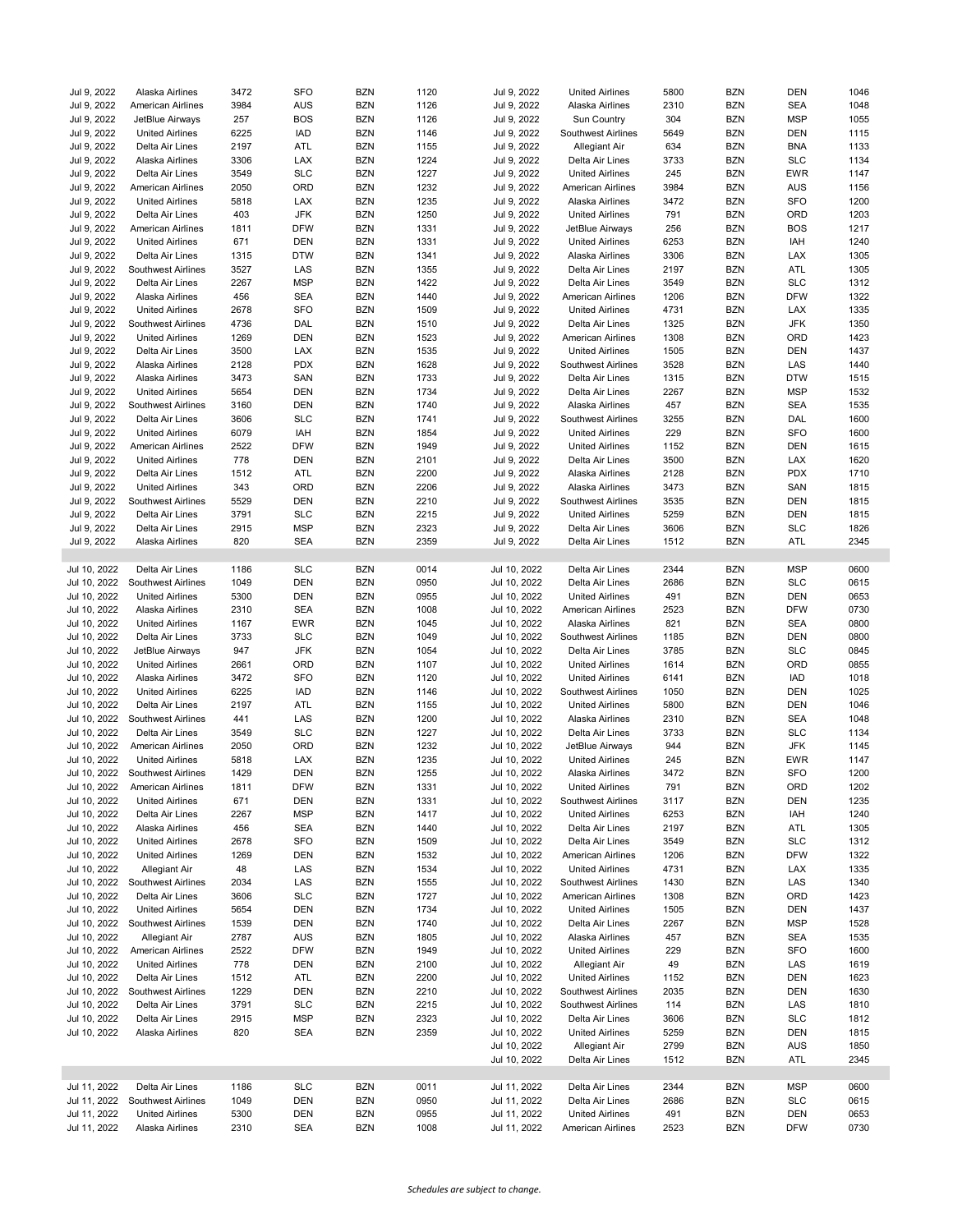| Jul 11, 2022 | <b>United Airlines</b>          | 1167 | <b>EWR</b> | <b>BZN</b> | 1015 | Jul 11, 2022 | Alaska Airlines        | 821  | <b>BZN</b> | <b>SEA</b> | 0800 |
|--------------|---------------------------------|------|------------|------------|------|--------------|------------------------|------|------------|------------|------|
| Jul 11, 2022 | <b>Allegiant Air</b>            | 1172 | AZA        | <b>BZN</b> | 1018 | Jul 11, 2022 | Southwest Airlines     | 1185 | <b>BZN</b> | <b>DEN</b> | 0800 |
| Jul 11, 2022 | Delta Air Lines                 | 2705 | <b>MSP</b> | <b>BZN</b> | 1030 | Jul 11, 2022 | Delta Air Lines        | 3785 | <b>BZN</b> | <b>SLC</b> | 0845 |
| Jul 11, 2022 | Delta Air Lines                 | 3733 | <b>SLC</b> | <b>BZN</b> | 1055 | Jul 11, 2022 | Southwest Airlines     | 1050 | <b>BZN</b> | <b>DEN</b> | 1025 |
| Jul 11, 2022 |                                 | 3472 | <b>SFO</b> | <b>BZN</b> | 1120 |              |                        | 5800 | <b>BZN</b> | <b>DEN</b> | 1046 |
|              | Alaska Airlines                 |      |            |            |      | Jul 11, 2022 | <b>United Airlines</b> |      |            |            |      |
| Jul 11, 2022 | <b>United Airlines</b>          | 2661 | ORD        | <b>BZN</b> | 1136 | Jul 11, 2022 | Alaska Airlines        | 2310 | <b>BZN</b> | <b>SEA</b> | 1048 |
| Jul 11, 2022 | <b>United Airlines</b>          | 5818 | LAX        | <b>BZN</b> | 1147 | Jul 11, 2022 | Allegiant Air          | 1174 | <b>BZN</b> | <b>AZA</b> | 1103 |
| Jul 11, 2022 | Delta Air Lines                 | 2690 | ATL        | <b>BZN</b> | 1200 | Jul 11, 2022 | Delta Air Lines        | 2705 | <b>BZN</b> | <b>MSP</b> | 1130 |
| Jul 11, 2022 | Southwest Airlines              | 441  | LAS        | <b>BZN</b> | 1200 | Jul 11, 2022 | Delta Air Lines        | 3733 | <b>BZN</b> | <b>SLC</b> | 1140 |
| Jul 11, 2022 | Delta Air Lines                 | 3549 | <b>SLC</b> | <b>BZN</b> | 1227 | Jul 11, 2022 | <b>United Airlines</b> | 245  | <b>BZN</b> | <b>EWR</b> | 1147 |
| Jul 11, 2022 | <b>American Airlines</b>        | 2050 | ORD        | <b>BZN</b> | 1232 | Jul 11, 2022 | Alaska Airlines        | 3472 | <b>BZN</b> | <b>SFO</b> | 1200 |
| Jul 11, 2022 | Southwest Airlines              | 1429 | <b>DEN</b> | <b>BZN</b> | 1255 | Jul 11, 2022 | <b>United Airlines</b> | 4731 | <b>BZN</b> | LAX        | 1228 |
| Jul 11, 2022 | <b>American Airlines</b>        | 1811 | <b>DFW</b> | <b>BZN</b> | 1331 | Jul 11, 2022 | Southwest Airlines     | 3117 | <b>BZN</b> | <b>DEN</b> | 1235 |
| Jul 11, 2022 | <b>United Airlines</b>          | 671  | <b>DEN</b> | <b>BZN</b> | 1331 | Jul 11, 2022 | <b>United Airlines</b> | 791  | <b>BZN</b> | ORD        | 1246 |
| Jul 11, 2022 | Alaska Airlines                 | 456  | <b>SEA</b> | <b>BZN</b> | 1440 | Jul 11, 2022 | Delta Air Lines        | 2690 | <b>BZN</b> | ATL        | 1310 |
| Jul 11, 2022 | Delta Air Lines                 | 2267 | <b>MSP</b> | <b>BZN</b> | 1441 | Jul 11, 2022 | Delta Air Lines        | 3549 | <b>BZN</b> | <b>SLC</b> | 1312 |
| Jul 11, 2022 | <b>United Airlines</b>          | 2678 | <b>SFO</b> | <b>BZN</b> | 1509 | Jul 11, 2022 | American Airlines      | 1206 | <b>BZN</b> | <b>DFW</b> | 1322 |
| Jul 11, 2022 | <b>United Airlines</b>          | 1269 | <b>DEN</b> | <b>BZN</b> | 1532 | Jul 11, 2022 | Southwest Airlines     | 1430 | <b>BZN</b> | LAS        | 1340 |
| Jul 11, 2022 | Southwest Airlines              | 2034 | LAS        | <b>BZN</b> | 1555 | Jul 11, 2022 | American Airlines      | 1308 | <b>BZN</b> | ORD        | 1423 |
| Jul 11, 2022 | Delta Air Lines                 | 3606 | <b>SLC</b> | <b>BZN</b> | 1727 | Jul 11, 2022 | <b>United Airlines</b> | 1505 | <b>BZN</b> | <b>DEN</b> | 1437 |
| Jul 11, 2022 | <b>United Airlines</b>          | 5654 | <b>DEN</b> | <b>BZN</b> | 1734 | Jul 11, 2022 | Alaska Airlines        | 457  | <b>BZN</b> | <b>SEA</b> | 1535 |
| Jul 11, 2022 |                                 |      | <b>DEN</b> | <b>BZN</b> | 1740 |              |                        |      |            | <b>MSP</b> |      |
|              | Southwest Airlines              | 1539 |            |            |      | Jul 11, 2022 | Delta Air Lines        | 2267 | <b>BZN</b> |            | 1551 |
| Jul 11, 2022 | Allegiant Air                   | 597  | <b>BNA</b> | <b>BZN</b> | 1820 | Jul 11, 2022 | <b>United Airlines</b> | 229  | <b>BZN</b> | <b>SFO</b> | 1600 |
| Jul 11, 2022 | <b>American Airlines</b>        | 2522 | <b>DFW</b> | <b>BZN</b> | 1949 | Jul 11, 2022 | <b>United Airlines</b> | 1152 | <b>BZN</b> | <b>DEN</b> | 1623 |
| Jul 11, 2022 | <b>United Airlines</b>          | 778  | <b>DEN</b> | <b>BZN</b> | 2100 | Jul 11, 2022 | Southwest Airlines     | 2035 | <b>BZN</b> | <b>DEN</b> | 1630 |
| Jul 11, 2022 | Delta Air Lines                 | 1512 | ATL        | <b>BZN</b> | 2205 | Jul 11, 2022 | Southwest Airlines     | 114  | <b>BZN</b> | LAS        | 1810 |
| Jul 11, 2022 | Southwest Airlines              | 1229 | <b>DEN</b> | <b>BZN</b> | 2210 | Jul 11, 2022 | Delta Air Lines        | 3606 | <b>BZN</b> | <b>SLC</b> | 1812 |
| Jul 11, 2022 | Delta Air Lines                 | 3791 | <b>SLC</b> | <b>BZN</b> | 2215 | Jul 11, 2022 | <b>United Airlines</b> | 5259 | <b>BZN</b> | <b>DEN</b> | 1815 |
| Jul 11, 2022 | Delta Air Lines                 | 2915 | <b>MSP</b> | <b>BZN</b> | 2318 | Jul 11, 2022 | Allegiant Air          | 634  | <b>BZN</b> | <b>BNA</b> | 1905 |
| Jul 11, 2022 | Alaska Airlines                 | 820  | <b>SEA</b> | <b>BZN</b> | 2359 | Jul 11, 2022 | Delta Air Lines        | 1512 | <b>BZN</b> | <b>ATL</b> | 2345 |
|              |                                 |      |            |            |      |              |                        |      |            |            |      |
| Jul 12, 2022 | Delta Air Lines                 | 1186 | <b>SLC</b> | <b>BZN</b> | 0011 | Jul 12, 2022 | Delta Air Lines        | 2344 | <b>BZN</b> | <b>MSP</b> | 0600 |
| Jul 12, 2022 | Southwest Airlines              | 1049 | <b>DEN</b> | <b>BZN</b> | 0950 | Jul 12, 2022 | Delta Air Lines        | 2686 | <b>BZN</b> | <b>SLC</b> | 0615 |
| Jul 12, 2022 | <b>United Airlines</b>          | 5300 | <b>DEN</b> | <b>BZN</b> | 0955 | Jul 12, 2022 | <b>United Airlines</b> | 491  | <b>BZN</b> | <b>DEN</b> | 0653 |
| Jul 12, 2022 | Alaska Airlines                 | 2310 | <b>SEA</b> | <b>BZN</b> | 1008 | Jul 12, 2022 | American Airlines      | 2523 | <b>BZN</b> | <b>DFW</b> | 0730 |
| Jul 12, 2022 | <b>United Airlines</b>          | 1167 | <b>EWR</b> | <b>BZN</b> | 1021 | Jul 12, 2022 | Alaska Airlines        | 821  | <b>BZN</b> | <b>SEA</b> | 0800 |
| Jul 12, 2022 | Delta Air Lines                 | 2705 | <b>MSP</b> | <b>BZN</b> | 1030 | Jul 12, 2022 | Southwest Airlines     | 1185 | <b>BZN</b> | <b>DEN</b> | 0800 |
| Jul 12, 2022 | JetBlue Airways                 | 947  | JFK        | <b>BZN</b> | 1054 | Jul 12, 2022 | Delta Air Lines        | 3785 | <b>BZN</b> | <b>SLC</b> | 0845 |
| Jul 12, 2022 | Alaska Airlines                 | 3472 | <b>SFO</b> | <b>BZN</b> | 1120 | Jul 12, 2022 | Southwest Airlines     | 1050 | <b>BZN</b> | <b>DEN</b> | 1025 |
|              |                                 |      |            |            |      |              |                        |      |            |            |      |
| Jul 12, 2022 | <b>United Airlines</b>          | 2661 | ORD        | <b>BZN</b> | 1136 | Jul 12, 2022 | <b>United Airlines</b> | 5800 | <b>BZN</b> | <b>DEN</b> | 1046 |
| Jul 12, 2022 | <b>United Airlines</b>          | 5818 | LAX        | <b>BZN</b> | 1147 | Jul 12, 2022 | Alaska Airlines        | 2310 | <b>BZN</b> | <b>SEA</b> | 1048 |
| Jul 12, 2022 | Delta Air Lines                 | 2690 | ATL        | <b>BZN</b> | 1200 | Jul 12, 2022 | Delta Air Lines        | 2705 | <b>BZN</b> | <b>MSP</b> | 1130 |
| Jul 12, 2022 | Southwest Airlines              | 441  | LAS        | <b>BZN</b> | 1200 | Jul 12, 2022 | JetBlue Airways        | 944  | <b>BZN</b> | <b>JFK</b> | 1145 |
| Jul 12, 2022 | Delta Air Lines                 | 3549 | <b>SLC</b> | <b>BZN</b> | 1227 | Jul 12, 2022 | <b>United Airlines</b> | 245  | <b>BZN</b> | <b>EWR</b> | 1147 |
| Jul 12, 2022 | <b>American Airlines</b>        | 2050 | ORD        | <b>BZN</b> | 1232 | Jul 12, 2022 | Alaska Airlines        | 3472 | <b>BZN</b> | <b>SFO</b> | 1200 |
| Jul 12, 2022 | Southwest Airlines              | 1429 | <b>DEN</b> | <b>BZN</b> | 1255 | Jul 12, 2022 | <b>United Airlines</b> | 4731 | <b>BZN</b> | LAX        | 1228 |
| Jul 12, 2022 | <b>American Airlines</b>        | 1811 | <b>DFW</b> | <b>BZN</b> | 1331 | Jul 12, 2022 | Southwest Airlines     | 3117 | <b>BZN</b> | <b>DEN</b> | 1235 |
| Jul 12, 2022 | <b>United Airlines</b>          | 671  | <b>DEN</b> | <b>BZN</b> | 1331 | Jul 12, 2022 | <b>United Airlines</b> | 791  | <b>BZN</b> | ORD        | 1246 |
| Jul 12, 2022 | Alaska Airlines                 | 456  | <b>SEA</b> | <b>BZN</b> | 1440 | Jul 12, 2022 | Delta Air Lines        | 2690 | <b>BZN</b> | ATL        | 1310 |
| Jul 12, 2022 | Delta Air Lines                 | 2267 | <b>MSP</b> | <b>BZN</b> | 1441 | Jul 12, 2022 | Delta Air Lines        | 3549 | <b>BZN</b> | <b>SLC</b> | 1312 |
| Jul 12, 2022 | <b>United Airlines</b>          | 2678 | <b>SFO</b> | <b>BZN</b> | 1509 | Jul 12, 2022 | American Airlines      | 1206 | <b>BZN</b> | <b>DFW</b> | 1322 |
| Jul 12, 2022 | <b>United Airlines</b>          | 1269 | DEN        | <b>BZN</b> | 1532 | Jul 12, 2022 | Southwest Airlines     | 1430 | <b>BZN</b> | LAS        | 1340 |
| Jul 12, 2022 | Southwest Airlines              | 2034 | LAS        | <b>BZN</b> | 1555 | Jul 12, 2022 | American Airlines      | 1308 | <b>BZN</b> | ORD        | 1423 |
| Jul 12, 2022 | Delta Air Lines                 | 3606 | <b>SLC</b> | <b>BZN</b> | 1727 | Jul 12, 2022 | <b>United Airlines</b> | 1505 | BZN        | DEN        | 1437 |
| Jul 12, 2022 | <b>United Airlines</b>          | 5654 | DEN        | <b>BZN</b> | 1734 | Jul 12, 2022 | Alaska Airlines        | 457  | <b>BZN</b> | <b>SEA</b> | 1535 |
| Jul 12, 2022 | Southwest Airlines              | 1539 | DEN        | <b>BZN</b> | 1740 | Jul 12, 2022 | Delta Air Lines        | 2267 | <b>BZN</b> | <b>MSP</b> | 1551 |
| Jul 12, 2022 | <b>American Airlines</b>        | 2522 | <b>DFW</b> | <b>BZN</b> | 1949 | Jul 12, 2022 | <b>United Airlines</b> | 229  | <b>BZN</b> | <b>SFO</b> | 1600 |
|              |                                 |      |            |            |      |              | <b>United Airlines</b> |      |            |            |      |
| Jul 12, 2022 | <b>United Airlines</b>          | 778  | DEN        | <b>BZN</b> | 2100 | Jul 12, 2022 |                        | 1152 | BZN        | DEN        | 1623 |
| Jul 12, 2022 | Delta Air Lines                 | 1512 | ATL        | <b>BZN</b> | 2205 | Jul 12, 2022 | Southwest Airlines     | 2035 | <b>BZN</b> | <b>DEN</b> | 1630 |
| Jul 12, 2022 | Southwest Airlines              | 1229 | DEN        | <b>BZN</b> | 2210 | Jul 12, 2022 | Southwest Airlines     | 114  | <b>BZN</b> | LAS        | 1810 |
| Jul 12, 2022 | Delta Air Lines                 | 3791 | <b>SLC</b> | <b>BZN</b> | 2215 | Jul 12, 2022 | Delta Air Lines        | 3606 | <b>BZN</b> | <b>SLC</b> | 1812 |
| Jul 12, 2022 | Delta Air Lines                 | 2915 | <b>MSP</b> | <b>BZN</b> | 2318 | Jul 12, 2022 | <b>United Airlines</b> | 5259 | <b>BZN</b> | DEN        | 1815 |
| Jul 12, 2022 | Alaska Airlines                 | 820  | SEA        | <b>BZN</b> | 2359 | Jul 12, 2022 | Delta Air Lines        | 1512 | <b>BZN</b> | ATL        | 2345 |
|              |                                 |      |            |            |      |              |                        |      |            |            |      |
| Jul 13, 2022 | Delta Air Lines                 | 1186 | <b>SLC</b> | <b>BZN</b> | 0011 | Jul 13, 2022 | Delta Air Lines        | 2344 | <b>BZN</b> | <b>MSP</b> | 0600 |
| Jul 13, 2022 | <b>Allegiant Air</b>            | 597  | <b>BNA</b> | <b>BZN</b> | 0933 | Jul 13, 2022 | Delta Air Lines        | 2686 | <b>BZN</b> | <b>SLC</b> | 0615 |
| Jul 13, 2022 | Southwest Airlines              | 1049 | DEN        | <b>BZN</b> | 0950 | Jul 13, 2022 | <b>United Airlines</b> | 491  | BZN        | <b>DEN</b> | 0653 |
| Jul 13, 2022 | <b>United Airlines</b>          | 5300 | DEN        | <b>BZN</b> | 0955 | Jul 13, 2022 | American Airlines      | 2523 | <b>BZN</b> | <b>DFW</b> | 0730 |
| Jul 13, 2022 | Sun Country                     | 303  | <b>MSP</b> | <b>BZN</b> | 0958 | Jul 13, 2022 | Alaska Airlines        | 821  | <b>BZN</b> | SEA        | 0800 |
| Jul 13, 2022 | Alaska Airlines                 | 2310 | <b>SEA</b> | <b>BZN</b> | 1008 | Jul 13, 2022 | Southwest Airlines     | 1185 | <b>BZN</b> | <b>DEN</b> | 0800 |
| Jul 13, 2022 | <b>United Airlines</b>          | 1167 | EWR        | <b>BZN</b> | 1021 | Jul 13, 2022 | Delta Air Lines        | 3785 | <b>BZN</b> | <b>SLC</b> | 0845 |
| Jul 13, 2022 | Delta Air Lines                 | 2705 | MSP        | BZN        | 1030 | Jul 13, 2022 | Allegiant Air          | 634  | <b>BZN</b> | <b>BNA</b> | 1018 |
| Jul 13, 2022 | Alaska Airlines                 | 3472 | SFO        | <b>BZN</b> | 1120 | Jul 13, 2022 | Southwest Airlines     | 1050 | <b>BZN</b> | <b>DEN</b> | 1025 |
| Jul 13, 2022 | <b>United Airlines</b>          | 2661 | ORD        | <b>BZN</b> | 1136 | Jul 13, 2022 | <b>United Airlines</b> | 5800 | <b>BZN</b> | DEN        | 1046 |
| Jul 13, 2022 | <b>United Airlines</b>          | 5818 | LAX        | <b>BZN</b> | 1147 | Jul 13, 2022 | Alaska Airlines        | 2310 | <b>BZN</b> | SEA        | 1048 |
| Jul 13, 2022 | Delta Air Lines                 |      | ATL        | <b>BZN</b> | 1200 | Jul 13, 2022 | Sun Country            | 304  | <b>BZN</b> | <b>MSP</b> | 1055 |
|              |                                 | 2690 |            |            |      | Jul 13, 2022 |                        |      | <b>BZN</b> | <b>MSP</b> |      |
|              | Jul 13, 2022 Southwest Airlines | 441  | LAS        | <b>BZN</b> | 1200 |              | Delta Air Lines        | 2705 |            |            | 1130 |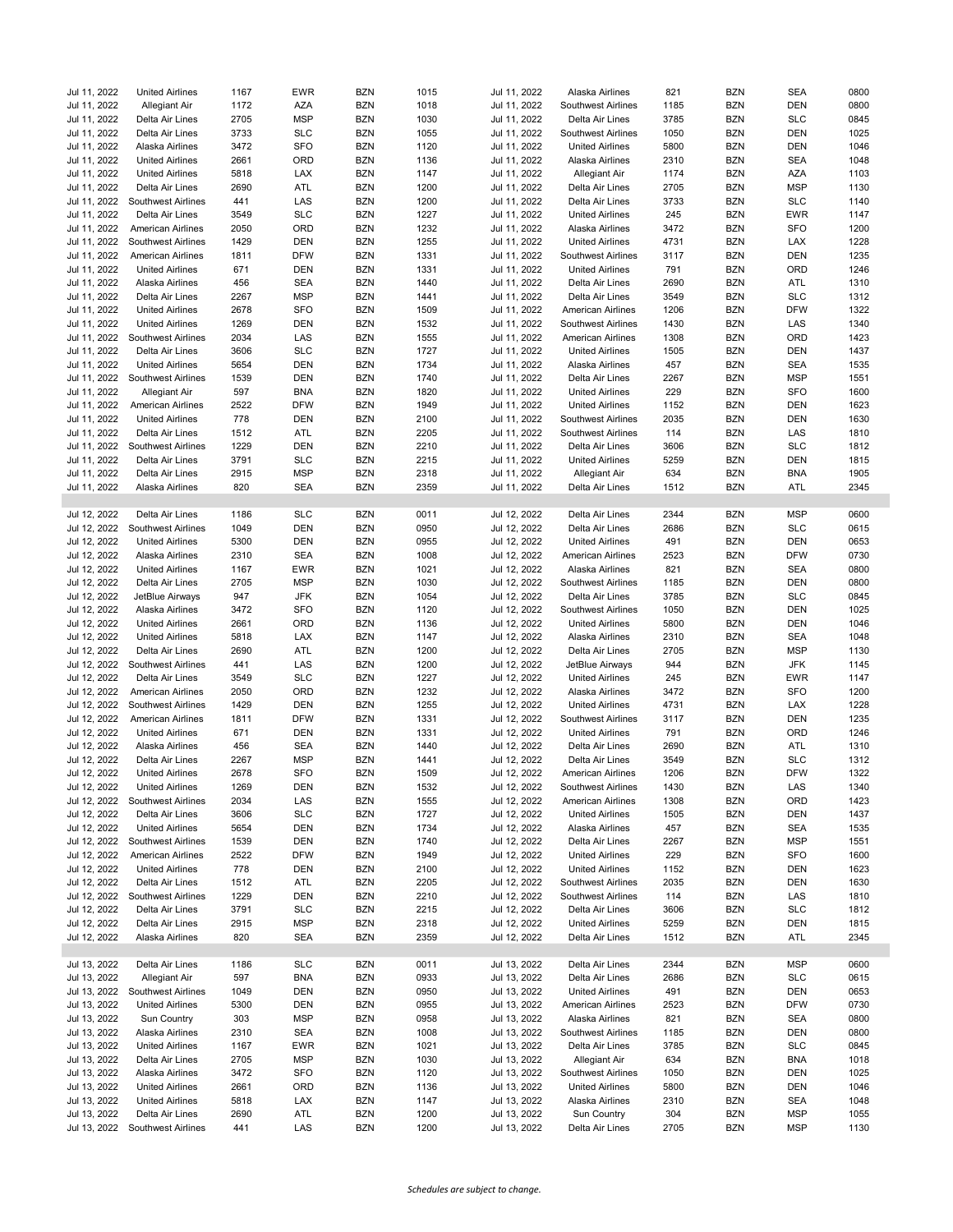| Jul 13, 2022 | JetBlue Airways          | 257  | <b>BOS</b> | <b>BZN</b> | 1212 | Jul 13, 2022 | <b>United Airlines</b>    | 245  | <b>BZN</b> | <b>EWR</b> | 1147 |
|--------------|--------------------------|------|------------|------------|------|--------------|---------------------------|------|------------|------------|------|
| Jul 13, 2022 | Alaska Airlines          | 3306 | LAX        | <b>BZN</b> | 1224 | Jul 13, 2022 | Alaska Airlines           | 3472 | BZN        | <b>SFO</b> | 1200 |
| Jul 13, 2022 | Delta Air Lines          | 3549 | SLC        | <b>BZN</b> | 1227 | Jul 13, 2022 | <b>United Airlines</b>    | 4731 | <b>BZN</b> | LAX        | 1228 |
| Jul 13, 2022 | American Airlines        | 2050 | ORD        | <b>BZN</b> | 1232 | Jul 13, 2022 | Southwest Airlines        | 3117 | <b>BZN</b> | <b>DEN</b> | 1235 |
| Jul 13, 2022 | Southwest Airlines       | 1429 | <b>DEN</b> | <b>BZN</b> | 1255 | Jul 13, 2022 | <b>United Airlines</b>    | 791  | <b>BZN</b> | ORD        | 1246 |
| Jul 13, 2022 | American Airlines        | 1811 | <b>DFW</b> | <b>BZN</b> | 1331 | Jul 13, 2022 | JetBlue Airways           | 256  | <b>BZN</b> | <b>BOS</b> | 1302 |
| Jul 13, 2022 | <b>United Airlines</b>   | 671  | <b>DEN</b> | <b>BZN</b> | 1331 | Jul 13, 2022 | Alaska Airlines           | 3306 | <b>BZN</b> | LAX        | 1305 |
| Jul 13, 2022 | Alaska Airlines          | 456  | SEA        | <b>BZN</b> | 1440 | Jul 13, 2022 | Delta Air Lines           | 2690 | <b>BZN</b> | ATL        | 1310 |
| Jul 13, 2022 | Delta Air Lines          | 2267 | <b>MSP</b> | <b>BZN</b> | 1441 | Jul 13, 2022 | Delta Air Lines           | 3549 | <b>BZN</b> | <b>SLC</b> | 1312 |
| Jul 13, 2022 | <b>United Airlines</b>   | 2678 | <b>SFO</b> | <b>BZN</b> | 1509 | Jul 13, 2022 | <b>American Airlines</b>  | 1206 | <b>BZN</b> | <b>DFW</b> | 1322 |
| Jul 13, 2022 | <b>United Airlines</b>   | 1269 | <b>DEN</b> | <b>BZN</b> | 1532 | Jul 13, 2022 | Southwest Airlines        | 1430 | <b>BZN</b> | LAS        | 1340 |
| Jul 13, 2022 | Southwest Airlines       | 2034 | LAS        | <b>BZN</b> | 1555 | Jul 13, 2022 | <b>American Airlines</b>  | 1308 | <b>BZN</b> | ORD        | 1423 |
| Jul 13, 2022 | Delta Air Lines          | 3606 | <b>SLC</b> | <b>BZN</b> | 1727 | Jul 13, 2022 | <b>United Airlines</b>    | 1505 | <b>BZN</b> | DEN        | 1437 |
| Jul 13, 2022 | Alaska Airlines          | 3473 | SAN        | <b>BZN</b> | 1733 | Jul 13, 2022 | Alaska Airlines           | 457  | <b>BZN</b> | <b>SEA</b> | 1535 |
| Jul 13, 2022 | <b>United Airlines</b>   | 5654 | <b>DEN</b> | <b>BZN</b> | 1734 | Jul 13, 2022 | Delta Air Lines           | 2267 | <b>BZN</b> | <b>MSP</b> | 1551 |
| Jul 13, 2022 | Southwest Airlines       | 1539 | <b>DEN</b> | <b>BZN</b> | 1740 | Jul 13, 2022 | <b>United Airlines</b>    | 229  | <b>BZN</b> | <b>SFO</b> | 1600 |
| Jul 13, 2022 | American Airlines        | 2522 | <b>DFW</b> | <b>BZN</b> | 1949 | Jul 13, 2022 | <b>United Airlines</b>    | 1152 | <b>BZN</b> | <b>DEN</b> | 1623 |
| Jul 13, 2022 | <b>United Airlines</b>   | 778  | <b>DEN</b> | <b>BZN</b> | 2100 | Jul 13, 2022 | Southwest Airlines        | 2035 | <b>BZN</b> | <b>DEN</b> | 1630 |
| Jul 13, 2022 | Delta Air Lines          | 1512 | ATL        | <b>BZN</b> | 2205 | Jul 13, 2022 | Southwest Airlines        | 114  | <b>BZN</b> | LAS        | 1810 |
| Jul 13, 2022 | Southwest Airlines       | 1229 | <b>DEN</b> | <b>BZN</b> | 2210 | Jul 13, 2022 | Delta Air Lines           | 3606 | <b>BZN</b> | <b>SLC</b> | 1812 |
| Jul 13, 2022 | Delta Air Lines          | 3791 | <b>SLC</b> | <b>BZN</b> | 2215 | Jul 13, 2022 | Alaska Airlines           | 3473 | <b>BZN</b> | SAN        | 1815 |
| Jul 13, 2022 | Delta Air Lines          | 2915 | <b>MSP</b> | <b>BZN</b> | 2318 | Jul 13, 2022 | <b>United Airlines</b>    | 5259 | <b>BZN</b> | <b>DEN</b> | 1815 |
| Jul 13, 2022 | Alaska Airlines          | 820  | <b>SEA</b> | <b>BZN</b> | 2359 | Jul 13, 2022 | Delta Air Lines           | 1512 | <b>BZN</b> | ATL        | 2345 |
|              |                          |      |            |            |      |              |                           |      |            |            |      |
| Jul 14, 2022 | Delta Air Lines          | 1186 | <b>SLC</b> | <b>BZN</b> | 0011 | Jul 14, 2022 | Delta Air Lines           | 2344 | <b>BZN</b> | <b>MSP</b> | 0600 |
| Jul 14, 2022 | Southwest Airlines       | 1049 | <b>DEN</b> | <b>BZN</b> | 0950 | Jul 14, 2022 | Delta Air Lines           | 2686 | <b>BZN</b> | <b>SLC</b> | 0615 |
| Jul 14, 2022 | <b>United Airlines</b>   | 5300 | <b>DEN</b> | <b>BZN</b> | 0955 | Jul 14, 2022 | <b>United Airlines</b>    | 491  | <b>BZN</b> | <b>DEN</b> | 0653 |
| Jul 14, 2022 | Alaska Airlines          | 2310 | <b>SEA</b> | <b>BZN</b> | 1008 | Jul 14, 2022 | American Airlines         | 2523 | <b>BZN</b> | <b>DFW</b> | 0730 |
| Jul 14, 2022 | <b>United Airlines</b>   | 1167 | <b>EWR</b> | <b>BZN</b> | 1015 | Jul 14, 2022 | Alaska Airlines           | 821  | <b>BZN</b> | <b>SEA</b> | 0800 |
| Jul 14, 2022 | Delta Air Lines          | 2705 | <b>MSP</b> | <b>BZN</b> | 1030 | Jul 14, 2022 | Southwest Airlines        | 1185 | <b>BZN</b> | <b>DEN</b> | 0800 |
| Jul 14, 2022 | JetBlue Airways          | 947  | JFK        | <b>BZN</b> | 1054 | Jul 14, 2022 | Delta Air Lines           | 3785 | <b>BZN</b> | <b>SLC</b> | 0845 |
| Jul 14, 2022 | Delta Air Lines          | 3733 | <b>SLC</b> | <b>BZN</b> | 1055 | Jul 14, 2022 | <b>Southwest Airlines</b> | 1050 | <b>BZN</b> | <b>DEN</b> | 1025 |
| Jul 14, 2022 | Alaska Airlines          | 3472 | <b>SFO</b> | <b>BZN</b> | 1120 | Jul 14, 2022 | <b>United Airlines</b>    | 5800 | <b>BZN</b> | DEN        | 1046 |
| Jul 14, 2022 | <b>United Airlines</b>   | 2661 | ORD        | <b>BZN</b> | 1136 | Jul 14, 2022 | Alaska Airlines           | 2310 | <b>BZN</b> | <b>SEA</b> | 1048 |
| Jul 14, 2022 | <b>United Airlines</b>   | 5818 | LAX        | <b>BZN</b> | 1147 | Jul 14, 2022 | Delta Air Lines           | 2705 | <b>BZN</b> | <b>MSP</b> | 1130 |
| Jul 14, 2022 | Delta Air Lines          | 2690 | ATL        | <b>BZN</b> | 1200 | Jul 14, 2022 | Delta Air Lines           | 3733 | <b>BZN</b> | <b>SLC</b> | 1140 |
| Jul 14, 2022 | Southwest Airlines       | 441  | LAS        | <b>BZN</b> | 1200 | Jul 14, 2022 | JetBlue Airways           | 944  | <b>BZN</b> | <b>JFK</b> | 1145 |
| Jul 14, 2022 | Delta Air Lines          | 3549 | <b>SLC</b> | <b>BZN</b> | 1227 | Jul 14, 2022 | <b>United Airlines</b>    | 245  | <b>BZN</b> | <b>EWR</b> | 1147 |
| Jul 14, 2022 | American Airlines        | 2050 | ORD        | <b>BZN</b> | 1232 | Jul 14, 2022 | Alaska Airlines           | 3472 | <b>BZN</b> | <b>SFO</b> | 1200 |
| Jul 14, 2022 | Southwest Airlines       | 1429 | DEN        | <b>BZN</b> | 1255 | Jul 14, 2022 | <b>United Airlines</b>    | 4731 | BZN        | LAX        | 1228 |
| Jul 14, 2022 | American Airlines        | 1811 | <b>DFW</b> | <b>BZN</b> | 1331 | Jul 14, 2022 | Southwest Airlines        | 3117 | <b>BZN</b> | <b>DEN</b> | 1235 |
| Jul 14, 2022 | <b>United Airlines</b>   | 671  | <b>DEN</b> | <b>BZN</b> | 1331 | Jul 14, 2022 | <b>United Airlines</b>    | 791  | <b>BZN</b> | ORD        | 1246 |
| Jul 14, 2022 | Alaska Airlines          | 456  | SEA        | <b>BZN</b> | 1440 | Jul 14, 2022 | Delta Air Lines           | 2690 | <b>BZN</b> | ATL        | 1310 |
| Jul 14, 2022 | Delta Air Lines          | 2267 | <b>MSP</b> | <b>BZN</b> | 1441 | Jul 14, 2022 | Delta Air Lines           | 3549 | <b>BZN</b> | <b>SLC</b> | 1312 |
| Jul 14, 2022 | <b>United Airlines</b>   | 2678 | <b>SFO</b> | <b>BZN</b> | 1509 | Jul 14, 2022 | American Airlines         | 1206 | <b>BZN</b> | <b>DFW</b> | 1322 |
| Jul 14, 2022 | <b>United Airlines</b>   | 1269 | DEN        | <b>BZN</b> | 1532 | Jul 14, 2022 | <b>Southwest Airlines</b> | 1430 | <b>BZN</b> | LAS        | 1340 |
| Jul 14, 2022 | Southwest Airlines       | 2034 | LAS        | <b>BZN</b> | 1555 | Jul 14, 2022 | <b>American Airlines</b>  | 1308 | <b>BZN</b> | ORD        | 1423 |
| Jul 14, 2022 | Allegiant Air            | 48   | LAS        | <b>BZN</b> | 1646 | Jul 14, 2022 | <b>United Airlines</b>    | 1505 | <b>BZN</b> | <b>DEN</b> | 1437 |
| Jul 14, 2022 | Delta Air Lines          | 3606 | <b>SLC</b> | <b>BZN</b> | 1727 | Jul 14, 2022 | Alaska Airlines           | 457  | <b>BZN</b> | <b>SEA</b> | 1535 |
| Jul 14, 2022 | <b>United Airlines</b>   | 5654 | <b>DEN</b> | <b>BZN</b> | 1734 | Jul 14, 2022 | Delta Air Lines           | 2267 | <b>BZN</b> | <b>MSP</b> | 1551 |
| Jul 14, 2022 | Southwest Airlines       | 1539 | <b>DEN</b> | <b>BZN</b> | 1740 | Jul 14, 2022 | <b>United Airlines</b>    | 229  | <b>BZN</b> | <b>SFO</b> | 1600 |
| Jul 14, 2022 | Allegiant Air            | 2787 | AUS        | <b>BZN</b> | 1805 | Jul 14, 2022 | <b>United Airlines</b>    | 1152 | BZN        | <b>DEN</b> | 1623 |
| Jul 14, 2022 | American Airlines        | 2522 | <b>DFW</b> | <b>BZN</b> | 1949 | Jul 14, 2022 | Southwest Airlines        | 2035 | <b>BZN</b> | <b>DEN</b> | 1630 |
| Jul 14, 2022 | <b>United Airlines</b>   | 778  | DEN        | <b>BZN</b> | 2100 | Jul 14, 2022 | Allegiant Air             | 49   | <b>BZN</b> | LAS        | 1731 |
| Jul 14, 2022 | Delta Air Lines          | 1512 | ATL        | <b>BZN</b> | 2205 | Jul 14, 2022 | Southwest Airlines        | 114  | <b>BZN</b> | LAS        | 1810 |
| Jul 14, 2022 | Southwest Airlines       | 1229 | <b>DEN</b> | <b>BZN</b> | 2210 | Jul 14, 2022 | Delta Air Lines           | 3606 | <b>BZN</b> | <b>SLC</b> | 1812 |
| Jul 14, 2022 | Delta Air Lines          | 3791 | <b>SLC</b> | <b>BZN</b> | 2215 | Jul 14, 2022 | <b>United Airlines</b>    | 5259 | <b>BZN</b> | DEN        | 1815 |
| Jul 14, 2022 | Delta Air Lines          | 2915 | MSP        | <b>BZN</b> | 2318 | Jul 14, 2022 | Allegiant Air             | 2799 | <b>BZN</b> | AUS        | 1850 |
| Jul 14, 2022 | Alaska Airlines          | 820  | SEA        | <b>BZN</b> | 2359 | Jul 14, 2022 | Delta Air Lines           | 1512 | BZN        | ATL        | 2345 |
|              |                          |      |            |            |      |              |                           |      |            |            |      |
| Jul 15, 2022 | Delta Air Lines          | 1186 | <b>SLC</b> | <b>BZN</b> | 0011 | Jul 15, 2022 | Delta Air Lines           | 2344 | <b>BZN</b> | <b>MSP</b> | 0600 |
| Jul 15, 2022 | Southwest Airlines       | 1049 | <b>DEN</b> | <b>BZN</b> | 0950 | Jul 15, 2022 | Delta Air Lines           | 2686 | <b>BZN</b> | <b>SLC</b> | 0615 |
| Jul 15, 2022 | <b>United Airlines</b>   | 5300 | DEN        | BZN        | 0955 | Jul 15, 2022 | <b>United Airlines</b>    | 491  | <b>BZN</b> | DEN        | 0653 |
| Jul 15, 2022 | Alaska Airlines          | 2310 | SEA        | <b>BZN</b> | 1008 | Jul 15, 2022 | American Airlines         | 2523 | <b>BZN</b> | <b>DFW</b> | 0730 |
| Jul 15, 2022 | <b>United Airlines</b>   | 1167 | EWR        | <b>BZN</b> | 1015 | Jul 15, 2022 | Alaska Airlines           | 821  | <b>BZN</b> | <b>SEA</b> | 0800 |
| Jul 15, 2022 | Allegiant Air            | 1172 | AZA        | <b>BZN</b> | 1018 | Jul 15, 2022 | <b>Southwest Airlines</b> | 1185 | BZN        | DEN        | 0800 |
| Jul 15, 2022 | Delta Air Lines          | 2705 | <b>MSP</b> | <b>BZN</b> | 1030 | Jul 15, 2022 | Delta Air Lines           | 3785 | <b>BZN</b> | <b>SLC</b> | 0845 |
| Jul 15, 2022 | Delta Air Lines          | 3733 | <b>SLC</b> | <b>BZN</b> | 1055 | Jul 15, 2022 | Southwest Airlines        | 1050 | <b>BZN</b> | <b>DEN</b> | 1025 |
| Jul 15, 2022 | Alaska Airlines          | 3472 | <b>SFO</b> | <b>BZN</b> | 1120 | Jul 15, 2022 | <b>United Airlines</b>    | 5800 | BZN        | DEN        | 1046 |
| Jul 15, 2022 | <b>United Airlines</b>   | 2661 | ORD        | <b>BZN</b> | 1136 | Jul 15, 2022 | Alaska Airlines           | 2310 | <b>BZN</b> | <b>SEA</b> | 1048 |
| Jul 15, 2022 | <b>United Airlines</b>   | 5818 | LAX        | <b>BZN</b> | 1147 | Jul 15, 2022 | Allegiant Air             | 1174 | <b>BZN</b> | AZA        | 1103 |
| Jul 15, 2022 | Delta Air Lines          | 2690 | ATL        | BZN        | 1200 | Jul 15, 2022 | Delta Air Lines           | 2705 | <b>BZN</b> | <b>MSP</b> | 1130 |
| Jul 15, 2022 | Southwest Airlines       | 441  | LAS        | <b>BZN</b> | 1200 | Jul 15, 2022 | Delta Air Lines           | 3733 | BZN        | <b>SLC</b> | 1140 |
| Jul 15, 2022 | Delta Air Lines          | 3549 | <b>SLC</b> | <b>BZN</b> | 1227 | Jul 15, 2022 | <b>United Airlines</b>    | 245  | <b>BZN</b> | EWR        | 1147 |
| Jul 15, 2022 | American Airlines        | 2050 | ORD        | <b>BZN</b> | 1232 | Jul 15, 2022 | Alaska Airlines           | 3472 | <b>BZN</b> | <b>SFO</b> | 1200 |
| Jul 15, 2022 | Southwest Airlines       | 1429 | <b>DEN</b> | <b>BZN</b> | 1255 | Jul 15, 2022 | <b>United Airlines</b>    | 4731 | <b>BZN</b> | LAX        | 1228 |
| Jul 15, 2022 | <b>American Airlines</b> | 1811 | <b>DFW</b> | <b>BZN</b> | 1331 | Jul 15, 2022 | Southwest Airlines        | 3117 | BZN        | DEN        | 1235 |
|              |                          |      |            |            |      |              |                           |      |            |            |      |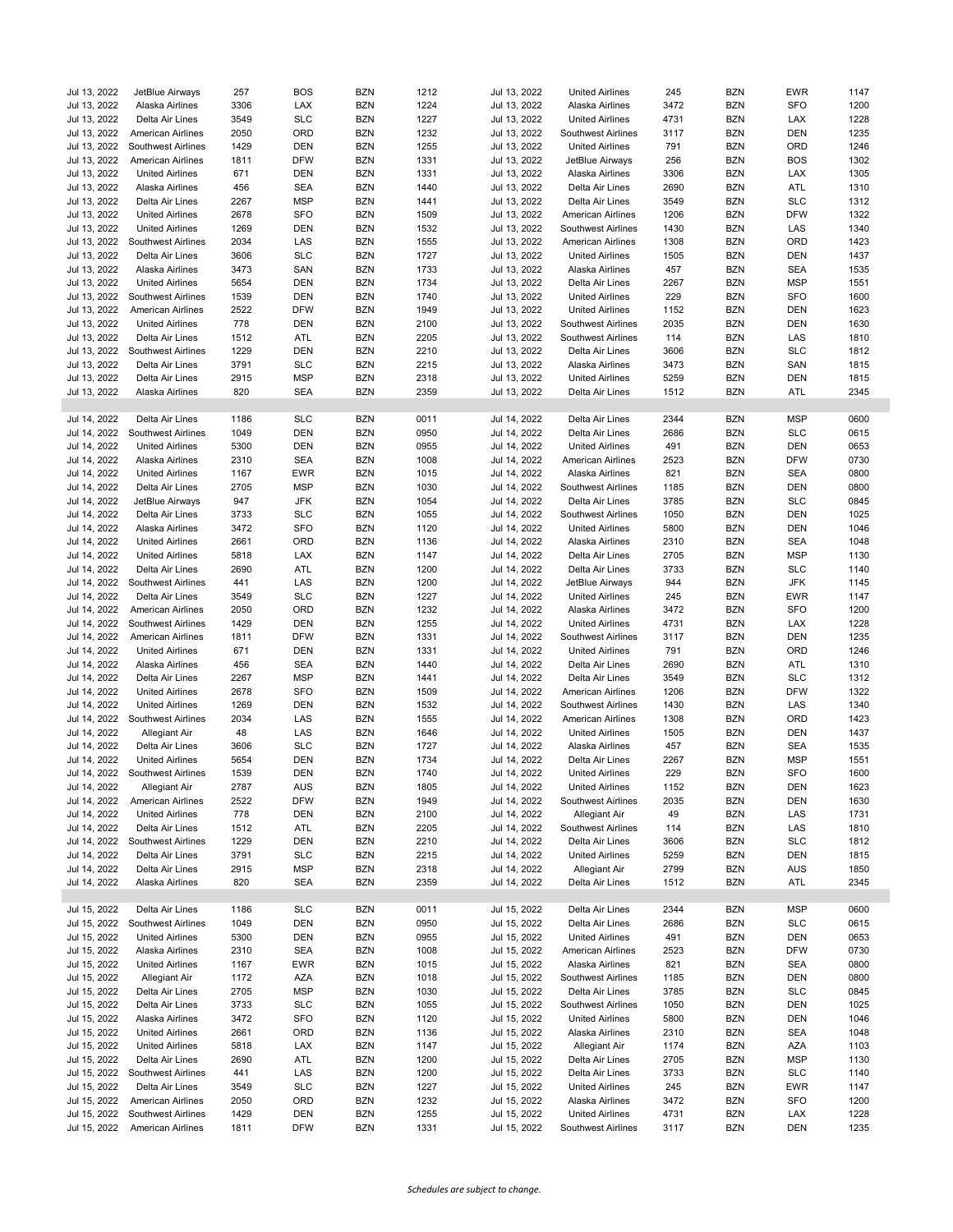| Jul 15, 2022 | <b>United Airlines</b>          | 671  | <b>DEN</b> | <b>BZN</b> | 1331 | Jul 15, 2022 | <b>United Airlines</b>    | 791  | <b>BZN</b> | ORD        | 1246 |
|--------------|---------------------------------|------|------------|------------|------|--------------|---------------------------|------|------------|------------|------|
| Jul 15, 2022 | Alaska Airlines                 | 456  | <b>SEA</b> | <b>BZN</b> | 1440 | Jul 15, 2022 | Delta Air Lines           | 2690 | <b>BZN</b> | ATL        | 1310 |
| Jul 15, 2022 | Delta Air Lines                 | 2267 | <b>MSP</b> | <b>BZN</b> | 1441 | Jul 15, 2022 | Delta Air Lines           | 3549 | <b>BZN</b> | <b>SLC</b> | 1312 |
|              |                                 |      | <b>SFO</b> |            |      | Jul 15, 2022 |                           |      |            |            |      |
| Jul 15, 2022 | <b>United Airlines</b>          | 2678 |            | <b>BZN</b> | 1509 |              | American Airlines         | 1206 | <b>BZN</b> | <b>DFW</b> | 1322 |
| Jul 15, 2022 | <b>United Airlines</b>          | 1269 | <b>DEN</b> | <b>BZN</b> | 1532 | Jul 15, 2022 | <b>Southwest Airlines</b> | 1430 | <b>BZN</b> | LAS        | 1340 |
| Jul 15, 2022 | Southwest Airlines              | 2034 | LAS        | <b>BZN</b> | 1555 | Jul 15, 2022 | American Airlines         | 1308 | <b>BZN</b> | ORD        | 1423 |
| Jul 15, 2022 | Delta Air Lines                 | 3606 | <b>SLC</b> | <b>BZN</b> | 1727 | Jul 15, 2022 | <b>United Airlines</b>    | 1505 | <b>BZN</b> | <b>DEN</b> | 1437 |
| Jul 15, 2022 | <b>United Airlines</b>          | 5654 | DEN        | <b>BZN</b> | 1734 | Jul 15, 2022 | Alaska Airlines           | 457  | <b>BZN</b> | <b>SEA</b> | 1535 |
| Jul 15, 2022 | Southwest Airlines              | 1539 | <b>DEN</b> | <b>BZN</b> | 1740 | Jul 15, 2022 | Delta Air Lines           | 2267 | <b>BZN</b> | <b>MSP</b> | 1551 |
| Jul 15, 2022 | Allegiant Air                   | 597  | <b>BNA</b> | <b>BZN</b> | 1820 | Jul 15, 2022 | <b>United Airlines</b>    | 229  | <b>BZN</b> | <b>SFO</b> | 1600 |
| Jul 15, 2022 | <b>United Airlines</b>          | 6079 | IAH        | <b>BZN</b> | 1854 | Jul 15, 2022 | <b>United Airlines</b>    | 1152 | <b>BZN</b> | <b>DEN</b> | 1623 |
| Jul 15, 2022 | American Airlines               | 2522 | <b>DFW</b> | <b>BZN</b> | 1949 | Jul 15, 2022 | Southwest Airlines        | 2035 | <b>BZN</b> | <b>DEN</b> | 1630 |
| Jul 15, 2022 | <b>United Airlines</b>          | 778  | <b>DEN</b> | <b>BZN</b> | 2100 | Jul 15, 2022 | <b>Southwest Airlines</b> | 114  | <b>BZN</b> | LAS        | 1810 |
| Jul 15, 2022 | <b>United Airlines</b>          | 343  | ORD        | <b>BZN</b> | 2204 | Jul 15, 2022 | Delta Air Lines           | 3606 | <b>BZN</b> | <b>SLC</b> | 1812 |
| Jul 15, 2022 | Delta Air Lines                 | 1512 | ATL        | <b>BZN</b> | 2205 | Jul 15, 2022 | <b>United Airlines</b>    | 5259 | <b>BZN</b> | <b>DEN</b> | 1815 |
| Jul 15, 2022 | Southwest Airlines              | 1229 | <b>DEN</b> | <b>BZN</b> | 2210 | Jul 15, 2022 | Allegiant Air             | 634  | <b>BZN</b> | <b>BNA</b> | 1905 |
| Jul 15, 2022 |                                 |      | <b>SLC</b> | <b>BZN</b> | 2215 |              |                           | 1512 | <b>BZN</b> | ATL        | 2345 |
|              | Delta Air Lines                 | 3791 | <b>MSP</b> |            |      | Jul 15, 2022 | Delta Air Lines           |      |            |            |      |
| Jul 15, 2022 | Delta Air Lines                 | 2915 |            | <b>BZN</b> | 2318 |              |                           |      |            |            |      |
| Jul 15, 2022 | Alaska Airlines                 | 820  | <b>SEA</b> | <b>BZN</b> | 2359 |              |                           |      |            |            |      |
|              |                                 |      |            |            |      |              |                           |      |            |            |      |
| Jul 16, 2022 | Delta Air Lines                 | 1186 | <b>SLC</b> | <b>BZN</b> | 0011 | Jul 16, 2022 | Delta Air Lines           | 2344 | <b>BZN</b> | <b>MSP</b> | 0600 |
| Jul 16, 2022 | <b>United Airlines</b>          | 5300 | <b>DEN</b> | <b>BZN</b> | 0955 | Jul 16, 2022 | Delta Air Lines           | 2686 | <b>BZN</b> | <b>SLC</b> | 0615 |
| Jul 16, 2022 | Sun Country                     | 303  | <b>MSP</b> | <b>BZN</b> | 0958 | Jul 16, 2022 | <b>Southwest Airlines</b> | 499  | <b>BZN</b> | <b>DEN</b> | 0615 |
| Jul 16, 2022 | Alaska Airlines                 | 2310 | <b>SEA</b> | <b>BZN</b> | 1008 | Jul 16, 2022 | <b>United Airlines</b>    | 491  | <b>BZN</b> | DEN        | 0653 |
| Jul 16, 2022 | Southwest Airlines              | 500  | DEN        | <b>BZN</b> | 1025 | Jul 16, 2022 | <b>American Airlines</b>  | 2523 | <b>BZN</b> | <b>DFW</b> | 0730 |
| Jul 16, 2022 | Delta Air Lines                 | 2705 | <b>MSP</b> | <b>BZN</b> | 1030 | Jul 16, 2022 | Alaska Airlines           | 821  | <b>BZN</b> | <b>SEA</b> | 0800 |
| Jul 16, 2022 | <b>United Airlines</b>          | 1167 | EWR        | <b>BZN</b> | 1045 | Jul 16, 2022 | Delta Air Lines           | 3785 | <b>BZN</b> | <b>SLC</b> | 0845 |
| Jul 16, 2022 | Allegiant Air                   | 633  | <b>BNA</b> | <b>BZN</b> | 1048 | Jul 16, 2022 | <b>United Airlines</b>    | 1614 | <b>BZN</b> | ORD        | 0855 |
| Jul 16, 2022 | <b>United Airlines</b>          | 2661 | ORD        | <b>BZN</b> | 1102 | Jul 16, 2022 | <b>United Airlines</b>    | 6141 | <b>BZN</b> | <b>IAD</b> | 1018 |
| Jul 16, 2022 | Alaska Airlines                 | 3472 | <b>SFO</b> | <b>BZN</b> | 1120 | Jul 16, 2022 | <b>United Airlines</b>    | 5800 | <b>BZN</b> | DEN        | 1046 |
| Jul 16, 2022 |                                 |      |            | <b>BZN</b> | 1126 |              |                           | 2310 | <b>BZN</b> | <b>SEA</b> | 1048 |
|              | <b>American Airlines</b>        | 3984 | AUS        |            |      | Jul 16, 2022 | Alaska Airlines           |      |            |            |      |
| Jul 16, 2022 | JetBlue Airways                 | 257  | <b>BOS</b> | <b>BZN</b> | 1126 | Jul 16, 2022 | Sun Country               | 304  | <b>BZN</b> | <b>MSP</b> | 1055 |
| Jul 16, 2022 | <b>United Airlines</b>          | 6225 | IAD        | <b>BZN</b> | 1146 | Jul 16, 2022 | <b>Southwest Airlines</b> | 5649 | <b>BZN</b> | <b>DEN</b> | 1115 |
| Jul 16, 2022 | Delta Air Lines                 | 2690 | ATL        | <b>BZN</b> | 1200 | Jul 16, 2022 | Delta Air Lines           | 2705 | <b>BZN</b> | <b>MSP</b> | 1130 |
| Jul 16, 2022 | Alaska Airlines                 | 3306 | LAX        | <b>BZN</b> | 1224 | Jul 16, 2022 | Allegiant Air             | 634  | <b>BZN</b> | <b>BNA</b> | 1133 |
| Jul 16, 2022 | Delta Air Lines                 | 3549 | <b>SLC</b> | <b>BZN</b> | 1227 | Jul 16, 2022 | <b>United Airlines</b>    | 245  | <b>BZN</b> | <b>EWR</b> | 1147 |
| Jul 16, 2022 | American Airlines               | 2050 | ORD        | <b>BZN</b> | 1232 | Jul 16, 2022 | American Airlines         | 3984 | <b>BZN</b> | <b>AUS</b> | 1156 |
| Jul 16, 2022 | <b>United Airlines</b>          | 5818 | LAX        | <b>BZN</b> | 1235 | Jul 16, 2022 | Alaska Airlines           | 3472 | <b>BZN</b> | <b>SFO</b> | 1200 |
| Jul 16, 2022 | Delta Air Lines                 | 403  | <b>JFK</b> | <b>BZN</b> | 1250 | Jul 16, 2022 | <b>United Airlines</b>    | 791  | <b>BZN</b> | ORD        | 1203 |
| Jul 16, 2022 | <b>American Airlines</b>        | 1811 | <b>DFW</b> | <b>BZN</b> | 1331 | Jul 16, 2022 | JetBlue Airways           | 256  | <b>BZN</b> | <b>BOS</b> | 1217 |
| Jul 16, 2022 | <b>United Airlines</b>          | 671  | DEN        | <b>BZN</b> | 1331 | Jul 16, 2022 | <b>United Airlines</b>    | 6253 | <b>BZN</b> | IAH        | 1240 |
| Jul 16, 2022 | Delta Air Lines                 | 310  | <b>DTW</b> | <b>BZN</b> | 1346 | Jul 16, 2022 | Alaska Airlines           | 3306 | <b>BZN</b> | LAX        | 1305 |
|              |                                 | 3527 | LAS        | <b>BZN</b> | 1355 |              |                           | 2690 | <b>BZN</b> | ATL        | 1310 |
| Jul 16, 2022 | Southwest Airlines              |      |            |            |      | Jul 16, 2022 | Delta Air Lines           |      |            |            |      |
| Jul 16, 2022 | Alaska Airlines                 | 456  | <b>SEA</b> | <b>BZN</b> | 1440 | Jul 16, 2022 | Delta Air Lines           | 3549 | <b>BZN</b> | <b>SLC</b> | 1312 |
| Jul 16, 2022 | Delta Air Lines                 | 2267 | <b>MSP</b> | <b>BZN</b> | 1441 | Jul 16, 2022 | American Airlines         | 1206 | <b>BZN</b> | <b>DFW</b> | 1322 |
| Jul 16, 2022 | <b>United Airlines</b>          | 2678 | <b>SFO</b> | <b>BZN</b> | 1509 | Jul 16, 2022 | <b>United Airlines</b>    | 4731 | <b>BZN</b> | <b>LAX</b> | 1335 |
| Jul 16, 2022 | Delta Air Lines                 | 3500 | <b>LAX</b> | <b>BZN</b> | 1510 | Jul 16, 2022 | Delta Air Lines           | 1325 | <b>BZN</b> | <b>JFK</b> | 1350 |
| Jul 16, 2022 | Southwest Airlines              | 4736 | DAL        | <b>BZN</b> | 1510 | Jul 16, 2022 | American Airlines         | 1308 | <b>BZN</b> | ORD        | 1423 |
| Jul 16, 2022 | <b>United Airlines</b>          | 1269 | DEN        | <b>BZN</b> | 1523 | Jul 16, 2022 | <b>United Airlines</b>    | 1505 | <b>BZN</b> | <b>DEN</b> | 1437 |
| Jul 16, 2022 | Alaska Airlines                 | 2128 | <b>PDX</b> | <b>BZN</b> | 1628 | Jul 16, 2022 | Southwest Airlines        | 3528 | <b>BZN</b> | LAS        | 1440 |
| Jul 16, 2022 | Delta Air Lines                 | 3606 | <b>SLC</b> | <b>BZN</b> | 1727 | Jul 16, 2022 | Delta Air Lines           | 310  | <b>BZN</b> | <b>DTW</b> | 1519 |
| Jul 16, 2022 | Alaska Airlines                 | 3473 | SAN        | <b>BZN</b> | 1733 | Jul 16, 2022 | Alaska Airlines           | 457  | <b>BZN</b> | SEA        | 1535 |
| Jul 16, 2022 | <b>United Airlines</b>          | 5654 | DEN        | <b>BZN</b> | 1734 | Jul 16, 2022 | Delta Air Lines           | 2267 | <b>BZN</b> | <b>MSP</b> | 1551 |
| Jul 16, 2022 | Southwest Airlines              | 3160 | DEN        | <b>BZN</b> | 1740 | Jul 16, 2022 | <b>Southwest Airlines</b> | 3255 | <b>BZN</b> | DAL        | 1600 |
| Jul 16, 2022 | <b>United Airlines</b>          | 6079 | IAH        | <b>BZN</b> | 1854 | Jul 16, 2022 | <b>United Airlines</b>    | 229  | <b>BZN</b> | <b>SFO</b> | 1600 |
|              |                                 |      |            |            |      |              |                           |      |            |            |      |
| Jul 16, 2022 | <b>American Airlines</b>        | 2522 | <b>DFW</b> | <b>BZN</b> | 1949 | Jul 16, 2022 | <b>United Airlines</b>    | 1152 | <b>BZN</b> | DEN        | 1615 |
| Jul 16, 2022 | <b>United Airlines</b>          | 778  | DEN        | <b>BZN</b> | 2101 | Jul 16, 2022 | Delta Air Lines           | 3500 | <b>BZN</b> | LAX        | 1620 |
| Jul 16, 2022 | Delta Air Lines                 | 1512 | ATL        | BZN        | 2205 | Jul 16, 2022 | Alaska Airlines           | 2128 | <b>BZN</b> | <b>PDX</b> | 1710 |
| Jul 16, 2022 | <b>United Airlines</b>          | 343  | ORD        | <b>BZN</b> | 2206 | Jul 16, 2022 | Delta Air Lines           | 3606 | <b>BZN</b> | <b>SLC</b> | 1812 |
| Jul 16, 2022 | <b>Southwest Airlines</b>       | 5529 | DEN        | BZN        | 2210 | Jul 16, 2022 | Alaska Airlines           | 3473 | <b>BZN</b> | SAN        | 1815 |
| Jul 16, 2022 | Delta Air Lines                 | 3791 | <b>SLC</b> | <b>BZN</b> | 2215 | Jul 16, 2022 | Southwest Airlines        | 3535 | <b>BZN</b> | DEN        | 1815 |
| Jul 16, 2022 | Delta Air Lines                 | 2915 | <b>MSP</b> | <b>BZN</b> | 2318 | Jul 16, 2022 | <b>United Airlines</b>    | 5259 | <b>BZN</b> | DEN        | 1815 |
| Jul 16, 2022 | Alaska Airlines                 | 820  | SEA        | <b>BZN</b> | 2359 | Jul 16, 2022 | Delta Air Lines           | 1512 | <b>BZN</b> | ATL        | 2345 |
|              |                                 |      |            |            |      |              |                           |      |            |            |      |
| Jul 17, 2022 | Delta Air Lines                 | 1186 | <b>SLC</b> | <b>BZN</b> | 0011 | Jul 17, 2022 | Delta Air Lines           | 2344 | <b>BZN</b> | <b>MSP</b> | 0600 |
| Jul 17, 2022 | Southwest Airlines              | 1049 | DEN        | <b>BZN</b> | 0950 | Jul 17, 2022 | Delta Air Lines           | 2686 | <b>BZN</b> | <b>SLC</b> | 0615 |
| Jul 17, 2022 | <b>United Airlines</b>          | 5300 | DEN        | <b>BZN</b> | 0955 | Jul 17, 2022 | <b>United Airlines</b>    | 491  | <b>BZN</b> | <b>DEN</b> | 0653 |
| Jul 17, 2022 | Alaska Airlines                 | 2310 | SEA        | BZN        | 1008 | Jul 17, 2022 | American Airlines         | 2523 | <b>BZN</b> | <b>DFW</b> | 0730 |
|              |                                 |      |            |            |      |              |                           |      |            |            |      |
| Jul 17, 2022 | Delta Air Lines                 | 2705 | <b>MSP</b> | <b>BZN</b> | 1030 | Jul 17, 2022 | Alaska Airlines           | 821  | <b>BZN</b> | SEA        | 0800 |
| Jul 17, 2022 | <b>United Airlines</b>          | 1167 | EWR        | <b>BZN</b> | 1045 | Jul 17, 2022 | Southwest Airlines        | 1185 | <b>BZN</b> | <b>DEN</b> | 0800 |
| Jul 17, 2022 | JetBlue Airways                 | 947  | JFK        | <b>BZN</b> | 1054 | Jul 17, 2022 | Delta Air Lines           | 3785 | <b>BZN</b> | <b>SLC</b> | 0845 |
| Jul 17, 2022 | Delta Air Lines                 | 3733 | <b>SLC</b> | <b>BZN</b> | 1055 | Jul 17, 2022 | <b>United Airlines</b>    | 1614 | <b>BZN</b> | ORD        | 0855 |
| Jul 17, 2022 | <b>United Airlines</b>          | 2661 | ORD        | <b>BZN</b> | 1102 | Jul 17, 2022 | <b>United Airlines</b>    | 6141 | <b>BZN</b> | IAD        | 1018 |
| Jul 17, 2022 | Alaska Airlines                 | 3472 | SFO        | <b>BZN</b> | 1120 | Jul 17, 2022 | Southwest Airlines        | 1050 | <b>BZN</b> | DEN        | 1025 |
| Jul 17, 2022 | <b>United Airlines</b>          | 6225 | IAD        | <b>BZN</b> | 1146 | Jul 17, 2022 | <b>United Airlines</b>    | 5800 | <b>BZN</b> | DEN        | 1046 |
| Jul 17, 2022 | Delta Air Lines                 | 2690 | ATL        | <b>BZN</b> | 1200 | Jul 17, 2022 | Alaska Airlines           | 2310 | <b>BZN</b> | SEA        | 1048 |
|              | Jul 17, 2022 Southwest Airlines | 441  | LAS        | <b>BZN</b> | 1200 | Jul 17, 2022 | Delta Air Lines           | 2705 | <b>BZN</b> | <b>MSP</b> | 1130 |
|              |                                 |      |            |            |      |              |                           |      |            |            |      |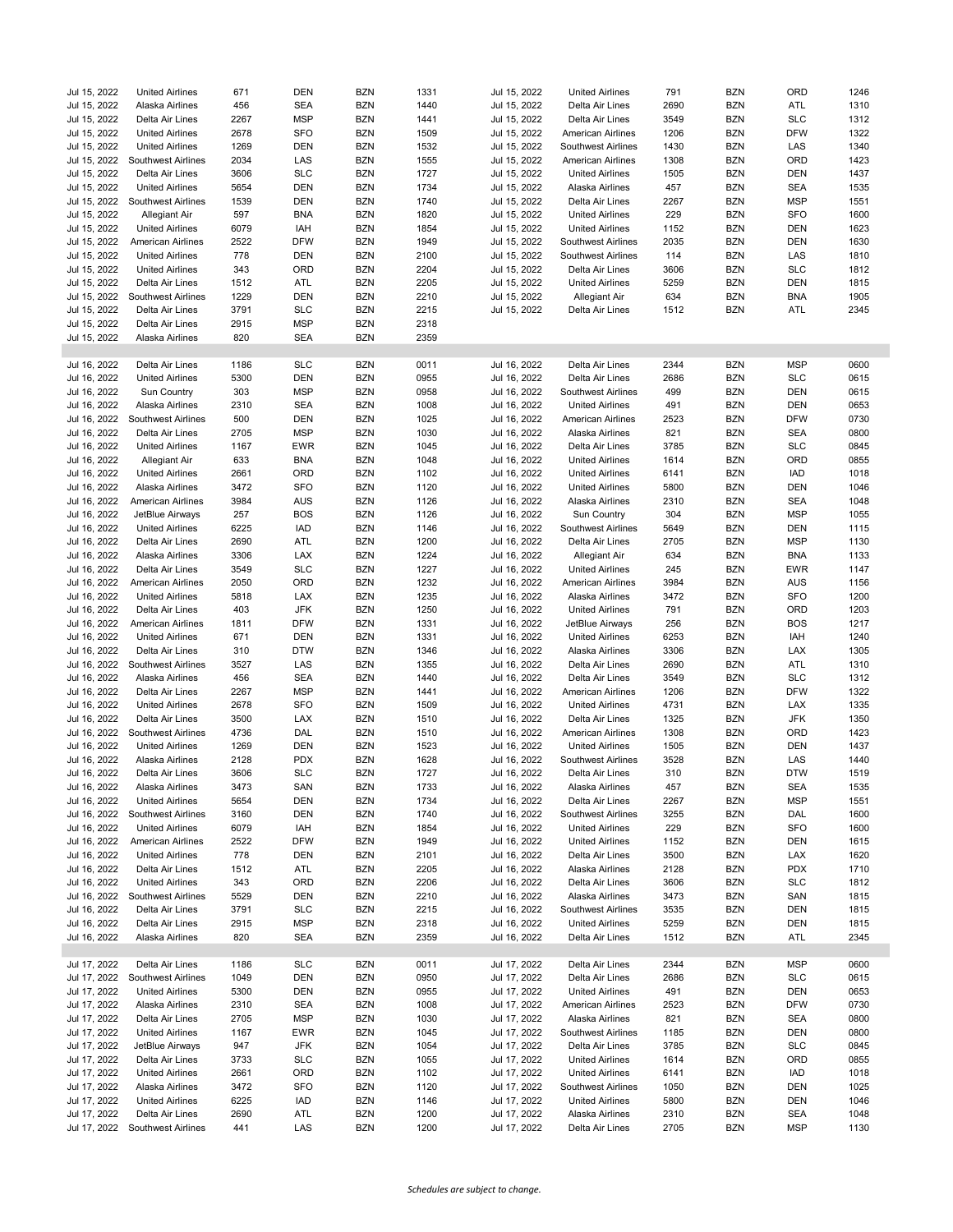| Jul 17, 2022 | Delta Air Lines           | 3549 | <b>SLC</b> | <b>BZN</b> | 1227 | Jul 17, 2022 | Delta Air Lines          | 3733 | <b>BZN</b> | SLC        | 1140 |
|--------------|---------------------------|------|------------|------------|------|--------------|--------------------------|------|------------|------------|------|
| Jul 17, 2022 | American Airlines         | 2050 | ORD        | <b>BZN</b> | 1232 | Jul 17, 2022 | JetBlue Airways          | 944  | <b>BZN</b> | <b>JFK</b> | 1145 |
| Jul 17, 2022 | <b>United Airlines</b>    | 5818 | LAX        | <b>BZN</b> | 1235 | Jul 17, 2022 | <b>United Airlines</b>   | 245  | <b>BZN</b> | <b>EWR</b> | 1147 |
| Jul 17, 2022 | <b>Southwest Airlines</b> | 1429 | <b>DEN</b> | <b>BZN</b> | 1255 | Jul 17, 2022 | Alaska Airlines          | 3472 | <b>BZN</b> | <b>SFO</b> | 1200 |
| Jul 17, 2022 | American Airlines         | 1811 | <b>DFW</b> | <b>BZN</b> | 1331 | Jul 17, 2022 | <b>United Airlines</b>   | 791  | <b>BZN</b> | ORD        | 1203 |
| Jul 17, 2022 | <b>United Airlines</b>    | 671  | <b>DEN</b> | <b>BZN</b> | 1331 | Jul 17, 2022 | Southwest Airlines       | 3117 | <b>BZN</b> | <b>DEN</b> | 1235 |
| Jul 17, 2022 | Alaska Airlines           | 456  | <b>SEA</b> | <b>BZN</b> | 1440 | Jul 17, 2022 | <b>United Airlines</b>   | 6253 | <b>BZN</b> | IAH        | 1240 |
| Jul 17, 2022 | Delta Air Lines           | 2267 | <b>MSP</b> | <b>BZN</b> | 1441 | Jul 17, 2022 | Delta Air Lines          | 2690 | <b>BZN</b> | <b>ATL</b> | 1310 |
| Jul 17, 2022 | <b>United Airlines</b>    | 2678 | SFO        | <b>BZN</b> | 1509 | Jul 17, 2022 | Delta Air Lines          | 3549 | <b>BZN</b> | <b>SLC</b> | 1312 |
| Jul 17, 2022 | <b>United Airlines</b>    | 1269 | DEN        | <b>BZN</b> | 1532 | Jul 17, 2022 | American Airlines        | 1206 | <b>BZN</b> | <b>DFW</b> | 1322 |
| Jul 17, 2022 | Allegiant Air             | 48   | LAS        | <b>BZN</b> | 1534 | Jul 17, 2022 | <b>United Airlines</b>   | 4731 | <b>BZN</b> | <b>LAX</b> | 1335 |
| Jul 17, 2022 | <b>Southwest Airlines</b> | 2034 | LAS        | <b>BZN</b> | 1555 | Jul 17, 2022 | Southwest Airlines       | 1430 | <b>BZN</b> | LAS        | 1340 |
| Jul 17, 2022 | Delta Air Lines           | 3606 | <b>SLC</b> | <b>BZN</b> | 1727 | Jul 17, 2022 | American Airlines        | 1308 | <b>BZN</b> | ORD        | 1423 |
| Jul 17, 2022 | <b>United Airlines</b>    | 5654 | <b>DEN</b> | <b>BZN</b> | 1734 | Jul 17, 2022 | <b>United Airlines</b>   | 1505 | <b>BZN</b> | <b>DEN</b> | 1437 |
| Jul 17, 2022 | <b>Southwest Airlines</b> | 1539 | <b>DEN</b> | <b>BZN</b> | 1740 | Jul 17, 2022 | Alaska Airlines          | 457  | <b>BZN</b> | <b>SEA</b> | 1535 |
| Jul 17, 2022 | Allegiant Air             | 2787 | <b>AUS</b> | <b>BZN</b> | 1805 | Jul 17, 2022 | Delta Air Lines          | 2267 | <b>BZN</b> | <b>MSP</b> | 1551 |
| Jul 17, 2022 | <b>American Airlines</b>  | 2522 | <b>DFW</b> | <b>BZN</b> | 1949 | Jul 17, 2022 | <b>United Airlines</b>   | 229  | <b>BZN</b> | <b>SFO</b> | 1600 |
| Jul 17, 2022 | <b>United Airlines</b>    | 778  | <b>DEN</b> | <b>BZN</b> | 2100 | Jul 17, 2022 | Allegiant Air            | 49   | <b>BZN</b> | LAS        | 1619 |
| Jul 17, 2022 | Delta Air Lines           | 1512 | ATL        | <b>BZN</b> | 2205 | Jul 17, 2022 | <b>United Airlines</b>   | 1152 | <b>BZN</b> | <b>DEN</b> | 1623 |
| Jul 17, 2022 | <b>Southwest Airlines</b> | 1229 | <b>DEN</b> | <b>BZN</b> | 2210 | Jul 17, 2022 | Southwest Airlines       | 2035 | <b>BZN</b> | <b>DEN</b> | 1630 |
| Jul 17, 2022 | Delta Air Lines           | 3791 | <b>SLC</b> | <b>BZN</b> | 2215 | Jul 17, 2022 | Southwest Airlines       | 114  | <b>BZN</b> | LAS        | 1810 |
| Jul 17, 2022 | Delta Air Lines           | 2915 | <b>MSP</b> | <b>BZN</b> | 2318 | Jul 17, 2022 | Delta Air Lines          | 3606 | <b>BZN</b> | <b>SLC</b> | 1812 |
| Jul 17, 2022 | Alaska Airlines           | 820  | <b>SEA</b> | <b>BZN</b> | 2359 | Jul 17, 2022 | <b>United Airlines</b>   | 5259 | <b>BZN</b> | <b>DEN</b> | 1815 |
|              |                           |      |            |            |      | Jul 17, 2022 | Allegiant Air            | 2799 | <b>BZN</b> | <b>AUS</b> | 1850 |
|              |                           |      |            |            |      | Jul 17, 2022 | Delta Air Lines          | 1512 | <b>BZN</b> | ATL        | 2345 |
|              |                           |      |            |            |      |              |                          |      |            |            |      |
| Jul 18, 2022 | Delta Air Lines           | 1186 | <b>SLC</b> | <b>BZN</b> | 0011 | Jul 18, 2022 | Delta Air Lines          | 2344 | <b>BZN</b> | <b>MSP</b> | 0600 |
| Jul 18, 2022 | <b>Southwest Airlines</b> | 1049 | DEN        | <b>BZN</b> | 0950 | Jul 18, 2022 | Delta Air Lines          | 2686 | <b>BZN</b> | <b>SLC</b> | 0615 |
| Jul 18, 2022 | <b>United Airlines</b>    | 5300 | <b>DEN</b> | <b>BZN</b> | 0955 | Jul 18, 2022 | <b>United Airlines</b>   | 491  | <b>BZN</b> | <b>DEN</b> | 0653 |
| Jul 18, 2022 | Alaska Airlines           | 2310 | <b>SEA</b> | <b>BZN</b> | 1008 | Jul 18, 2022 | American Airlines        | 2523 | <b>BZN</b> | <b>DFW</b> | 0730 |
| Jul 18, 2022 | <b>United Airlines</b>    | 1167 | <b>EWR</b> | <b>BZN</b> | 1015 | Jul 18, 2022 | Alaska Airlines          | 821  | <b>BZN</b> | <b>SEA</b> | 0800 |
| Jul 18, 2022 | Allegiant Air             | 1172 | AZA        | <b>BZN</b> | 1018 | Jul 18, 2022 | Southwest Airlines       | 1185 | <b>BZN</b> | <b>DEN</b> | 0800 |
| Jul 18, 2022 | Delta Air Lines           | 2705 | <b>MSP</b> | <b>BZN</b> | 1030 | Jul 18, 2022 | Delta Air Lines          | 3785 | <b>BZN</b> | <b>SLC</b> | 0845 |
| Jul 18, 2022 |                           | 3733 | <b>SLC</b> | <b>BZN</b> | 1055 |              |                          | 1050 | <b>BZN</b> | <b>DEN</b> | 1025 |
| Jul 18, 2022 | Delta Air Lines           | 3472 | SFO        | <b>BZN</b> | 1120 | Jul 18, 2022 | Southwest Airlines       | 5800 | <b>BZN</b> | <b>DEN</b> | 1046 |
|              | Alaska Airlines           |      |            |            |      | Jul 18, 2022 | <b>United Airlines</b>   |      |            |            |      |
| Jul 18, 2022 | <b>United Airlines</b>    | 2661 | ORD        | <b>BZN</b> | 1136 | Jul 18, 2022 | Alaska Airlines          | 2310 | <b>BZN</b> | <b>SEA</b> | 1048 |
| Jul 18, 2022 | <b>United Airlines</b>    | 5818 | LAX        | <b>BZN</b> | 1147 | Jul 18, 2022 | Allegiant Air            | 1174 | <b>BZN</b> | AZA        | 1103 |
| Jul 18, 2022 | Delta Air Lines           | 2690 | ATL        | <b>BZN</b> | 1200 | Jul 18, 2022 | Delta Air Lines          | 2705 | <b>BZN</b> | <b>MSP</b> | 1130 |
| Jul 18, 2022 | <b>Southwest Airlines</b> | 441  | LAS        | <b>BZN</b> | 1200 | Jul 18, 2022 | Delta Air Lines          | 3733 | <b>BZN</b> | <b>SLC</b> | 1140 |
| Jul 18, 2022 | Delta Air Lines           | 3549 | <b>SLC</b> | <b>BZN</b> | 1227 | Jul 18, 2022 | <b>United Airlines</b>   | 245  | <b>BZN</b> | <b>EWR</b> | 1147 |
| Jul 18, 2022 | <b>American Airlines</b>  | 2050 | ORD        | <b>BZN</b> | 1232 | Jul 18, 2022 | Alaska Airlines          | 3472 | <b>BZN</b> | <b>SFO</b> | 1200 |
| Jul 18, 2022 | Southwest Airlines        | 1429 | <b>DEN</b> | <b>BZN</b> | 1255 | Jul 18, 2022 | <b>United Airlines</b>   | 4731 | <b>BZN</b> | LAX        | 1228 |
| Jul 18, 2022 | <b>American Airlines</b>  | 1811 | <b>DFW</b> | <b>BZN</b> | 1331 | Jul 18, 2022 | Southwest Airlines       | 3117 | <b>BZN</b> | <b>DEN</b> | 1235 |
| Jul 18, 2022 | <b>United Airlines</b>    | 671  | <b>DEN</b> | <b>BZN</b> | 1331 | Jul 18, 2022 | <b>United Airlines</b>   | 791  | <b>BZN</b> | ORD        | 1246 |
| Jul 18, 2022 | Alaska Airlines           | 456  | <b>SEA</b> | <b>BZN</b> | 1440 | Jul 18, 2022 | Delta Air Lines          | 2690 | <b>BZN</b> | ATL        | 1310 |
| Jul 18, 2022 | Delta Air Lines           | 2267 | <b>MSP</b> | <b>BZN</b> | 1441 | Jul 18, 2022 | Delta Air Lines          | 3549 | <b>BZN</b> | <b>SLC</b> | 1312 |
| Jul 18, 2022 | <b>United Airlines</b>    | 2678 | SFO        | <b>BZN</b> | 1509 | Jul 18, 2022 | <b>American Airlines</b> | 1206 | <b>BZN</b> | <b>DFW</b> | 1322 |
| Jul 18, 2022 | <b>United Airlines</b>    | 1269 | <b>DEN</b> | <b>BZN</b> | 1532 | Jul 18, 2022 | Southwest Airlines       | 1430 | <b>BZN</b> | LAS        | 1340 |
| Jul 18, 2022 | Southwest Airlines        | 2034 | LAS        | <b>BZN</b> | 1555 | Jul 18, 2022 | American Airlines        | 1308 | <b>BZN</b> | ORD        | 1423 |
| Jul 18, 2022 | Delta Air Lines           | 3606 | <b>SLC</b> | <b>BZN</b> | 1727 | Jul 18, 2022 | <b>United Airlines</b>   | 1505 | <b>BZN</b> | <b>DEN</b> | 1437 |
| Jul 18, 2022 | <b>United Airlines</b>    | 5654 | DEN        | <b>BZN</b> | 1734 | Jul 18, 2022 | Alaska Airlines          | 457  | <b>BZN</b> | <b>SEA</b> | 1535 |
| Jul 18, 2022 | Southwest Airlines        | 1539 | DEN        | <b>BZN</b> | 1740 | Jul 18, 2022 | Delta Air Lines          | 2267 | <b>BZN</b> | <b>MSP</b> | 1551 |
| Jul 18, 2022 | Allegiant Air             | 597  | BNA        | <b>BZN</b> | 1820 | Jul 18, 2022 | <b>United Airlines</b>   | 229  | <b>BZN</b> | <b>SFO</b> | 1600 |
| Jul 18, 2022 | American Airlines         | 2522 | <b>DFW</b> | <b>BZN</b> | 1949 | Jul 18, 2022 | <b>United Airlines</b>   | 1152 | <b>BZN</b> | <b>DEN</b> | 1623 |
| Jul 18, 2022 | <b>United Airlines</b>    | 778  | DEN        | <b>BZN</b> | 2100 | Jul 18, 2022 | Southwest Airlines       | 2035 | <b>BZN</b> | DEN        | 1630 |
| Jul 18, 2022 | Delta Air Lines           | 1512 | ATL        | <b>BZN</b> | 2205 | Jul 18, 2022 | Southwest Airlines       | 114  | <b>BZN</b> | LAS        | 1810 |
| Jul 18, 2022 | <b>Southwest Airlines</b> | 1229 | DEN        | <b>BZN</b> | 2210 | Jul 18, 2022 | Delta Air Lines          | 3606 | <b>BZN</b> | <b>SLC</b> | 1812 |
| Jul 18, 2022 | Delta Air Lines           | 3791 | SLC        | <b>BZN</b> | 2215 | Jul 18, 2022 | <b>United Airlines</b>   | 5259 | <b>BZN</b> | DEN        | 1815 |
| Jul 18, 2022 | Delta Air Lines           | 2915 | <b>MSP</b> | BZN        | 2318 | Jul 18, 2022 | Allegiant Air            | 634  | <b>BZN</b> | BNA        | 1905 |
| Jul 18, 2022 | Alaska Airlines           | 820  | SEA        | <b>BZN</b> | 2359 | Jul 18, 2022 | Delta Air Lines          | 1512 | <b>BZN</b> | ATL        | 2345 |
|              |                           |      |            |            |      |              |                          |      |            |            |      |
| Jul 19, 2022 | Delta Air Lines           | 1186 | <b>SLC</b> | <b>BZN</b> | 0011 | Jul 19, 2022 | Delta Air Lines          | 2344 | <b>BZN</b> | <b>MSP</b> | 0600 |
| Jul 19, 2022 | <b>Southwest Airlines</b> | 1049 | DEN        | <b>BZN</b> | 0950 | Jul 19, 2022 | Delta Air Lines          | 2686 | BZN        | <b>SLC</b> | 0615 |
| Jul 19, 2022 | <b>United Airlines</b>    | 5300 | <b>DEN</b> | <b>BZN</b> | 0955 | Jul 19, 2022 | <b>United Airlines</b>   | 491  | <b>BZN</b> | <b>DEN</b> | 0653 |
| Jul 19, 2022 | Alaska Airlines           | 2310 | <b>SEA</b> | <b>BZN</b> | 1008 | Jul 19, 2022 | American Airlines        | 2523 | <b>BZN</b> | <b>DFW</b> | 0730 |
| Jul 19, 2022 | <b>United Airlines</b>    | 1167 | EWR        | <b>BZN</b> | 1021 | Jul 19, 2022 | Alaska Airlines          | 821  | <b>BZN</b> | SEA        | 0800 |
| Jul 19, 2022 | Delta Air Lines           | 2705 | <b>MSP</b> | <b>BZN</b> | 1030 | Jul 19, 2022 | Southwest Airlines       | 1185 | <b>BZN</b> | <b>DEN</b> | 0800 |
| Jul 19, 2022 | JetBlue Airways           | 947  | JFK        | <b>BZN</b> | 1054 | Jul 19, 2022 | Delta Air Lines          | 3785 | <b>BZN</b> | <b>SLC</b> | 0845 |
| Jul 19, 2022 | Alaska Airlines           | 3472 | SFO        | <b>BZN</b> | 1120 | Jul 19, 2022 | Southwest Airlines       | 1050 | BZN        | DEN        | 1025 |
| Jul 19, 2022 | <b>United Airlines</b>    | 2661 | ORD        | BZN        | 1136 | Jul 19, 2022 | <b>United Airlines</b>   | 5800 | <b>BZN</b> | DEN        | 1046 |
| Jul 19, 2022 | <b>United Airlines</b>    | 5818 | LAX        | <b>BZN</b> | 1147 | Jul 19, 2022 | Alaska Airlines          | 2310 | <b>BZN</b> | <b>SEA</b> | 1048 |
| Jul 19, 2022 | Delta Air Lines           | 2690 | ATL        | BZN        | 1200 | Jul 19, 2022 | Delta Air Lines          | 2705 | <b>BZN</b> | <b>MSP</b> | 1130 |
| Jul 19, 2022 | Southwest Airlines        | 441  | LAS        | <b>BZN</b> | 1200 | Jul 19, 2022 | JetBlue Airways          | 944  | <b>BZN</b> | <b>JFK</b> | 1145 |
| Jul 19, 2022 | Delta Air Lines           | 3549 | <b>SLC</b> | <b>BZN</b> | 1227 | Jul 19, 2022 | <b>United Airlines</b>   | 245  | <b>BZN</b> | EWR        | 1147 |
| Jul 19, 2022 | <b>American Airlines</b>  | 2050 | ORD        | <b>BZN</b> | 1232 | Jul 19, 2022 | Alaska Airlines          | 3472 | <b>BZN</b> | SFO        | 1200 |
| Jul 19, 2022 | <b>Southwest Airlines</b> | 1429 | DEN        | <b>BZN</b> | 1255 | Jul 19, 2022 | <b>United Airlines</b>   | 4731 | BZN        | LAX        | 1228 |
| Jul 19, 2022 | <b>American Airlines</b>  | 1811 | <b>DFW</b> | <b>BZN</b> | 1331 | Jul 19, 2022 | Southwest Airlines       | 3117 | <b>BZN</b> | DEN        | 1235 |
|              |                           |      |            |            |      |              |                          |      |            |            |      |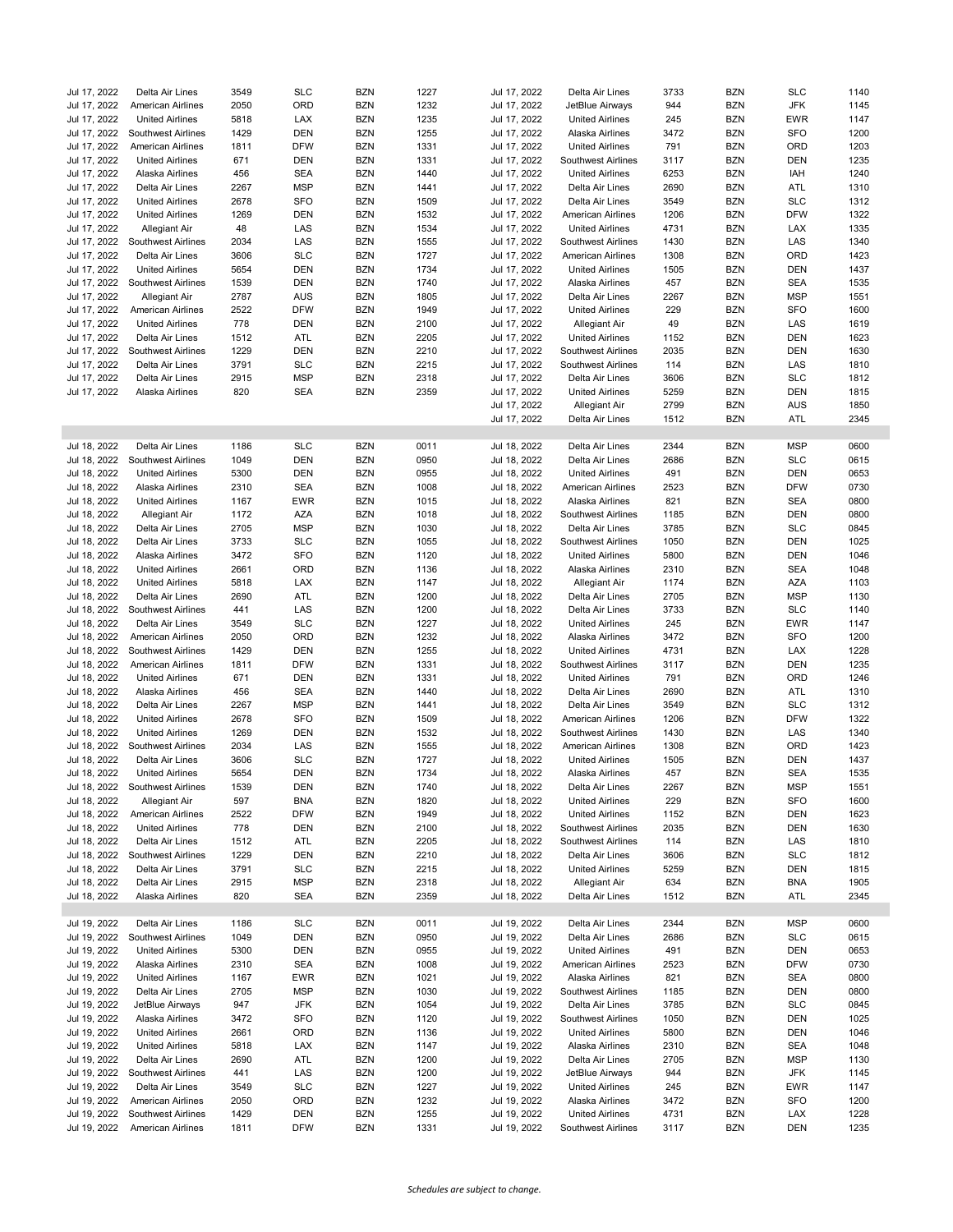| Jul 19, 2022 | <b>United Airlines</b>    | 671  | <b>DEN</b> | <b>BZN</b> | 1331 | Jul 19, 2022 | <b>United Airlines</b>    | 791  | <b>BZN</b> | ORD        | 1246 |
|--------------|---------------------------|------|------------|------------|------|--------------|---------------------------|------|------------|------------|------|
| Jul 19, 2022 | Alaska Airlines           | 456  | <b>SEA</b> | <b>BZN</b> | 1440 | Jul 19, 2022 | Delta Air Lines           | 2690 | <b>BZN</b> | ATL        | 1310 |
| Jul 19, 2022 | Delta Air Lines           | 2267 | <b>MSP</b> | <b>BZN</b> | 1441 | Jul 19, 2022 | Delta Air Lines           | 3549 | <b>BZN</b> | <b>SLC</b> | 1312 |
| Jul 19, 2022 | <b>United Airlines</b>    | 2678 | <b>SFO</b> | <b>BZN</b> | 1509 | Jul 19, 2022 | American Airlines         | 1206 | <b>BZN</b> | <b>DFW</b> | 1322 |
|              |                           |      |            |            |      |              |                           |      |            |            |      |
| Jul 19, 2022 | <b>United Airlines</b>    | 1269 | <b>DEN</b> | <b>BZN</b> | 1532 | Jul 19, 2022 | Southwest Airlines        | 1430 | <b>BZN</b> | LAS        | 1340 |
| Jul 19, 2022 | Southwest Airlines        | 2034 | LAS        | <b>BZN</b> | 1555 | Jul 19, 2022 | American Airlines         | 1308 | <b>BZN</b> | ORD        | 1423 |
| Jul 19, 2022 | Delta Air Lines           | 3606 | <b>SLC</b> | <b>BZN</b> | 1727 | Jul 19, 2022 | <b>United Airlines</b>    | 1505 | <b>BZN</b> | <b>DEN</b> | 1437 |
|              |                           |      |            |            |      |              |                           |      |            |            |      |
| Jul 19, 2022 | <b>United Airlines</b>    | 5654 | <b>DEN</b> | <b>BZN</b> | 1734 | Jul 19, 2022 | Alaska Airlines           | 457  | <b>BZN</b> | <b>SEA</b> | 1535 |
| Jul 19, 2022 | Southwest Airlines        | 1539 | <b>DEN</b> | <b>BZN</b> | 1740 | Jul 19, 2022 | Delta Air Lines           | 2267 | <b>BZN</b> | <b>MSP</b> | 1551 |
| Jul 19, 2022 | <b>American Airlines</b>  | 2522 | <b>DFW</b> | <b>BZN</b> | 1949 | Jul 19, 2022 | <b>United Airlines</b>    | 229  | <b>BZN</b> | <b>SFO</b> | 1600 |
|              |                           |      |            |            |      |              |                           |      |            |            |      |
| Jul 19, 2022 | <b>United Airlines</b>    | 778  | <b>DEN</b> | <b>BZN</b> | 2100 | Jul 19, 2022 | <b>United Airlines</b>    | 1152 | <b>BZN</b> | <b>DEN</b> | 1623 |
| Jul 19, 2022 | Delta Air Lines           | 1512 | ATL        | <b>BZN</b> | 2205 | Jul 19, 2022 | <b>Southwest Airlines</b> | 2035 | <b>BZN</b> | <b>DEN</b> | 1630 |
| Jul 19, 2022 | Southwest Airlines        | 1229 | <b>DEN</b> | <b>BZN</b> | 2210 | Jul 19, 2022 | Southwest Airlines        | 114  | <b>BZN</b> | LAS        | 1810 |
| Jul 19, 2022 |                           | 3791 | <b>SLC</b> | <b>BZN</b> | 2215 |              |                           | 3606 | <b>BZN</b> | <b>SLC</b> | 1812 |
|              | Delta Air Lines           |      |            |            |      | Jul 19, 2022 | Delta Air Lines           |      |            |            |      |
| Jul 19, 2022 | Delta Air Lines           | 2915 | <b>MSP</b> | <b>BZN</b> | 2318 | Jul 19, 2022 | <b>United Airlines</b>    | 5259 | <b>BZN</b> | <b>DEN</b> | 1815 |
| Jul 19, 2022 | Alaska Airlines           | 820  | <b>SEA</b> | <b>BZN</b> | 2359 | Jul 19, 2022 | Delta Air Lines           | 1512 | <b>BZN</b> | ATL        | 2345 |
|              |                           |      |            |            |      |              |                           |      |            |            |      |
|              |                           |      |            |            |      |              |                           |      |            |            |      |
| Jul 20, 2022 | Delta Air Lines           | 1186 | <b>SLC</b> | <b>BZN</b> | 0011 | Jul 20, 2022 | Delta Air Lines           | 2344 | <b>BZN</b> | <b>MSP</b> | 0600 |
| Jul 20, 2022 | Allegiant Air             | 597  | <b>BNA</b> | <b>BZN</b> | 0933 | Jul 20, 2022 | Delta Air Lines           | 2686 | <b>BZN</b> | <b>SLC</b> | 0615 |
| Jul 20, 2022 | Southwest Airlines        | 1049 | <b>DEN</b> | <b>BZN</b> | 0950 | Jul 20, 2022 | <b>United Airlines</b>    | 491  | <b>BZN</b> | <b>DEN</b> | 0653 |
|              |                           |      |            |            |      |              |                           |      |            |            |      |
| Jul 20, 2022 | <b>United Airlines</b>    | 5300 | <b>DEN</b> | <b>BZN</b> | 0955 | Jul 20, 2022 | American Airlines         | 2523 | <b>BZN</b> | <b>DFW</b> | 0730 |
| Jul 20, 2022 | Sun Country               | 303  | <b>MSP</b> | <b>BZN</b> | 0958 | Jul 20, 2022 | Alaska Airlines           | 821  | <b>BZN</b> | <b>SEA</b> | 0800 |
| Jul 20, 2022 | Alaska Airlines           | 2310 | <b>SEA</b> | <b>BZN</b> | 1008 | Jul 20, 2022 | <b>Southwest Airlines</b> | 1185 | <b>BZN</b> | <b>DEN</b> | 0800 |
|              |                           |      |            |            |      |              |                           |      |            |            |      |
| Jul 20, 2022 | <b>United Airlines</b>    | 1167 | EWR        | <b>BZN</b> | 1021 | Jul 20, 2022 | Delta Air Lines           | 3785 | <b>BZN</b> | <b>SLC</b> | 0845 |
| Jul 20, 2022 | Delta Air Lines           | 2705 | <b>MSP</b> | <b>BZN</b> | 1030 | Jul 20, 2022 | <b>Allegiant Air</b>      | 634  | <b>BZN</b> | <b>BNA</b> | 1018 |
| Jul 20, 2022 | Alaska Airlines           | 3472 | <b>SFO</b> | <b>BZN</b> | 1120 | Jul 20, 2022 | Southwest Airlines        | 1050 | <b>BZN</b> | <b>DEN</b> | 1025 |
| Jul 20, 2022 | <b>United Airlines</b>    | 2661 | ORD        | <b>BZN</b> | 1136 | Jul 20, 2022 | <b>United Airlines</b>    | 5800 | <b>BZN</b> | <b>DEN</b> | 1046 |
|              |                           |      |            |            |      |              |                           |      |            |            |      |
| Jul 20, 2022 | <b>United Airlines</b>    | 5818 | LAX        | <b>BZN</b> | 1147 | Jul 20, 2022 | Alaska Airlines           | 2310 | <b>BZN</b> | <b>SEA</b> | 1048 |
| Jul 20, 2022 | Delta Air Lines           | 2690 | ATL        | <b>BZN</b> | 1200 | Jul 20, 2022 | <b>Sun Country</b>        | 304  | <b>BZN</b> | <b>MSP</b> | 1055 |
| Jul 20, 2022 | Southwest Airlines        | 441  | LAS        | <b>BZN</b> | 1200 | Jul 20, 2022 | Delta Air Lines           | 2705 | <b>BZN</b> | <b>MSP</b> | 1130 |
|              |                           |      |            |            |      |              |                           |      |            |            |      |
| Jul 20, 2022 | JetBlue Airways           | 257  | <b>BOS</b> | <b>BZN</b> | 1212 | Jul 20, 2022 | <b>United Airlines</b>    | 245  | <b>BZN</b> | <b>EWR</b> | 1147 |
| Jul 20, 2022 | Alaska Airlines           | 3306 | LAX        | <b>BZN</b> | 1224 | Jul 20, 2022 | Alaska Airlines           | 3472 | <b>BZN</b> | <b>SFO</b> | 1200 |
| Jul 20, 2022 | Delta Air Lines           | 3549 | <b>SLC</b> | <b>BZN</b> | 1227 | Jul 20, 2022 | <b>United Airlines</b>    | 4731 | <b>BZN</b> | LAX        | 1228 |
|              |                           |      |            |            |      |              |                           |      |            |            |      |
| Jul 20, 2022 | <b>American Airlines</b>  | 2050 | ORD        | <b>BZN</b> | 1232 | Jul 20, 2022 | Southwest Airlines        | 3117 | <b>BZN</b> | <b>DEN</b> | 1235 |
| Jul 20, 2022 | Southwest Airlines        | 1429 | <b>DEN</b> | <b>BZN</b> | 1255 | Jul 20, 2022 | <b>United Airlines</b>    | 791  | <b>BZN</b> | ORD        | 1246 |
| Jul 20, 2022 | <b>American Airlines</b>  | 1811 | <b>DFW</b> | <b>BZN</b> | 1331 | Jul 20, 2022 | JetBlue Airways           | 256  | <b>BZN</b> | <b>BOS</b> | 1302 |
|              |                           |      |            |            |      |              |                           |      |            |            |      |
| Jul 20, 2022 | <b>United Airlines</b>    | 671  | <b>DEN</b> | <b>BZN</b> | 1331 | Jul 20, 2022 | Alaska Airlines           | 3306 | <b>BZN</b> | <b>LAX</b> | 1305 |
| Jul 20, 2022 | Alaska Airlines           | 456  | <b>SEA</b> | <b>BZN</b> | 1440 | Jul 20, 2022 | Delta Air Lines           | 2690 | <b>BZN</b> | ATL        | 1310 |
| Jul 20, 2022 | Delta Air Lines           | 2267 | <b>MSP</b> | <b>BZN</b> | 1441 | Jul 20, 2022 | Delta Air Lines           | 3549 | <b>BZN</b> | <b>SLC</b> | 1312 |
|              |                           |      |            |            |      |              |                           |      |            |            |      |
| Jul 20, 2022 | <b>United Airlines</b>    | 2678 | <b>SFO</b> | <b>BZN</b> | 1509 | Jul 20, 2022 | American Airlines         | 1206 | <b>BZN</b> | <b>DFW</b> | 1322 |
| Jul 20, 2022 | <b>United Airlines</b>    | 1269 | <b>DEN</b> | <b>BZN</b> | 1532 | Jul 20, 2022 | Southwest Airlines        | 1430 | <b>BZN</b> | LAS        | 1340 |
| Jul 20, 2022 | Southwest Airlines        | 2034 | LAS        | <b>BZN</b> | 1555 | Jul 20, 2022 | American Airlines         | 1308 | <b>BZN</b> | ORD        | 1423 |
|              |                           |      |            |            |      |              |                           |      |            |            |      |
| Jul 20, 2022 | Delta Air Lines           | 3606 | <b>SLC</b> | <b>BZN</b> | 1727 | Jul 20, 2022 | <b>United Airlines</b>    | 1505 | <b>BZN</b> | <b>DEN</b> | 1437 |
| Jul 20, 2022 | Alaska Airlines           | 3473 | SAN        | <b>BZN</b> | 1733 | Jul 20, 2022 | Alaska Airlines           | 457  | <b>BZN</b> | <b>SEA</b> | 1535 |
| Jul 20, 2022 | <b>United Airlines</b>    | 5654 | <b>DEN</b> | <b>BZN</b> | 1734 | Jul 20, 2022 | Delta Air Lines           | 2267 | <b>BZN</b> | <b>MSP</b> | 1551 |
|              |                           |      |            |            |      |              |                           |      |            |            |      |
| Jul 20, 2022 | Southwest Airlines        | 1539 | <b>DEN</b> | <b>BZN</b> | 1740 | Jul 20, 2022 | <b>United Airlines</b>    | 229  | <b>BZN</b> | <b>SFO</b> | 1600 |
| Jul 20, 2022 | American Airlines         | 2522 | <b>DFW</b> | <b>BZN</b> | 1949 | Jul 20, 2022 | <b>United Airlines</b>    | 1152 | <b>BZN</b> | <b>DEN</b> | 1623 |
| Jul 20, 2022 | <b>United Airlines</b>    | 778  | <b>DEN</b> | <b>BZN</b> | 2100 | Jul 20, 2022 | <b>Southwest Airlines</b> | 2035 | <b>BZN</b> | <b>DEN</b> | 1630 |
|              |                           |      |            |            |      |              |                           |      |            |            |      |
| Jul 20, 2022 | Delta Air Lines           | 1512 | ATL        | <b>BZN</b> | 2205 | Jul 20, 2022 | Southwest Airlines        | 114  | <b>BZN</b> | LAS        | 1810 |
| Jul 20, 2022 | Southwest Airlines        | 1229 | <b>DEN</b> | <b>BZN</b> | 2210 | Jul 20, 2022 | Delta Air Lines           | 3606 | <b>BZN</b> | <b>SLC</b> | 1812 |
| Jul 20, 2022 | Delta Air Lines           | 3791 | <b>SLC</b> | <b>BZN</b> | 2215 | Jul 20, 2022 | Alaska Airlines           | 3473 | <b>BZN</b> | SAN        | 1815 |
| Jul 20, 2022 | Delta Air Lines           | 2915 | <b>MSP</b> | <b>BZN</b> | 2318 | Jul 20, 2022 | <b>United Airlines</b>    | 5259 | <b>BZN</b> | DEN        | 1815 |
|              |                           |      |            |            |      |              |                           |      |            |            |      |
| Jul 20, 2022 | Alaska Airlines           | 820  | <b>SEA</b> | <b>BZN</b> | 2359 | Jul 20, 2022 | Delta Air Lines           | 1512 | <b>BZN</b> | ATL        | 2345 |
|              |                           |      |            |            |      |              |                           |      |            |            |      |
| Jul 21, 2022 | Delta Air Lines           | 1186 | SLC        | <b>BZN</b> | 0011 | Jul 21, 2022 | Delta Air Lines           | 2344 | <b>BZN</b> | <b>MSP</b> | 0600 |
|              |                           |      |            |            |      |              |                           |      |            |            |      |
| Jul 21, 2022 | Southwest Airlines        | 1049 | <b>DEN</b> | <b>BZN</b> | 0950 | Jul 21, 2022 | Delta Air Lines           | 2686 | <b>BZN</b> | <b>SLC</b> | 0615 |
| Jul 21, 2022 | <b>United Airlines</b>    | 5300 | <b>DEN</b> | <b>BZN</b> | 0955 | Jul 21, 2022 | <b>United Airlines</b>    | 491  | <b>BZN</b> | <b>DEN</b> | 0653 |
| Jul 21, 2022 | Alaska Airlines           | 2310 | <b>SEA</b> | <b>BZN</b> | 1008 | Jul 21, 2022 | American Airlines         | 2523 | <b>BZN</b> | <b>DFW</b> | 0730 |
| Jul 21, 2022 | <b>United Airlines</b>    | 1167 | <b>EWR</b> | <b>BZN</b> | 1015 | Jul 21, 2022 | Alaska Airlines           | 821  | <b>BZN</b> | <b>SEA</b> | 0800 |
|              |                           |      |            |            |      |              |                           |      |            |            |      |
| Jul 21, 2022 | Delta Air Lines           | 2705 | <b>MSP</b> | <b>BZN</b> | 1030 | Jul 21, 2022 | Southwest Airlines        | 1185 | <b>BZN</b> | DEN        | 0800 |
| Jul 21, 2022 | JetBlue Airways           | 947  | JFK        | <b>BZN</b> | 1054 | Jul 21, 2022 | Delta Air Lines           | 3785 | <b>BZN</b> | <b>SLC</b> | 0845 |
| Jul 21, 2022 | Delta Air Lines           |      |            |            | 1055 |              | Southwest Airlines        |      |            | DEN        | 1025 |
|              |                           | 3733 | SLC        | <b>BZN</b> |      | Jul 21, 2022 |                           | 1050 | <b>BZN</b> |            |      |
| Jul 21, 2022 | Alaska Airlines           | 3472 | <b>SFO</b> | <b>BZN</b> | 1120 | Jul 21, 2022 | <b>United Airlines</b>    | 5800 | <b>BZN</b> | DEN        | 1046 |
| Jul 21, 2022 | <b>United Airlines</b>    | 2661 | ORD        | <b>BZN</b> | 1136 | Jul 21, 2022 | Alaska Airlines           | 2310 | <b>BZN</b> | <b>SEA</b> | 1048 |
| Jul 21, 2022 | <b>United Airlines</b>    | 5818 | LAX        | <b>BZN</b> | 1147 | Jul 21, 2022 | Delta Air Lines           | 2705 | <b>BZN</b> | <b>MSP</b> | 1130 |
|              |                           |      |            |            |      |              |                           |      |            |            |      |
| Jul 21, 2022 | Delta Air Lines           | 2690 | ATL        | <b>BZN</b> | 1200 | Jul 21, 2022 | Delta Air Lines           | 3733 | <b>BZN</b> | <b>SLC</b> | 1140 |
| Jul 21, 2022 | Southwest Airlines        | 441  | LAS        | <b>BZN</b> | 1200 | Jul 21, 2022 | JetBlue Airways           | 944  | <b>BZN</b> | JFK        | 1145 |
| Jul 21, 2022 | Delta Air Lines           | 3549 | <b>SLC</b> | <b>BZN</b> | 1227 | Jul 21, 2022 | <b>United Airlines</b>    | 245  | <b>BZN</b> | EWR        | 1147 |
|              |                           |      |            |            |      |              |                           |      |            |            |      |
| Jul 21, 2022 | American Airlines         | 2050 | ORD        | <b>BZN</b> | 1232 | Jul 21, 2022 | Alaska Airlines           | 3472 | <b>BZN</b> | <b>SFO</b> | 1200 |
| Jul 21, 2022 | Southwest Airlines        | 1429 | <b>DEN</b> | <b>BZN</b> | 1255 | Jul 21, 2022 | <b>United Airlines</b>    | 4731 | <b>BZN</b> | LAX        | 1228 |
| Jul 21, 2022 | <b>American Airlines</b>  | 1811 | <b>DFW</b> | <b>BZN</b> | 1331 | Jul 21, 2022 | Southwest Airlines        | 3117 | <b>BZN</b> | <b>DEN</b> | 1235 |
|              |                           |      |            |            |      |              |                           |      |            |            |      |
| Jul 21, 2022 | <b>United Airlines</b>    | 671  | DEN        | <b>BZN</b> | 1331 | Jul 21, 2022 | <b>United Airlines</b>    | 791  | <b>BZN</b> | ORD        | 1246 |
| Jul 21, 2022 | Alaska Airlines           | 456  | SEA        | <b>BZN</b> | 1440 | Jul 21, 2022 | Delta Air Lines           | 2690 | <b>BZN</b> | ATL        | 1310 |
| Jul 21, 2022 | Delta Air Lines           | 2267 | MSP        | <b>BZN</b> | 1441 | Jul 21, 2022 | Delta Air Lines           | 3549 | <b>BZN</b> | <b>SLC</b> | 1312 |
|              |                           |      |            |            |      |              |                           |      |            |            |      |
| Jul 21, 2022 | <b>United Airlines</b>    | 2678 | SFO        | <b>BZN</b> | 1509 | Jul 21, 2022 | American Airlines         | 1206 | <b>BZN</b> | <b>DFW</b> | 1322 |
| Jul 21, 2022 | <b>United Airlines</b>    | 1269 | <b>DEN</b> | <b>BZN</b> | 1532 | Jul 21, 2022 | Southwest Airlines        | 1430 | <b>BZN</b> | LAS        | 1340 |
| Jul 21, 2022 | <b>Southwest Airlines</b> | 2034 | LAS        | <b>BZN</b> | 1555 | Jul 21, 2022 | American Airlines         | 1308 | <b>BZN</b> | ORD        | 1423 |
|              |                           |      |            |            |      |              |                           |      |            |            |      |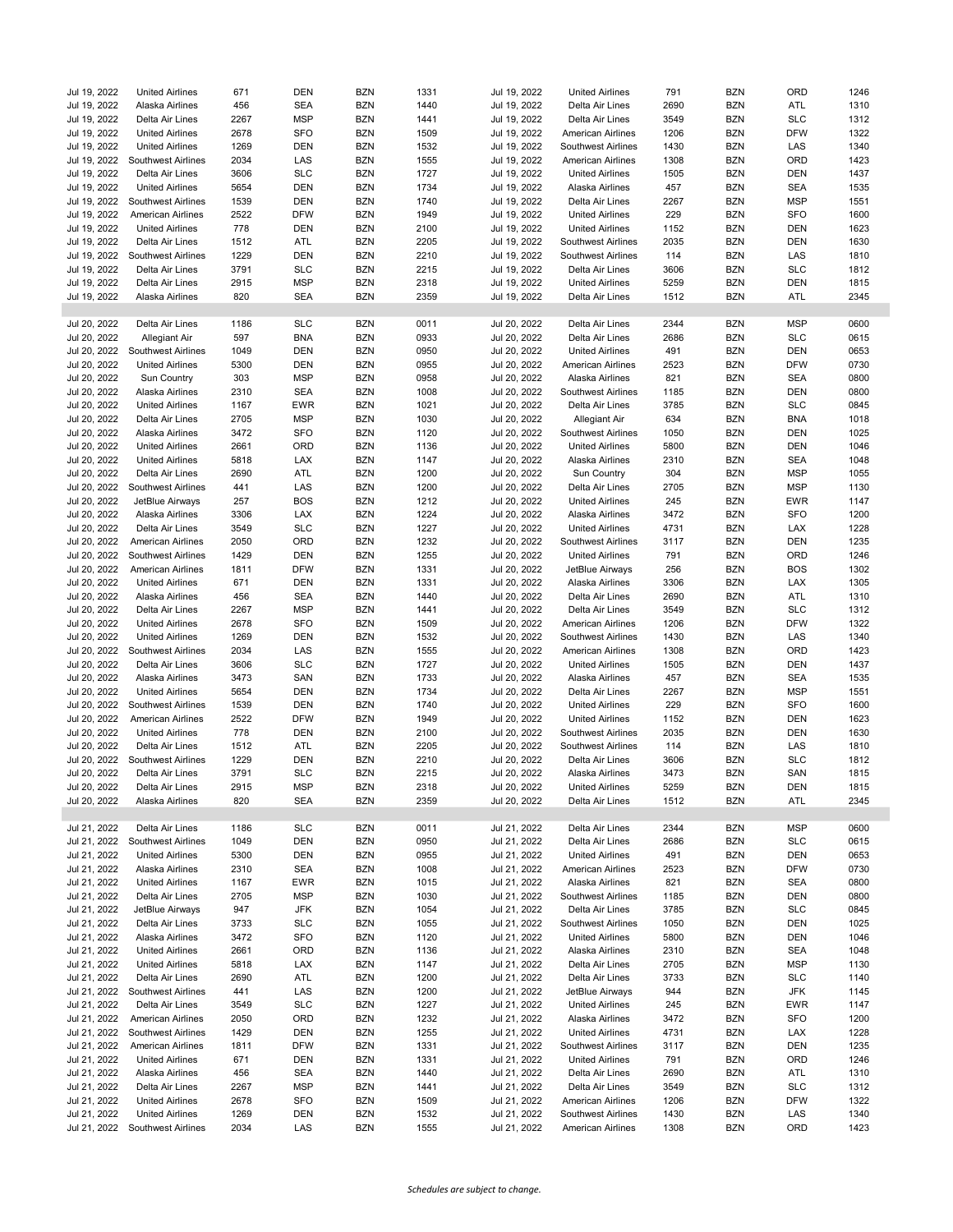| Jul 21, 2022 | Allegiant Air             | 48   | LAS        | <b>BZN</b> | 1646 | Jul 21, 2022 | <b>United Airlines</b>   | 1505 | <b>BZN</b> | <b>DEN</b> | 1437 |
|--------------|---------------------------|------|------------|------------|------|--------------|--------------------------|------|------------|------------|------|
| Jul 21, 2022 | Delta Air Lines           | 3606 | <b>SLC</b> | <b>BZN</b> | 1727 | Jul 21, 2022 | Alaska Airlines          | 457  | <b>BZN</b> | <b>SEA</b> | 1535 |
| Jul 21, 2022 | <b>United Airlines</b>    | 5654 | <b>DEN</b> | <b>BZN</b> | 1734 | Jul 21, 2022 | Delta Air Lines          | 2267 | <b>BZN</b> | <b>MSP</b> | 1551 |
| Jul 21, 2022 | Southwest Airlines        | 1539 | <b>DEN</b> | <b>BZN</b> | 1740 | Jul 21, 2022 | <b>United Airlines</b>   | 229  | <b>BZN</b> | <b>SFO</b> | 1600 |
| Jul 21, 2022 | <b>Allegiant Air</b>      | 2787 | <b>AUS</b> | <b>BZN</b> | 1805 | Jul 21, 2022 | <b>United Airlines</b>   | 1152 | <b>BZN</b> | <b>DEN</b> | 1623 |
| Jul 21, 2022 | American Airlines         | 2522 | <b>DFW</b> | <b>BZN</b> | 1949 | Jul 21, 2022 | Southwest Airlines       | 2035 | <b>BZN</b> | DEN        | 1630 |
| Jul 21, 2022 |                           | 778  | <b>DEN</b> | <b>BZN</b> | 2100 | Jul 21, 2022 | <b>Allegiant Air</b>     | 49   | <b>BZN</b> | LAS        | 1731 |
|              | <b>United Airlines</b>    |      |            |            |      |              |                          |      |            |            |      |
| Jul 21, 2022 | Delta Air Lines           | 1512 | ATL        | <b>BZN</b> | 2205 | Jul 21, 2022 | Southwest Airlines       | 114  | <b>BZN</b> | LAS        | 1810 |
| Jul 21, 2022 | Southwest Airlines        | 1229 | <b>DEN</b> | <b>BZN</b> | 2210 | Jul 21, 2022 | Delta Air Lines          | 3606 | <b>BZN</b> | <b>SLC</b> | 1812 |
| Jul 21, 2022 | Delta Air Lines           | 3791 | <b>SLC</b> | <b>BZN</b> | 2215 | Jul 21, 2022 | <b>United Airlines</b>   | 5259 | <b>BZN</b> | <b>DEN</b> | 1815 |
| Jul 21, 2022 | Delta Air Lines           | 2915 | <b>MSP</b> | <b>BZN</b> | 2318 | Jul 21, 2022 | Allegiant Air            | 2799 | <b>BZN</b> | AUS        | 1850 |
| Jul 21, 2022 | Alaska Airlines           | 820  | <b>SEA</b> | <b>BZN</b> | 2359 | Jul 21, 2022 | Delta Air Lines          | 1512 | <b>BZN</b> | ATL        | 2345 |
|              |                           |      |            |            |      |              |                          |      |            |            |      |
| Jul 22, 2022 | Delta Air Lines           | 1186 | <b>SLC</b> | <b>BZN</b> | 0011 | Jul 22, 2022 | Delta Air Lines          | 2344 | <b>BZN</b> | <b>MSP</b> | 0600 |
| Jul 22, 2022 | Southwest Airlines        | 1049 | <b>DEN</b> | <b>BZN</b> | 0950 | Jul 22, 2022 | Delta Air Lines          | 2686 | <b>BZN</b> | <b>SLC</b> | 0615 |
| Jul 22, 2022 | <b>United Airlines</b>    | 5300 | <b>DEN</b> | <b>BZN</b> | 0955 | Jul 22, 2022 | <b>United Airlines</b>   | 491  | <b>BZN</b> | <b>DEN</b> | 0653 |
| Jul 22, 2022 | Alaska Airlines           | 2310 | <b>SEA</b> | <b>BZN</b> | 1008 | Jul 22, 2022 | American Airlines        | 2523 | <b>BZN</b> | <b>DFW</b> | 0730 |
| Jul 22, 2022 | <b>United Airlines</b>    | 1167 | <b>EWR</b> | <b>BZN</b> | 1015 | Jul 22, 2022 | Alaska Airlines          | 821  | <b>BZN</b> | <b>SEA</b> | 0800 |
| Jul 22, 2022 | Allegiant Air             | 1172 | <b>AZA</b> | <b>BZN</b> | 1018 | Jul 22, 2022 | Southwest Airlines       | 1185 | <b>BZN</b> | <b>DEN</b> | 0800 |
| Jul 22, 2022 | Delta Air Lines           | 2705 | <b>MSP</b> | <b>BZN</b> | 1030 | Jul 22, 2022 | Delta Air Lines          | 3785 | <b>BZN</b> | <b>SLC</b> | 0845 |
| Jul 22, 2022 | Delta Air Lines           | 3733 | <b>SLC</b> | <b>BZN</b> | 1055 | Jul 22, 2022 | Southwest Airlines       | 1050 | <b>BZN</b> | DEN        | 1025 |
| Jul 22, 2022 | Alaska Airlines           | 3472 | <b>SFO</b> | <b>BZN</b> | 1120 | Jul 22, 2022 | <b>United Airlines</b>   | 5800 | <b>BZN</b> | <b>DEN</b> | 1046 |
| Jul 22, 2022 | <b>United Airlines</b>    | 2661 | ORD        | <b>BZN</b> | 1136 | Jul 22, 2022 | Alaska Airlines          | 2310 | <b>BZN</b> | <b>SEA</b> | 1048 |
| Jul 22, 2022 | <b>United Airlines</b>    | 5818 | LAX        | <b>BZN</b> | 1147 | Jul 22, 2022 | Allegiant Air            | 1174 | <b>BZN</b> | <b>AZA</b> | 1103 |
| Jul 22, 2022 | Delta Air Lines           | 2690 | ATL        | <b>BZN</b> | 1200 | Jul 22, 2022 | Delta Air Lines          | 2705 | <b>BZN</b> | <b>MSP</b> | 1130 |
| Jul 22, 2022 | Southwest Airlines        | 441  | LAS        | <b>BZN</b> | 1200 | Jul 22, 2022 | Delta Air Lines          | 3733 | <b>BZN</b> | <b>SLC</b> | 1140 |
| Jul 22, 2022 | Delta Air Lines           | 3549 | <b>SLC</b> | <b>BZN</b> | 1227 | Jul 22, 2022 | <b>United Airlines</b>   | 245  | <b>BZN</b> | <b>EWR</b> | 1147 |
| Jul 22, 2022 | <b>American Airlines</b>  | 2050 | ORD        | <b>BZN</b> | 1232 | Jul 22, 2022 | Alaska Airlines          | 3472 | <b>BZN</b> | <b>SFO</b> | 1200 |
| Jul 22, 2022 | Southwest Airlines        | 1429 | <b>DEN</b> | <b>BZN</b> | 1255 | Jul 22, 2022 | <b>United Airlines</b>   | 4731 | <b>BZN</b> | LAX        | 1228 |
| Jul 22, 2022 | American Airlines         | 1811 | <b>DFW</b> | <b>BZN</b> | 1331 | Jul 22, 2022 | Southwest Airlines       | 3117 | <b>BZN</b> | DEN        | 1235 |
| Jul 22, 2022 | <b>United Airlines</b>    | 671  | <b>DEN</b> | <b>BZN</b> | 1331 | Jul 22, 2022 | <b>United Airlines</b>   | 791  | <b>BZN</b> | ORD        | 1246 |
| Jul 22, 2022 | Alaska Airlines           | 456  | <b>SEA</b> | <b>BZN</b> | 1440 | Jul 22, 2022 | Delta Air Lines          | 2690 | <b>BZN</b> | ATL        | 1310 |
| Jul 22, 2022 | Delta Air Lines           | 2267 | <b>MSP</b> | <b>BZN</b> | 1441 | Jul 22, 2022 | Delta Air Lines          | 3549 | <b>BZN</b> | <b>SLC</b> | 1312 |
| Jul 22, 2022 | <b>United Airlines</b>    | 2678 | <b>SFO</b> | <b>BZN</b> | 1509 | Jul 22, 2022 | American Airlines        | 1206 | <b>BZN</b> | <b>DFW</b> | 1322 |
| Jul 22, 2022 | <b>United Airlines</b>    | 1269 | <b>DEN</b> | <b>BZN</b> | 1532 | Jul 22, 2022 | Southwest Airlines       | 1430 | <b>BZN</b> | LAS        | 1340 |
| Jul 22, 2022 |                           | 2034 | LAS        | <b>BZN</b> | 1555 |              |                          | 1308 | <b>BZN</b> |            | 1423 |
|              | Southwest Airlines        |      |            |            |      | Jul 22, 2022 | <b>American Airlines</b> |      |            | ORD        |      |
| Jul 22, 2022 | Delta Air Lines           | 3606 | <b>SLC</b> | <b>BZN</b> | 1727 | Jul 22, 2022 | <b>United Airlines</b>   | 1505 | <b>BZN</b> | <b>DEN</b> | 1437 |
| Jul 22, 2022 | <b>United Airlines</b>    | 5654 | <b>DEN</b> | <b>BZN</b> | 1734 | Jul 22, 2022 | Alaska Airlines          | 457  | <b>BZN</b> | <b>SEA</b> | 1535 |
| Jul 22, 2022 | <b>Southwest Airlines</b> | 1539 | <b>DEN</b> | <b>BZN</b> | 1740 | Jul 22, 2022 | Delta Air Lines          | 2267 | <b>BZN</b> | <b>MSP</b> | 1551 |
| Jul 22, 2022 | Allegiant Air             | 597  | <b>BNA</b> | <b>BZN</b> | 1820 | Jul 22, 2022 | <b>United Airlines</b>   | 229  | <b>BZN</b> | <b>SFO</b> | 1600 |
| Jul 22, 2022 | <b>United Airlines</b>    | 6079 | IAH        | <b>BZN</b> | 1854 | Jul 22, 2022 | <b>United Airlines</b>   | 1152 | <b>BZN</b> | <b>DEN</b> | 1623 |
| Jul 22, 2022 | <b>American Airlines</b>  | 2522 | <b>DFW</b> | <b>BZN</b> | 1949 | Jul 22, 2022 | Southwest Airlines       | 2035 | <b>BZN</b> | <b>DEN</b> | 1630 |
| Jul 22, 2022 | <b>United Airlines</b>    | 778  | <b>DEN</b> | <b>BZN</b> | 2100 | Jul 22, 2022 | Southwest Airlines       | 114  | <b>BZN</b> | LAS        | 1810 |
| Jul 22, 2022 | <b>United Airlines</b>    | 343  | ORD        | <b>BZN</b> | 2204 | Jul 22, 2022 | Delta Air Lines          | 3606 | <b>BZN</b> | <b>SLC</b> | 1812 |
| Jul 22, 2022 | Delta Air Lines           | 1512 | ATL        | <b>BZN</b> | 2205 | Jul 22, 2022 | <b>United Airlines</b>   | 5259 | <b>BZN</b> | DEN        | 1815 |
| Jul 22, 2022 | Southwest Airlines        | 1229 | <b>DEN</b> | <b>BZN</b> | 2210 | Jul 22, 2022 | Allegiant Air            | 634  | <b>BZN</b> | <b>BNA</b> | 1905 |
| Jul 22, 2022 | Delta Air Lines           | 3791 | <b>SLC</b> | <b>BZN</b> | 2215 | Jul 22, 2022 | Delta Air Lines          | 1512 | <b>BZN</b> | ATL        | 2345 |
| Jul 22, 2022 | Delta Air Lines           | 2915 | <b>MSP</b> | <b>BZN</b> | 2318 |              |                          |      |            |            |      |
| Jul 22, 2022 | Alaska Airlines           | 820  | <b>SEA</b> | <b>BZN</b> | 2359 |              |                          |      |            |            |      |
|              |                           |      |            |            |      |              |                          |      |            |            |      |
| Jul 23, 2022 | Delta Air Lines           | 1186 | <b>SLC</b> | <b>BZN</b> | 0011 | Jul 23, 2022 | Delta Air Lines          | 2344 | <b>BZN</b> | <b>MSP</b> | 0600 |
| Jul 23, 2022 | <b>United Airlines</b>    | 5300 | DEN        | <b>BZN</b> | 0955 | Jul 23, 2022 | Delta Air Lines          | 2686 | BZN        | <b>SLC</b> | 0615 |
| Jul 23, 2022 | Sun Country               | 303  | <b>MSP</b> | <b>BZN</b> | 0958 | Jul 23, 2022 | Southwest Airlines       | 499  | <b>BZN</b> | <b>DEN</b> | 0615 |
| Jul 23, 2022 | Alaska Airlines           | 2310 | SEA        | <b>BZN</b> | 1008 | Jul 23, 2022 | <b>United Airlines</b>   | 491  | <b>BZN</b> | <b>DEN</b> | 0653 |
| Jul 23, 2022 | Southwest Airlines        | 500  | DEN        | <b>BZN</b> | 1025 | Jul 23, 2022 | American Airlines        | 2523 | <b>BZN</b> | <b>DFW</b> | 0730 |
| Jul 23, 2022 | Delta Air Lines           | 2705 | <b>MSP</b> | <b>BZN</b> | 1030 | Jul 23, 2022 | Alaska Airlines          | 821  | <b>BZN</b> | <b>SEA</b> | 0800 |
| Jul 23, 2022 | <b>United Airlines</b>    | 1167 | <b>EWR</b> | <b>BZN</b> | 1045 | Jul 23, 2022 | Delta Air Lines          | 3785 | <b>BZN</b> | <b>SLC</b> | 0845 |
| Jul 23, 2022 | Allegiant Air             | 633  | <b>BNA</b> | <b>BZN</b> | 1048 | Jul 23, 2022 | <b>United Airlines</b>   | 1614 | BZN        | ORD        | 0855 |
| Jul 23, 2022 | <b>United Airlines</b>    | 2661 | ORD        | <b>BZN</b> | 1102 | Jul 23, 2022 | <b>United Airlines</b>   | 6141 | <b>BZN</b> | <b>IAD</b> | 1018 |
| Jul 23, 2022 | Alaska Airlines           | 3472 | <b>SFO</b> | <b>BZN</b> | 1120 | Jul 23, 2022 | <b>United Airlines</b>   | 5800 | <b>BZN</b> | <b>DEN</b> | 1046 |
| Jul 23, 2022 | American Airlines         | 3984 | <b>AUS</b> | <b>BZN</b> | 1126 | Jul 23, 2022 | Alaska Airlines          | 2310 | <b>BZN</b> | <b>SEA</b> | 1048 |
| Jul 23, 2022 | JetBlue Airways           | 257  | <b>BOS</b> | <b>BZN</b> | 1126 | Jul 23, 2022 | Sun Country              | 304  | <b>BZN</b> | <b>MSP</b> | 1055 |
| Jul 23, 2022 | <b>United Airlines</b>    | 6225 | IAD        | <b>BZN</b> | 1146 | Jul 23, 2022 | Southwest Airlines       | 5649 | <b>BZN</b> | <b>DEN</b> | 1115 |
| Jul 23, 2022 | Delta Air Lines           | 2690 | ATL        | <b>BZN</b> | 1200 | Jul 23, 2022 | Delta Air Lines          | 2705 | <b>BZN</b> | <b>MSP</b> | 1130 |
| Jul 23, 2022 | Alaska Airlines           | 3306 | LAX        | <b>BZN</b> | 1224 | Jul 23, 2022 | Allegiant Air            | 634  | BZN        | <b>BNA</b> | 1133 |
| Jul 23, 2022 | Delta Air Lines           | 3549 | <b>SLC</b> | <b>BZN</b> | 1227 | Jul 23, 2022 | <b>United Airlines</b>   | 245  | <b>BZN</b> | EWR        | 1147 |
| Jul 23, 2022 | American Airlines         | 2050 | ORD        | <b>BZN</b> | 1232 | Jul 23, 2022 | American Airlines        | 3984 | <b>BZN</b> | <b>AUS</b> | 1156 |
| Jul 23, 2022 | <b>United Airlines</b>    | 5818 | LAX        | <b>BZN</b> | 1235 | Jul 23, 2022 | Alaska Airlines          | 3472 | <b>BZN</b> | <b>SFO</b> | 1200 |
| Jul 23, 2022 | Delta Air Lines           | 403  | <b>JFK</b> | <b>BZN</b> | 1250 | Jul 23, 2022 | <b>United Airlines</b>   | 791  | <b>BZN</b> | ORD        | 1203 |
| Jul 23, 2022 | American Airlines         | 1811 | <b>DFW</b> | <b>BZN</b> | 1331 | Jul 23, 2022 | JetBlue Airways          | 256  | <b>BZN</b> | <b>BOS</b> | 1217 |
| Jul 23, 2022 | <b>United Airlines</b>    | 671  | DEN        | <b>BZN</b> | 1331 | Jul 23, 2022 | <b>United Airlines</b>   | 6253 | BZN        | IAH        | 1240 |
| Jul 23, 2022 | Delta Air Lines           | 310  | <b>DTW</b> | <b>BZN</b> | 1346 | Jul 23, 2022 | Alaska Airlines          | 3306 | <b>BZN</b> | LAX        | 1305 |
| Jul 23, 2022 | Southwest Airlines        | 3527 | LAS        | <b>BZN</b> | 1355 | Jul 23, 2022 | Delta Air Lines          | 2690 | <b>BZN</b> | ATL        | 1310 |
| Jul 23, 2022 | Alaska Airlines           | 456  | <b>SEA</b> | <b>BZN</b> | 1440 | Jul 23, 2022 | Delta Air Lines          | 3549 | <b>BZN</b> | <b>SLC</b> | 1312 |
| Jul 23, 2022 | Delta Air Lines           | 2267 | <b>MSP</b> | <b>BZN</b> | 1441 | Jul 23, 2022 | American Airlines        | 1206 | <b>BZN</b> | <b>DFW</b> | 1322 |
| Jul 23, 2022 | <b>United Airlines</b>    | 2678 | <b>SFO</b> | <b>BZN</b> | 1509 | Jul 23, 2022 | <b>United Airlines</b>   | 4731 | <b>BZN</b> | LAX        | 1335 |
| Jul 23, 2022 | Delta Air Lines           | 3500 | LAX        | <b>BZN</b> |      | Jul 23, 2022 |                          | 1325 | <b>BZN</b> | JFK        | 1350 |
|              |                           |      |            |            | 1510 |              | Delta Air Lines          |      |            |            |      |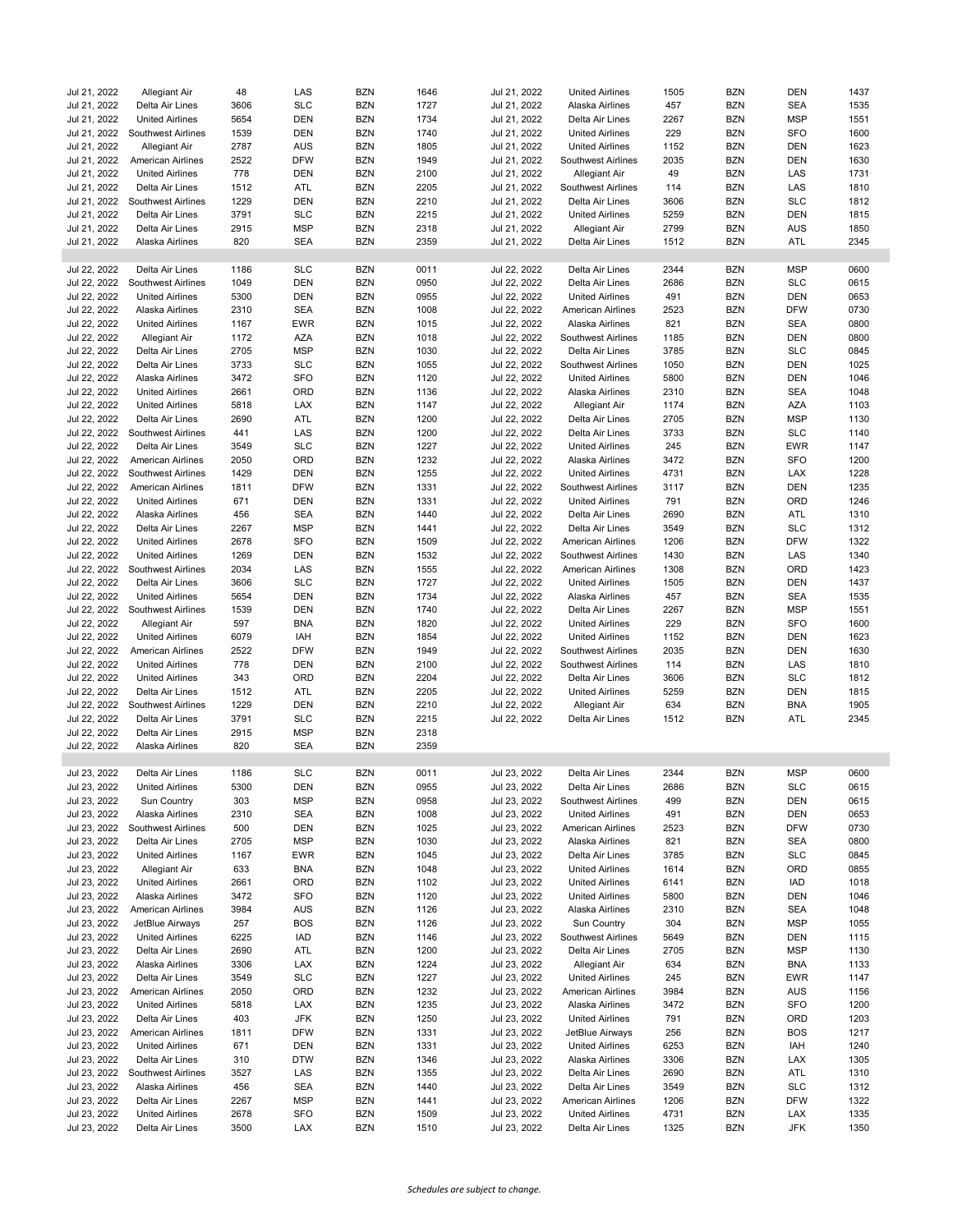| Jul 23, 2022 | <b>Southwest Airlines</b> | 4736 | DAL        | <b>BZN</b> | 1510 | Jul 23, 2022 | American Airlines         | 1308 | <b>BZN</b> | ORD        | 1423 |
|--------------|---------------------------|------|------------|------------|------|--------------|---------------------------|------|------------|------------|------|
| Jul 23, 2022 | <b>United Airlines</b>    | 1269 | <b>DEN</b> | <b>BZN</b> | 1523 | Jul 23, 2022 | <b>United Airlines</b>    | 1505 | <b>BZN</b> | <b>DEN</b> | 1437 |
|              |                           |      |            |            |      |              |                           |      |            |            |      |
| Jul 23, 2022 | Alaska Airlines           | 2128 | <b>PDX</b> | <b>BZN</b> | 1628 | Jul 23, 2022 | <b>Southwest Airlines</b> | 3528 | <b>BZN</b> | LAS        | 1440 |
| Jul 23, 2022 | Delta Air Lines           | 3606 | <b>SLC</b> | <b>BZN</b> | 1727 | Jul 23, 2022 | Delta Air Lines           | 310  | <b>BZN</b> | <b>DTW</b> | 1519 |
| Jul 23, 2022 | Alaska Airlines           | 3473 | SAN        | <b>BZN</b> | 1733 | Jul 23, 2022 | Alaska Airlines           | 457  | <b>BZN</b> | <b>SEA</b> | 1535 |
| Jul 23, 2022 | <b>United Airlines</b>    | 5654 | <b>DEN</b> | <b>BZN</b> | 1734 | Jul 23, 2022 | Delta Air Lines           | 2267 | <b>BZN</b> | <b>MSP</b> | 1551 |
| Jul 23, 2022 | Southwest Airlines        | 3160 | <b>DEN</b> | <b>BZN</b> | 1740 | Jul 23, 2022 | <b>Southwest Airlines</b> | 3255 | <b>BZN</b> | DAL        | 1600 |
| Jul 23, 2022 | <b>United Airlines</b>    | 6079 | IAH        | <b>BZN</b> | 1854 | Jul 23, 2022 | <b>United Airlines</b>    | 229  | <b>BZN</b> | <b>SFO</b> | 1600 |
| Jul 23, 2022 | <b>American Airlines</b>  | 2522 | <b>DFW</b> | <b>BZN</b> | 1949 | Jul 23, 2022 | <b>United Airlines</b>    | 1152 | <b>BZN</b> | <b>DEN</b> | 1615 |
| Jul 23, 2022 | <b>United Airlines</b>    | 778  | <b>DEN</b> | <b>BZN</b> | 2101 | Jul 23, 2022 | Delta Air Lines           | 3500 | <b>BZN</b> | <b>LAX</b> | 1620 |
| Jul 23, 2022 | Delta Air Lines           | 1512 | ATL        | <b>BZN</b> | 2205 | Jul 23, 2022 | Alaska Airlines           | 2128 | <b>BZN</b> | <b>PDX</b> | 1710 |
|              |                           |      |            |            |      |              |                           |      |            |            |      |
| Jul 23, 2022 | <b>United Airlines</b>    | 343  | ORD        | <b>BZN</b> | 2206 | Jul 23, 2022 | Delta Air Lines           | 3606 | <b>BZN</b> | <b>SLC</b> | 1812 |
| Jul 23, 2022 | Southwest Airlines        | 5529 | <b>DEN</b> | <b>BZN</b> | 2210 | Jul 23, 2022 | Alaska Airlines           | 3473 | <b>BZN</b> | SAN        | 1815 |
| Jul 23, 2022 | Delta Air Lines           | 3791 | <b>SLC</b> | <b>BZN</b> | 2215 | Jul 23, 2022 | Southwest Airlines        | 3535 | <b>BZN</b> | <b>DEN</b> | 1815 |
| Jul 23, 2022 | Delta Air Lines           | 2915 | <b>MSP</b> | <b>BZN</b> | 2318 | Jul 23, 2022 | <b>United Airlines</b>    | 5259 | <b>BZN</b> | <b>DEN</b> | 1815 |
| Jul 23, 2022 | Alaska Airlines           | 820  | <b>SEA</b> | <b>BZN</b> | 2359 | Jul 23, 2022 | Delta Air Lines           | 1512 | <b>BZN</b> | ATL        | 2345 |
|              |                           |      |            |            |      |              |                           |      |            |            |      |
| Jul 24, 2022 | Delta Air Lines           | 1186 | <b>SLC</b> | <b>BZN</b> | 0011 | Jul 24, 2022 | Delta Air Lines           | 2344 | <b>BZN</b> | <b>MSP</b> | 0600 |
| Jul 24, 2022 | Southwest Airlines        | 1049 | <b>DEN</b> | <b>BZN</b> | 0950 | Jul 24, 2022 | Delta Air Lines           | 2686 | <b>BZN</b> | <b>SLC</b> | 0615 |
|              |                           |      |            |            |      |              |                           |      |            |            |      |
| Jul 24, 2022 | <b>United Airlines</b>    | 5300 | <b>DEN</b> | <b>BZN</b> | 0955 | Jul 24, 2022 | <b>United Airlines</b>    | 491  | <b>BZN</b> | <b>DEN</b> | 0653 |
| Jul 24, 2022 | Alaska Airlines           | 2310 | <b>SEA</b> | <b>BZN</b> | 1008 | Jul 24, 2022 | American Airlines         | 2523 | <b>BZN</b> | <b>DFW</b> | 0730 |
| Jul 24, 2022 | Delta Air Lines           | 2705 | <b>MSP</b> | <b>BZN</b> | 1030 | Jul 24, 2022 | Alaska Airlines           | 821  | <b>BZN</b> | <b>SEA</b> | 0800 |
| Jul 24, 2022 | <b>United Airlines</b>    | 1167 | <b>EWR</b> | <b>BZN</b> | 1045 | Jul 24, 2022 | <b>Southwest Airlines</b> | 1185 | <b>BZN</b> | <b>DEN</b> | 0800 |
| Jul 24, 2022 | JetBlue Airways           | 947  | <b>JFK</b> | <b>BZN</b> | 1054 | Jul 24, 2022 | Delta Air Lines           | 3785 | <b>BZN</b> | <b>SLC</b> | 0845 |
| Jul 24, 2022 | Delta Air Lines           | 3733 | <b>SLC</b> | <b>BZN</b> | 1055 | Jul 24, 2022 | <b>United Airlines</b>    | 1614 | <b>BZN</b> | ORD        | 0855 |
| Jul 24, 2022 | <b>United Airlines</b>    | 2661 | ORD        | <b>BZN</b> | 1102 | Jul 24, 2022 | <b>United Airlines</b>    | 6141 | <b>BZN</b> | <b>IAD</b> | 1018 |
| Jul 24, 2022 | Alaska Airlines           | 3472 | <b>SFO</b> | <b>BZN</b> | 1120 | Jul 24, 2022 | Southwest Airlines        | 1050 | <b>BZN</b> | <b>DEN</b> | 1025 |
|              |                           |      |            |            |      |              |                           |      |            |            |      |
| Jul 24, 2022 | <b>United Airlines</b>    | 6225 | <b>IAD</b> | <b>BZN</b> | 1146 | Jul 24, 2022 | <b>United Airlines</b>    | 5800 | <b>BZN</b> | <b>DEN</b> | 1046 |
| Jul 24, 2022 | Delta Air Lines           | 2690 | ATL        | <b>BZN</b> | 1200 | Jul 24, 2022 | Alaska Airlines           | 2310 | <b>BZN</b> | <b>SEA</b> | 1048 |
| Jul 24, 2022 | Southwest Airlines        | 441  | LAS        | <b>BZN</b> | 1200 | Jul 24, 2022 | Delta Air Lines           | 2705 | <b>BZN</b> | <b>MSP</b> | 1130 |
| Jul 24, 2022 | Delta Air Lines           | 3549 | <b>SLC</b> | <b>BZN</b> | 1227 | Jul 24, 2022 | Delta Air Lines           | 3733 | <b>BZN</b> | <b>SLC</b> | 1140 |
| Jul 24, 2022 | <b>American Airlines</b>  | 2050 | ORD        | <b>BZN</b> | 1232 | Jul 24, 2022 | JetBlue Airways           | 944  | <b>BZN</b> | <b>JFK</b> | 1145 |
| Jul 24, 2022 | <b>United Airlines</b>    | 5818 | LAX        | <b>BZN</b> | 1235 | Jul 24, 2022 | <b>United Airlines</b>    | 245  | <b>BZN</b> | <b>EWR</b> | 1147 |
| Jul 24, 2022 | Southwest Airlines        | 1429 | <b>DEN</b> | <b>BZN</b> | 1255 | Jul 24, 2022 | Alaska Airlines           | 3472 | <b>BZN</b> | <b>SFO</b> | 1200 |
| Jul 24, 2022 | <b>American Airlines</b>  | 1811 | <b>DFW</b> | <b>BZN</b> | 1331 | Jul 24, 2022 | <b>United Airlines</b>    | 791  | <b>BZN</b> | ORD        | 1203 |
|              |                           |      | <b>DEN</b> | <b>BZN</b> |      |              |                           | 3117 | <b>BZN</b> | <b>DEN</b> | 1235 |
| Jul 24, 2022 | <b>United Airlines</b>    | 671  |            |            | 1331 | Jul 24, 2022 | Southwest Airlines        |      |            |            |      |
| Jul 24, 2022 | Alaska Airlines           | 456  | <b>SEA</b> | <b>BZN</b> | 1440 | Jul 24, 2022 | <b>United Airlines</b>    | 6253 | <b>BZN</b> | IAH        | 1240 |
| Jul 24, 2022 | Delta Air Lines           | 2267 | <b>MSP</b> | <b>BZN</b> | 1441 | Jul 24, 2022 | Delta Air Lines           | 2690 | <b>BZN</b> | ATL        | 1310 |
| Jul 24, 2022 | <b>United Airlines</b>    | 2678 | <b>SFO</b> | <b>BZN</b> | 1453 | Jul 24, 2022 | Delta Air Lines           | 3549 | <b>BZN</b> | <b>SLC</b> | 1312 |
| Jul 24, 2022 | <b>United Airlines</b>    | 1269 | <b>DEN</b> | <b>BZN</b> | 1532 | Jul 24, 2022 | American Airlines         | 1206 | <b>BZN</b> | <b>DFW</b> | 1322 |
| Jul 24, 2022 | Allegiant Air             | 48   | LAS        | <b>BZN</b> | 1534 | Jul 24, 2022 | <b>United Airlines</b>    | 4731 | <b>BZN</b> | <b>LAX</b> | 1335 |
| Jul 24, 2022 | <b>Southwest Airlines</b> | 2034 | LAS        | <b>BZN</b> | 1555 | Jul 24, 2022 | <b>Southwest Airlines</b> | 1430 | <b>BZN</b> | LAS        | 1340 |
| Jul 24, 2022 | Delta Air Lines           | 3606 | <b>SLC</b> | <b>BZN</b> | 1727 | Jul 24, 2022 | American Airlines         | 1308 | <b>BZN</b> | ORD        | 1423 |
| Jul 24, 2022 | <b>United Airlines</b>    | 5654 | <b>DEN</b> | <b>BZN</b> | 1734 | Jul 24, 2022 | <b>United Airlines</b>    | 1505 | <b>BZN</b> | <b>DEN</b> | 1437 |
|              |                           |      |            |            |      |              |                           |      |            |            |      |
| Jul 24, 2022 | <b>Southwest Airlines</b> | 1539 | <b>DEN</b> | <b>BZN</b> | 1740 | Jul 24, 2022 | Alaska Airlines           | 457  | <b>BZN</b> | <b>SEA</b> | 1535 |
| Jul 24, 2022 | <b>Allegiant Air</b>      | 2787 | <b>AUS</b> | <b>BZN</b> | 1805 | Jul 24, 2022 | <b>United Airlines</b>    | 229  | <b>BZN</b> | <b>SFO</b> | 1550 |
| Jul 24, 2022 | <b>American Airlines</b>  | 2522 | <b>DFW</b> | <b>BZN</b> | 1949 | Jul 24, 2022 | Delta Air Lines           | 2267 | <b>BZN</b> | <b>MSP</b> | 1551 |
| Jul 24, 2022 | <b>United Airlines</b>    | 778  | <b>DEN</b> | <b>BZN</b> | 2100 | Jul 24, 2022 | Allegiant Air             | 49   | <b>BZN</b> | LAS        | 1619 |
| Jul 24, 2022 | Delta Air Lines           | 1512 | ATL        | <b>BZN</b> | 2205 | Jul 24, 2022 | <b>United Airlines</b>    | 1152 | <b>BZN</b> | <b>DEN</b> | 1623 |
| Jul 24, 2022 | Southwest Airlines        | 1229 | <b>DEN</b> | <b>BZN</b> | 2210 | Jul 24, 2022 | Southwest Airlines        | 2035 | <b>BZN</b> | <b>DEN</b> | 1630 |
| Jul 24, 2022 | Delta Air Lines           | 3791 | <b>SLC</b> | <b>BZN</b> | 2215 | Jul 24, 2022 | <b>Southwest Airlines</b> | 114  | <b>BZN</b> | LAS        | 1810 |
| Jul 24, 2022 | Delta Air Lines           | 2915 | <b>MSP</b> | <b>BZN</b> | 2318 | Jul 24, 2022 | Delta Air Lines           | 3606 | <b>BZN</b> | <b>SLC</b> | 1812 |
|              |                           |      |            |            |      |              |                           |      |            |            |      |
| Jul 24, 2022 | Alaska Airlines           | 820  | <b>SEA</b> | <b>BZN</b> | 2359 | Jul 24, 2022 | <b>United Airlines</b>    | 5259 | <b>BZN</b> | <b>DEN</b> | 1815 |
|              |                           |      |            |            |      | Jul 24, 2022 | Allegiant Air             | 2799 | <b>BZN</b> | <b>AUS</b> | 1850 |
|              |                           |      |            |            |      | Jul 24, 2022 | Delta Air Lines           | 1512 | <b>BZN</b> | ATL        | 2345 |
|              |                           |      |            |            |      |              |                           |      |            |            |      |
| Jul 25, 2022 | Delta Air Lines           | 1186 | <b>SLC</b> | <b>BZN</b> | 0011 | Jul 25, 2022 | Delta Air Lines           | 2344 | BZN        | <b>MSP</b> | 0600 |
| Jul 25, 2022 | Southwest Airlines        | 1049 | DEN        | <b>BZN</b> | 0950 | Jul 25, 2022 | Delta Air Lines           | 2686 | <b>BZN</b> | <b>SLC</b> | 0615 |
| Jul 25, 2022 | <b>United Airlines</b>    | 5300 | <b>DEN</b> | <b>BZN</b> | 0955 | Jul 25, 2022 | <b>United Airlines</b>    | 491  | <b>BZN</b> | <b>DEN</b> | 0653 |
| Jul 25, 2022 | Alaska Airlines           | 2310 | SEA        | <b>BZN</b> | 1008 | Jul 25, 2022 | American Airlines         | 2523 | <b>BZN</b> | <b>DFW</b> | 0730 |
| Jul 25, 2022 | <b>United Airlines</b>    | 1167 | EWR        | <b>BZN</b> | 1015 | Jul 25, 2022 | Alaska Airlines           | 821  | <b>BZN</b> | SEA        | 0800 |
| Jul 25, 2022 | Allegiant Air             | 1172 | AZA        | <b>BZN</b> | 1018 | Jul 25, 2022 | <b>Southwest Airlines</b> | 1185 | <b>BZN</b> | <b>DEN</b> | 0800 |
| Jul 25, 2022 | Delta Air Lines           |      | MSP        | <b>BZN</b> |      |              | Delta Air Lines           | 3785 | <b>BZN</b> | <b>SLC</b> | 0845 |
|              |                           | 2705 |            |            | 1030 | Jul 25, 2022 |                           |      |            |            |      |
| Jul 25, 2022 | Delta Air Lines           | 3733 | <b>SLC</b> | <b>BZN</b> | 1055 | Jul 25, 2022 | Southwest Airlines        | 1050 | <b>BZN</b> | DEN        | 1025 |
| Jul 25, 2022 | Alaska Airlines           | 3472 | <b>SFO</b> | <b>BZN</b> | 1120 | Jul 25, 2022 | <b>United Airlines</b>    | 5800 | <b>BZN</b> | DEN        | 1046 |
| Jul 25, 2022 | <b>United Airlines</b>    | 2661 | ORD        | <b>BZN</b> | 1136 | Jul 25, 2022 | Alaska Airlines           | 2310 | <b>BZN</b> | <b>SEA</b> | 1048 |
| Jul 25, 2022 | <b>United Airlines</b>    | 5818 | LAX        | <b>BZN</b> | 1147 | Jul 25, 2022 | Allegiant Air             | 1174 | <b>BZN</b> | AZA        | 1103 |
| Jul 25, 2022 | Delta Air Lines           | 2690 | ATL        | <b>BZN</b> | 1200 | Jul 25, 2022 | Delta Air Lines           | 2705 | <b>BZN</b> | <b>MSP</b> | 1130 |
| Jul 25, 2022 | Southwest Airlines        | 441  | LAS        | <b>BZN</b> | 1200 | Jul 25, 2022 | Delta Air Lines           | 3733 | BZN        | <b>SLC</b> | 1140 |
| Jul 25, 2022 | Delta Air Lines           | 3549 | <b>SLC</b> | <b>BZN</b> | 1227 | Jul 25, 2022 | <b>United Airlines</b>    | 245  | BZN        | EWR        | 1147 |
| Jul 25, 2022 | American Airlines         | 2050 | ORD        | <b>BZN</b> | 1232 | Jul 25, 2022 | Alaska Airlines           | 3472 | <b>BZN</b> | <b>SFO</b> | 1200 |
|              |                           |      |            |            |      |              |                           |      |            |            |      |
| Jul 25, 2022 | Southwest Airlines        | 1429 | <b>DEN</b> | <b>BZN</b> | 1255 | Jul 25, 2022 | <b>United Airlines</b>    | 4731 | <b>BZN</b> | LAX        | 1228 |
| Jul 25, 2022 | <b>American Airlines</b>  | 1811 | <b>DFW</b> | <b>BZN</b> | 1331 | Jul 25, 2022 | <b>Southwest Airlines</b> | 3117 | <b>BZN</b> | <b>DEN</b> | 1235 |
| Jul 25, 2022 | <b>United Airlines</b>    | 671  | DEN        | <b>BZN</b> | 1331 | Jul 25, 2022 | <b>United Airlines</b>    | 791  | <b>BZN</b> | ORD        | 1246 |
| Jul 25, 2022 | Alaska Airlines           | 456  | <b>SEA</b> | <b>BZN</b> | 1440 | Jul 25, 2022 | Delta Air Lines           | 2690 | BZN        | ATL        | 1310 |
| Jul 25, 2022 | Delta Air Lines           | 2267 | <b>MSP</b> | <b>BZN</b> | 1441 | Jul 25, 2022 | Delta Air Lines           | 3549 | <b>BZN</b> | <b>SLC</b> | 1312 |
| Jul 25, 2022 | <b>United Airlines</b>    | 2678 | <b>SFO</b> | <b>BZN</b> | 1509 | Jul 25, 2022 | American Airlines         | 1206 | <b>BZN</b> | <b>DFW</b> | 1322 |
|              |                           |      |            |            |      |              |                           |      |            |            |      |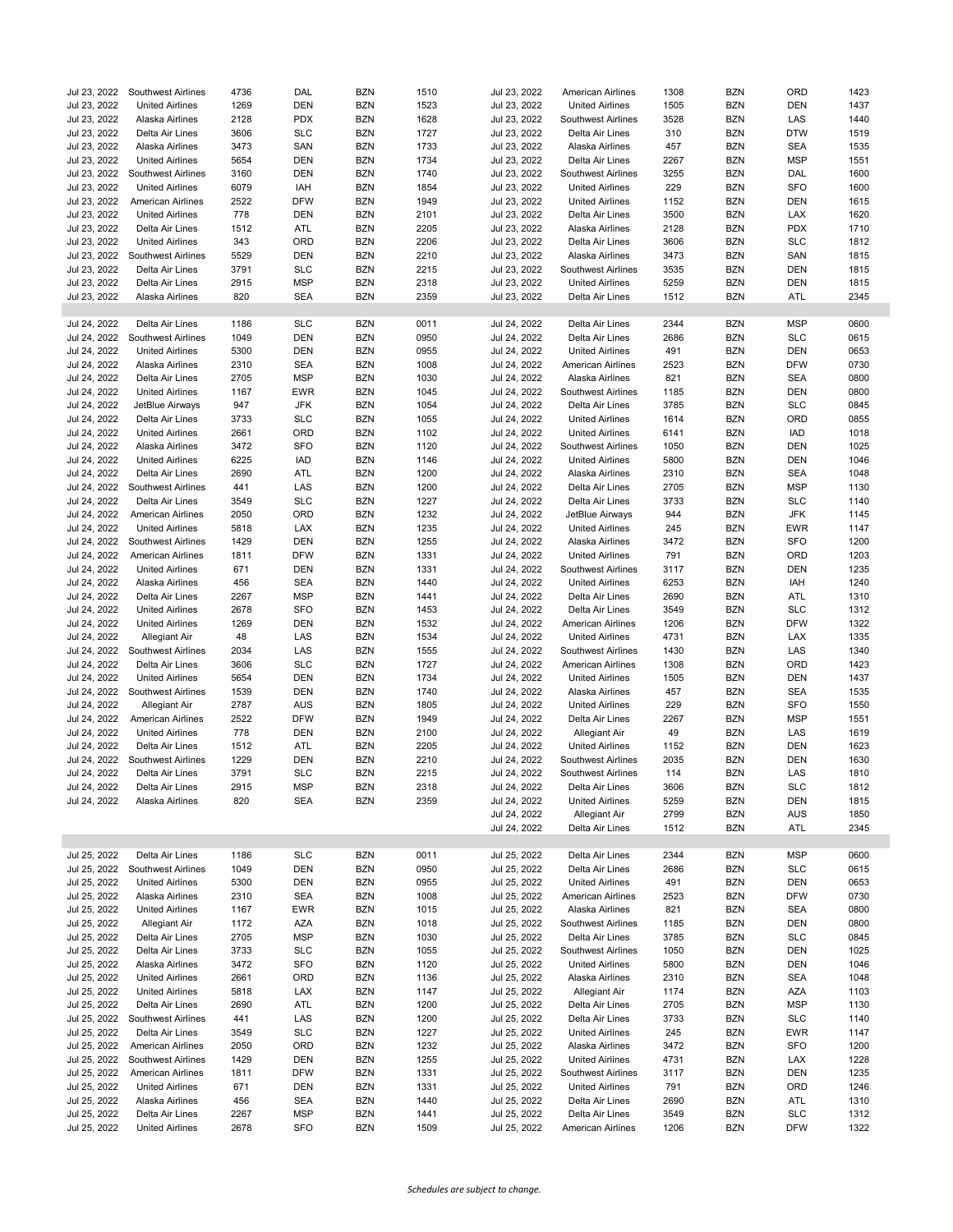| Jul 25, 2022                 | <b>United Airlines</b>                         | 1269         | <b>DEN</b>               | <b>BZN</b>               | 1532         | Jul 25, 2022                 | Southwest Airlines                               | 1430        | <b>BZN</b>               | LAS                      | 1340         |
|------------------------------|------------------------------------------------|--------------|--------------------------|--------------------------|--------------|------------------------------|--------------------------------------------------|-------------|--------------------------|--------------------------|--------------|
| Jul 25, 2022                 | Southwest Airlines                             | 2034         | LAS                      | <b>BZN</b>               | 1555         | Jul 25, 2022                 | American Airlines                                | 1308        | <b>BZN</b>               | ORD                      | 1423         |
| Jul 25, 2022                 | Delta Air Lines                                | 3606         | <b>SLC</b>               | <b>BZN</b>               | 1727         | Jul 25, 2022                 | <b>United Airlines</b>                           | 1505        | <b>BZN</b>               | <b>DEN</b>               | 1437         |
| Jul 25, 2022                 | <b>United Airlines</b>                         | 5654         | <b>DEN</b>               | <b>BZN</b>               | 1734         | Jul 25, 2022                 | Alaska Airlines                                  | 457         | <b>BZN</b>               | <b>SEA</b>               | 1535         |
| Jul 25, 2022                 | Southwest Airlines                             | 1539         | <b>DEN</b>               | <b>BZN</b>               | 1740         | Jul 25, 2022                 | Delta Air Lines                                  | 2267        | <b>BZN</b>               | <b>MSP</b>               | 1551         |
| Jul 25, 2022                 | Allegiant Air                                  | 597          | <b>BNA</b>               | <b>BZN</b>               | 1820         | Jul 25, 2022                 | <b>United Airlines</b>                           | 229         | <b>BZN</b>               | <b>SFO</b>               | 1600         |
| Jul 25, 2022                 | American Airlines                              | 2522         | <b>DFW</b>               | <b>BZN</b>               | 1949         | Jul 25, 2022                 | <b>United Airlines</b>                           | 1152        | <b>BZN</b>               | <b>DEN</b>               | 1623         |
| Jul 25, 2022                 | <b>United Airlines</b>                         | 778          | DEN                      | <b>BZN</b>               | 2100         | Jul 25, 2022                 | Southwest Airlines                               | 2035        | <b>BZN</b>               | DEN                      | 1630         |
| Jul 25, 2022                 | Delta Air Lines                                | 1512         | ATL                      | <b>BZN</b>               | 2205         | Jul 25, 2022                 | Southwest Airlines                               | 114         | <b>BZN</b>               | LAS                      | 1810         |
| Jul 25, 2022                 | Southwest Airlines                             | 1229         | <b>DEN</b>               | <b>BZN</b>               | 2210         | Jul 25, 2022                 | Delta Air Lines                                  | 3606        | <b>BZN</b>               | <b>SLC</b>               | 1812         |
| Jul 25, 2022                 | Delta Air Lines                                | 3791         | <b>SLC</b>               | <b>BZN</b>               | 2215         | Jul 25, 2022                 | <b>United Airlines</b>                           | 5259        | <b>BZN</b>               | <b>DEN</b>               | 1815         |
| Jul 25, 2022                 | Delta Air Lines                                | 2915         | <b>MSP</b>               | <b>BZN</b>               | 2318         | Jul 25, 2022                 | Allegiant Air                                    | 634         | <b>BZN</b>               | <b>BNA</b>               | 1905         |
| Jul 25, 2022                 | Alaska Airlines                                | 820          | <b>SEA</b>               | <b>BZN</b>               | 2359         | Jul 25, 2022                 | Delta Air Lines                                  | 1512        | <b>BZN</b>               | ATL                      | 2345         |
|                              |                                                |              |                          |                          |              |                              |                                                  |             |                          |                          |              |
| Jul 26, 2022                 | Delta Air Lines                                | 1186         | <b>SLC</b>               | <b>BZN</b>               | 0011         | Jul 26, 2022                 | Delta Air Lines                                  | 2344        | <b>BZN</b>               | <b>MSP</b>               | 0600         |
| Jul 26, 2022                 | Southwest Airlines                             | 1049         | <b>DEN</b>               | <b>BZN</b>               | 0950         | Jul 26, 2022                 | Delta Air Lines                                  | 2686        | <b>BZN</b>               | <b>SLC</b>               | 0615         |
|                              |                                                |              |                          |                          |              |                              |                                                  |             |                          |                          |              |
| Jul 26, 2022                 | <b>United Airlines</b>                         | 5300         | <b>DEN</b>               | <b>BZN</b>               | 0955         | Jul 26, 2022                 | <b>United Airlines</b>                           | 491         | <b>BZN</b>               | <b>DEN</b>               | 0653         |
| Jul 26, 2022                 | Alaska Airlines                                | 2310         | <b>SEA</b>               | <b>BZN</b>               | 1008         | Jul 26, 2022                 | American Airlines                                | 2523        | <b>BZN</b>               | <b>DFW</b>               | 0730         |
| Jul 26, 2022                 | <b>United Airlines</b>                         | 1167         | <b>EWR</b>               | <b>BZN</b>               | 1021         | Jul 26, 2022                 | Alaska Airlines                                  | 821         | <b>BZN</b>               | <b>SEA</b>               | 0800         |
| Jul 26, 2022                 | Delta Air Lines                                | 2705         | <b>MSP</b>               | <b>BZN</b>               | 1030         | Jul 26, 2022                 | <b>Southwest Airlines</b>                        | 1185        | <b>BZN</b>               | <b>DEN</b>               | 0800         |
| Jul 26, 2022                 | JetBlue Airways                                | 947          | <b>JFK</b>               | <b>BZN</b>               | 1054         | Jul 26, 2022                 | Delta Air Lines                                  | 3785        | <b>BZN</b>               | <b>SLC</b>               | 0845         |
| Jul 26, 2022                 | Alaska Airlines                                | 3472         | <b>SFO</b>               | <b>BZN</b>               | 1120         | Jul 26, 2022                 | Southwest Airlines                               | 1050        | <b>BZN</b>               | <b>DEN</b>               | 1025         |
| Jul 26, 2022                 | <b>United Airlines</b>                         | 2661         | ORD                      | <b>BZN</b>               | 1136         | Jul 26, 2022                 | <b>United Airlines</b>                           | 5800        | <b>BZN</b>               | DEN                      | 1046         |
| Jul 26, 2022                 | <b>United Airlines</b>                         | 5818         | LAX                      | <b>BZN</b>               | 1147         | Jul 26, 2022                 | Alaska Airlines                                  | 2310        | <b>BZN</b>               | <b>SEA</b>               | 1048         |
| Jul 26, 2022                 | Delta Air Lines                                | 2690         | ATL                      | <b>BZN</b>               | 1200         | Jul 26, 2022                 | Delta Air Lines                                  | 2705        | <b>BZN</b>               | <b>MSP</b>               | 1130         |
| Jul 26, 2022                 | <b>Southwest Airlines</b>                      | 441          | LAS                      | <b>BZN</b>               | 1200         | Jul 26, 2022                 | JetBlue Airways                                  | 944         | <b>BZN</b>               | <b>JFK</b>               | 1145         |
| Jul 26, 2022                 | Delta Air Lines                                | 3549         | <b>SLC</b>               | <b>BZN</b>               | 1227         | Jul 26, 2022                 | <b>United Airlines</b>                           | 245         | <b>BZN</b>               | EWR                      | 1147         |
| Jul 26, 2022                 | American Airlines                              | 2050         | ORD                      | <b>BZN</b>               | 1232         | Jul 26, 2022                 | Alaska Airlines                                  | 3472        | <b>BZN</b>               | <b>SFO</b>               | 1200         |
| Jul 26, 2022                 | Southwest Airlines                             | 1429         | <b>DEN</b>               | <b>BZN</b>               | 1255         | Jul 26, 2022                 | <b>United Airlines</b>                           | 4731        | <b>BZN</b>               | <b>LAX</b>               | 1228         |
| Jul 26, 2022                 | <b>American Airlines</b>                       | 1811         | <b>DFW</b>               | <b>BZN</b>               | 1331         | Jul 26, 2022                 | <b>Southwest Airlines</b>                        | 3117        | <b>BZN</b>               | <b>DEN</b>               | 1235         |
| Jul 26, 2022                 | <b>United Airlines</b>                         | 671          | <b>DEN</b>               | <b>BZN</b>               | 1331         | Jul 26, 2022                 | <b>United Airlines</b>                           | 791         | <b>BZN</b>               | ORD                      | 1246         |
| Jul 26, 2022                 | Alaska Airlines                                | 456          | <b>SEA</b>               | <b>BZN</b>               | 1440         | Jul 26, 2022                 | Delta Air Lines                                  | 2690        | <b>BZN</b>               | ATL                      | 1310         |
| Jul 26, 2022                 | Delta Air Lines                                | 2267         | <b>MSP</b>               | <b>BZN</b>               | 1441         | Jul 26, 2022                 | Delta Air Lines                                  | 3549        | <b>BZN</b>               | <b>SLC</b>               | 1312         |
| Jul 26, 2022                 | <b>United Airlines</b>                         | 2678         | <b>SFO</b>               | <b>BZN</b>               | 1509         | Jul 26, 2022                 | American Airlines                                | 1206        | <b>BZN</b>               | <b>DFW</b>               | 1322         |
| Jul 26, 2022                 | <b>United Airlines</b>                         | 1269         | <b>DEN</b>               | <b>BZN</b>               | 1532         | Jul 26, 2022                 | Southwest Airlines                               | 1430        | <b>BZN</b>               | LAS                      | 1340         |
| Jul 26, 2022                 | Southwest Airlines                             | 2034         | LAS                      | <b>BZN</b>               | 1555         | Jul 26, 2022                 | American Airlines                                | 1308        | <b>BZN</b>               | ORD                      | 1423         |
|                              |                                                |              |                          |                          |              |                              |                                                  |             |                          |                          |              |
| Jul 26, 2022                 | Delta Air Lines                                | 3606         | <b>SLC</b>               | <b>BZN</b>               | 1727         | Jul 26, 2022                 | <b>United Airlines</b>                           | 1505        | <b>BZN</b>               | <b>DEN</b>               | 1437         |
| Jul 26, 2022<br>Jul 26, 2022 | <b>United Airlines</b>                         | 5654         | <b>DEN</b>               | <b>BZN</b>               | 1734         | Jul 26, 2022                 | Alaska Airlines                                  | 457         | <b>BZN</b>               | <b>SEA</b><br><b>MSP</b> | 1535<br>1551 |
|                              |                                                |              |                          |                          |              |                              |                                                  |             |                          |                          |              |
|                              | Southwest Airlines                             | 1539         | <b>DEN</b>               | <b>BZN</b>               | 1740         | Jul 26, 2022                 | Delta Air Lines                                  | 2267        | <b>BZN</b>               |                          |              |
| Jul 26, 2022                 | <b>American Airlines</b>                       | 2522         | <b>DFW</b>               | <b>BZN</b>               | 1949         | Jul 26, 2022                 | <b>United Airlines</b>                           | 229         | <b>BZN</b>               | <b>SFO</b>               | 1600         |
| Jul 26, 2022                 | <b>United Airlines</b>                         | 778          | <b>DEN</b>               | <b>BZN</b>               | 2100         | Jul 26, 2022                 | <b>United Airlines</b>                           | 1152        | <b>BZN</b>               | <b>DEN</b>               | 1623         |
| Jul 26, 2022                 | Delta Air Lines                                | 1512         | ATL                      | <b>BZN</b>               | 2205         | Jul 26, 2022                 | Southwest Airlines                               | 2035        | <b>BZN</b>               | <b>DEN</b>               | 1630         |
| Jul 26, 2022                 | Southwest Airlines                             | 1229         | <b>DEN</b>               | <b>BZN</b>               | 2210         | Jul 26, 2022                 | Southwest Airlines                               | 114         | <b>BZN</b>               | LAS                      | 1810         |
| Jul 26, 2022                 | Delta Air Lines                                | 3791         | <b>SLC</b>               | <b>BZN</b>               | 2215         | Jul 26, 2022                 | Delta Air Lines                                  | 3606        | <b>BZN</b>               | <b>SLC</b>               | 1812         |
| Jul 26, 2022                 | Delta Air Lines                                | 2915         | <b>MSP</b>               | <b>BZN</b>               | 2318         | Jul 26, 2022                 | <b>United Airlines</b>                           | 5259        | <b>BZN</b>               | <b>DEN</b>               | 1815         |
| Jul 26, 2022                 | Alaska Airlines                                | 820          | <b>SEA</b>               | <b>BZN</b>               | 2359         | Jul 26, 2022                 | Delta Air Lines                                  | 1512        | <b>BZN</b>               | ATL                      | 2345         |
|                              |                                                |              |                          |                          |              |                              |                                                  |             |                          |                          |              |
| Jul 27, 2022                 | Delta Air Lines                                | 1186         | <b>SLC</b>               | <b>BZN</b>               | 0011         | Jul 27, 2022                 | Delta Air Lines                                  | 2344        | <b>BZN</b>               | <b>MSP</b>               | 0600         |
| Jul 27, 2022                 | Allegiant Air                                  | 597          | <b>BNA</b>               | <b>BZN</b>               | 0931         | Jul 27, 2022                 | Delta Air Lines                                  | 2686        | <b>BZN</b>               | <b>SLC</b>               | 0615         |
| Jul 27, 2022                 | Southwest Airlines                             | 1049         | <b>DEN</b>               | <b>BZN</b>               | 0950         | Jul 27, 2022                 | <b>United Airlines</b>                           | 491         | <b>BZN</b>               | <b>DEN</b>               | 0653         |
| Jul 27, 2022                 | <b>United Airlines</b>                         | 5300         | <b>DEN</b>               | <b>BZN</b>               | 0955         | Jul 27, 2022                 | American Airlines                                | 2523        | <b>BZN</b>               | <b>DFW</b>               | 0730         |
| Jul 27, 2022                 | Sun Country                                    | 303          | MSP                      | <b>BZN</b>               | 0958         | Jul 27, 2022                 | Alaska Airlines                                  | 821         | <b>BZN</b>               | <b>SEA</b>               | 0800         |
| Jul 27, 2022                 | Alaska Airlines                                | 2310         | SEA                      | <b>BZN</b>               | 1008         | Jul 27, 2022                 | Southwest Airlines                               | 1185        | <b>BZN</b>               | <b>DEN</b>               | 0800         |
| Jul 27, 2022                 | <b>United Airlines</b>                         | 1167         | EWR                      | <b>BZN</b>               | 1021         | Jul 27, 2022                 | Delta Air Lines                                  | 3785        | <b>BZN</b>               | <b>SLC</b>               | 0845         |
| Jul 27, 2022                 | Delta Air Lines                                | 2705         | <b>MSP</b>               | <b>BZN</b>               | 1030         | Jul 27, 2022                 | Allegiant Air                                    | 634         | <b>BZN</b>               | <b>BNA</b>               | 1016         |
| Jul 27, 2022                 | Alaska Airlines                                | 3472         | <b>SFO</b>               | <b>BZN</b>               | 1120         | Jul 27, 2022                 | Southwest Airlines                               | 1050        | <b>BZN</b>               | <b>DEN</b>               | 1025         |
| Jul 27, 2022                 | <b>United Airlines</b>                         | 2661         | ORD                      | <b>BZN</b>               | 1136         | Jul 27, 2022                 | <b>United Airlines</b>                           | 5800        | <b>BZN</b>               | DEN                      | 1046         |
| Jul 27, 2022                 | <b>United Airlines</b>                         | 5818         | LAX                      | <b>BZN</b>               | 1147         | Jul 27, 2022                 | Alaska Airlines                                  | 2310        | <b>BZN</b>               | <b>SEA</b>               | 1048         |
|                              |                                                |              |                          |                          |              |                              |                                                  |             |                          |                          |              |
| Jul 27, 2022<br>Jul 27, 2022 | Delta Air Lines                                | 2690         | ATL                      | <b>BZN</b>               | 1200         | Jul 27, 2022                 | <b>Sun Country</b>                               | 304         | <b>BZN</b>               | <b>MSP</b>               | 1055         |
|                              | Southwest Airlines                             | 441          | LAS                      | <b>BZN</b>               | 1200         | Jul 27, 2022                 | Delta Air Lines                                  | 2705        | <b>BZN</b>               | <b>MSP</b>               | 1130         |
| Jul 27, 2022                 | JetBlue Airways                                | 257          | <b>BOS</b>               | <b>BZN</b>               | 1212         | Jul 27, 2022                 | <b>United Airlines</b>                           | 245         | <b>BZN</b>               | EWR                      | 1147         |
| Jul 27, 2022                 | Alaska Airlines                                | 3306         | LAX                      | <b>BZN</b>               | 1224         | Jul 27, 2022                 | Alaska Airlines                                  | 3472        | <b>BZN</b>               | <b>SFO</b>               | 1200         |
| Jul 27, 2022                 | Delta Air Lines                                | 3549         | <b>SLC</b>               | <b>BZN</b>               | 1227         | Jul 27, 2022                 | <b>United Airlines</b>                           | 4731        | <b>BZN</b>               | LAX                      | 1228         |
| Jul 27, 2022                 | American Airlines                              | 2050         | ORD                      | <b>BZN</b>               | 1232         | Jul 27, 2022                 | Southwest Airlines                               | 3117        | <b>BZN</b>               | <b>DEN</b>               | 1235         |
| Jul 27, 2022                 | Southwest Airlines                             | 1429         | DEN                      | <b>BZN</b>               | 1255         | Jul 27, 2022                 | <b>United Airlines</b>                           | 791         | <b>BZN</b>               | ORD                      | 1246         |
| Jul 27, 2022                 | American Airlines                              | 1811         | <b>DFW</b>               | <b>BZN</b>               | 1331         | Jul 27, 2022                 | JetBlue Airways                                  | 256         | <b>BZN</b>               | <b>BOS</b>               | 1302         |
| Jul 27, 2022                 | <b>United Airlines</b>                         | 671          | DEN                      | <b>BZN</b>               | 1331         | Jul 27, 2022                 | Alaska Airlines                                  | 3306        | <b>BZN</b>               | LAX                      | 1305         |
| Jul 27, 2022                 | Alaska Airlines                                | 456          | <b>SEA</b>               | <b>BZN</b>               | 1440         | Jul 27, 2022                 | Delta Air Lines                                  | 2690        | <b>BZN</b>               | ATL                      | 1310         |
| Jul 27, 2022                 | Delta Air Lines                                | 2267         | <b>MSP</b>               | <b>BZN</b>               | 1441         | Jul 27, 2022                 | Delta Air Lines                                  | 3549        | <b>BZN</b>               | <b>SLC</b>               | 1312         |
| Jul 27, 2022                 | <b>United Airlines</b>                         | 2678         | <b>SFO</b>               | <b>BZN</b>               | 1509         | Jul 27, 2022                 | American Airlines                                | 1206        | <b>BZN</b>               | <b>DFW</b>               | 1322         |
| Jul 27, 2022                 | <b>United Airlines</b>                         | 1269         | DEN                      | <b>BZN</b>               | 1532         | Jul 27, 2022                 | Southwest Airlines                               | 1430        | <b>BZN</b>               | LAS                      | 1340         |
| Jul 27, 2022                 | Southwest Airlines                             | 2034         | LAS                      | <b>BZN</b>               | 1555         | Jul 27, 2022                 | American Airlines                                | 1308        | <b>BZN</b>               | ORD                      | 1423         |
| Jul 27, 2022                 | Delta Air Lines                                | 3606         | <b>SLC</b>               | <b>BZN</b>               | 1727         | Jul 27, 2022                 | <b>United Airlines</b>                           | 1505        | <b>BZN</b>               | <b>DEN</b>               | 1437         |
| Jul 27, 2022                 | Alaska Airlines                                | 3473         | SAN                      | <b>BZN</b>               | 1733         | Jul 27, 2022                 | Alaska Airlines                                  | 457         | <b>BZN</b>               | <b>SEA</b>               | 1535         |
| Jul 27, 2022                 | <b>United Airlines</b>                         | 5654         | DEN                      | <b>BZN</b>               | 1734         | Jul 27, 2022                 | Delta Air Lines                                  | 2267        | <b>BZN</b>               | <b>MSP</b>               | 1551         |
| Jul 27, 2022<br>Jul 27, 2022 | Southwest Airlines<br><b>American Airlines</b> | 1539<br>2522 | <b>DEN</b><br><b>DFW</b> | <b>BZN</b><br><b>BZN</b> | 1740<br>1949 | Jul 27, 2022<br>Jul 27, 2022 | <b>United Airlines</b><br><b>United Airlines</b> | 229<br>1152 | <b>BZN</b><br><b>BZN</b> | <b>SFO</b><br><b>DEN</b> | 1600<br>1623 |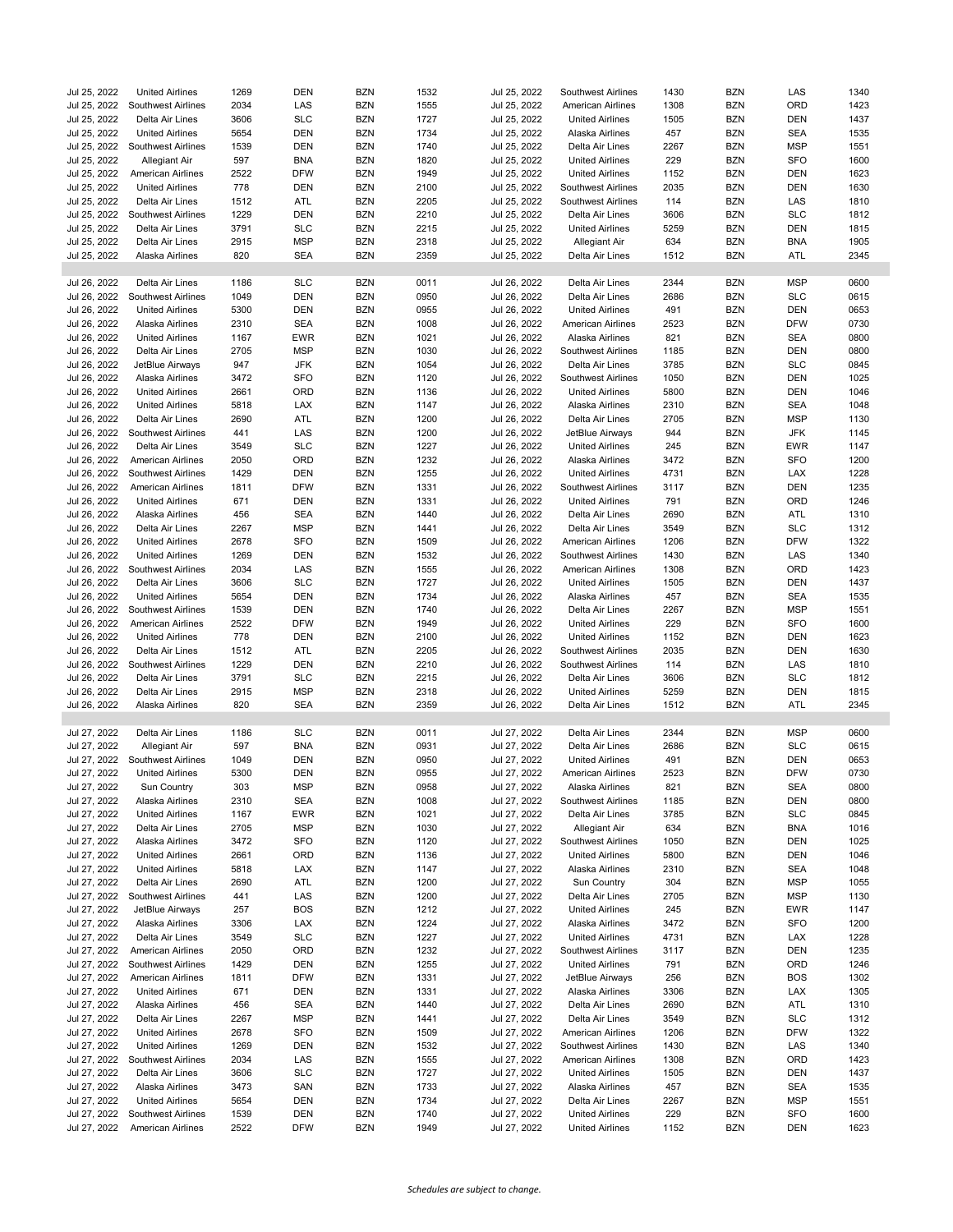| Jul 27, 2022                 | <b>United Airlines</b>                | 778          | <b>DEN</b>               | <b>BZN</b>               | 2100         | Jul 27, 2022                 | Southwest Airlines               | 2035        | <b>BZN</b>        | <b>DEN</b> | 1630         |
|------------------------------|---------------------------------------|--------------|--------------------------|--------------------------|--------------|------------------------------|----------------------------------|-------------|-------------------|------------|--------------|
| Jul 27, 2022                 | Delta Air Lines                       | 1512         | ATL                      | <b>BZN</b>               | 2205         | Jul 27, 2022                 | Southwest Airlines               | 114         | <b>BZN</b>        | LAS        | 1810         |
|                              |                                       |              |                          |                          |              |                              |                                  |             |                   |            |              |
| Jul 27, 2022                 | Southwest Airlines                    | 1229         | <b>DEN</b>               | <b>BZN</b>               | 2210         | Jul 27, 2022                 | Delta Air Lines                  | 3606        | <b>BZN</b>        | <b>SLC</b> | 1812         |
| Jul 27, 2022                 | Delta Air Lines                       | 3791         | <b>SLC</b>               | <b>BZN</b>               | 2215         | Jul 27, 2022                 | Alaska Airlines                  | 3473        | <b>BZN</b>        | SAN        | 1815         |
| Jul 27, 2022                 | Delta Air Lines                       | 2915         | <b>MSP</b>               | <b>BZN</b>               | 2318         | Jul 27, 2022                 | <b>United Airlines</b>           | 5259        | <b>BZN</b>        | <b>DEN</b> | 1815         |
| Jul 27, 2022                 | Alaska Airlines                       | 820          | <b>SEA</b>               | <b>BZN</b>               | 2359         | Jul 27, 2022                 | Delta Air Lines                  | 1512        | <b>BZN</b>        | ATL        | 2345         |
|                              |                                       |              |                          |                          |              |                              |                                  |             |                   |            |              |
| Jul 28, 2022                 | Delta Air Lines                       | 1186         | <b>SLC</b>               | <b>BZN</b>               | 0011         | Jul 28, 2022                 | Delta Air Lines                  | 2344        | <b>BZN</b>        | <b>MSP</b> | 0600         |
| Jul 28, 2022                 | Southwest Airlines                    | 1049         | <b>DEN</b>               | <b>BZN</b>               | 0950         | Jul 28, 2022                 | Delta Air Lines                  | 2686        | <b>BZN</b>        | <b>SLC</b> | 0615         |
| Jul 28, 2022                 | <b>United Airlines</b>                | 5300         | <b>DEN</b>               | <b>BZN</b>               | 0955         | Jul 28, 2022                 | <b>United Airlines</b>           | 491         | <b>BZN</b>        | <b>DEN</b> | 0653         |
| Jul 28, 2022                 | Alaska Airlines                       | 2310         | <b>SEA</b>               | <b>BZN</b>               | 1008         | Jul 28, 2022                 | American Airlines                | 2523        | <b>BZN</b>        | <b>DFW</b> | 0730         |
| Jul 28, 2022                 | <b>United Airlines</b>                | 1167         | <b>EWR</b>               | <b>BZN</b>               | 1015         | Jul 28, 2022                 | Alaska Airlines                  | 821         | <b>BZN</b>        | <b>SEA</b> | 0800         |
| Jul 28, 2022                 | Delta Air Lines                       | 2705         | <b>MSP</b>               | <b>BZN</b>               | 1030         | Jul 28, 2022                 | <b>Southwest Airlines</b>        | 1185        | <b>BZN</b>        | <b>DEN</b> | 0800         |
| Jul 28, 2022                 | JetBlue Airways                       | 947          | <b>JFK</b>               | <b>BZN</b>               | 1054         | Jul 28, 2022                 | Delta Air Lines                  | 3785        | <b>BZN</b>        | <b>SLC</b> | 0845         |
| Jul 28, 2022                 | Delta Air Lines                       | 3733         | <b>SLC</b>               | <b>BZN</b>               | 1055         | Jul 28, 2022                 | <b>Southwest Airlines</b>        | 1050        | <b>BZN</b>        | <b>DEN</b> | 1025         |
| Jul 28, 2022                 | Alaska Airlines                       | 3472         | <b>SFO</b>               | <b>BZN</b>               | 1120         | Jul 28, 2022                 | <b>United Airlines</b>           | 5800        | <b>BZN</b>        | <b>DEN</b> | 1046         |
| Jul 28, 2022                 | <b>United Airlines</b>                | 2661         | ORD                      | <b>BZN</b>               | 1136         | Jul 28, 2022                 | Alaska Airlines                  | 2310        | <b>BZN</b>        | <b>SEA</b> | 1048         |
| Jul 28, 2022                 | <b>United Airlines</b>                | 5818         | LAX                      | <b>BZN</b>               | 1147         | Jul 28, 2022                 | Delta Air Lines                  | 2705        | <b>BZN</b>        | <b>MSP</b> | 1130         |
| Jul 28, 2022                 | Delta Air Lines                       | 2690         | ATL                      | <b>BZN</b>               | 1200         | Jul 28, 2022                 | Delta Air Lines                  | 3733        | <b>BZN</b>        | <b>SLC</b> | 1140         |
| Jul 28, 2022                 |                                       | 441          | LAS                      | <b>BZN</b>               | 1200         | Jul 28, 2022                 |                                  | 944         | <b>BZN</b>        | <b>JFK</b> | 1145         |
|                              | Southwest Airlines                    |              |                          |                          |              |                              | JetBlue Airways                  |             |                   |            |              |
| Jul 28, 2022                 | Delta Air Lines                       | 3549         | <b>SLC</b>               | <b>BZN</b>               | 1227         | Jul 28, 2022                 | <b>United Airlines</b>           | 245         | <b>BZN</b>        | <b>EWR</b> | 1147         |
| Jul 28, 2022                 | American Airlines                     | 2050         | ORD                      | <b>BZN</b>               | 1232         | Jul 28, 2022                 | Alaska Airlines                  | 3472        | <b>BZN</b>        | <b>SFO</b> | 1200         |
| Jul 28, 2022                 | <b>Southwest Airlines</b>             | 1429         | <b>DEN</b>               | <b>BZN</b>               | 1255         | Jul 28, 2022                 | <b>United Airlines</b>           | 4731        | <b>BZN</b>        | LAX        | 1228         |
| Jul 28, 2022                 | American Airlines                     | 1811         | <b>DFW</b>               | <b>BZN</b>               | 1331         | Jul 28, 2022                 | <b>Southwest Airlines</b>        | 3117        | <b>BZN</b>        | <b>DEN</b> | 1235         |
| Jul 28, 2022                 | <b>United Airlines</b>                | 671          | <b>DEN</b>               | <b>BZN</b>               | 1331         | Jul 28, 2022                 | <b>United Airlines</b>           | 791         | <b>BZN</b>        | ORD        | 1246         |
| Jul 28, 2022                 | Alaska Airlines                       | 456          | <b>SEA</b>               | <b>BZN</b>               | 1440         | Jul 28, 2022                 | Delta Air Lines                  | 2690        | <b>BZN</b>        | ATL        | 1310         |
| Jul 28, 2022                 | Delta Air Lines                       | 2267         | <b>MSP</b>               | <b>BZN</b>               | 1441         | Jul 28, 2022                 | Delta Air Lines                  | 3549        | <b>BZN</b>        | <b>SLC</b> | 1312         |
| Jul 28, 2022                 | <b>United Airlines</b>                | 2678         | <b>SFO</b>               | <b>BZN</b>               | 1509         | Jul 28, 2022                 | American Airlines                | 1206        | <b>BZN</b>        | <b>DFW</b> | 1322         |
| Jul 28, 2022                 | <b>United Airlines</b>                | 1269         | <b>DEN</b>               | <b>BZN</b>               | 1532         | Jul 28, 2022                 | Southwest Airlines               | 1430        | <b>BZN</b>        | LAS        | 1340         |
| Jul 28, 2022                 | Southwest Airlines                    | 2034         | LAS                      | <b>BZN</b>               | 1555         | Jul 28, 2022                 | American Airlines                | 1308        | <b>BZN</b>        | ORD        | 1423         |
| Jul 28, 2022                 | Allegiant Air                         | 48           | LAS                      | <b>BZN</b>               | 1646         | Jul 28, 2022                 | <b>United Airlines</b>           | 1505        | <b>BZN</b>        | <b>DEN</b> | 1437         |
| Jul 28, 2022                 | Delta Air Lines                       | 3606         | <b>SLC</b>               | <b>BZN</b>               | 1727         | Jul 28, 2022                 | Alaska Airlines                  | 457         | <b>BZN</b>        | <b>SEA</b> | 1535         |
| Jul 28, 2022                 | <b>United Airlines</b>                | 5654         | <b>DEN</b>               | <b>BZN</b>               | 1734         | Jul 28, 2022                 | Delta Air Lines                  | 2267        | <b>BZN</b>        | <b>MSP</b> | 1551         |
| Jul 28, 2022                 |                                       | 1539         | <b>DEN</b>               | <b>BZN</b>               | 1740         | Jul 28, 2022                 |                                  | 229         | <b>BZN</b>        | <b>SFO</b> | 1600         |
|                              | <b>Southwest Airlines</b>             |              |                          |                          |              |                              | <b>United Airlines</b>           |             |                   |            |              |
| Jul 28, 2022                 | <b>Allegiant Air</b>                  | 2787         | <b>AUS</b>               | <b>BZN</b>               | 1805         | Jul 28, 2022                 | <b>United Airlines</b>           | 1152        | <b>BZN</b>        | <b>DEN</b> | 1623         |
| Jul 28, 2022                 | <b>American Airlines</b>              | 2522         | <b>DFW</b>               | <b>BZN</b>               | 1949         | Jul 28, 2022                 | Southwest Airlines               | 2035        | <b>BZN</b>        | <b>DEN</b> | 1630         |
| Jul 28, 2022                 | <b>United Airlines</b>                | 778          | <b>DEN</b>               | <b>BZN</b>               | 2100         | Jul 28, 2022                 | Allegiant Air                    | 49          | <b>BZN</b>        | LAS        | 1731         |
| Jul 28, 2022                 | Delta Air Lines                       | 1512         | ATL                      | <b>BZN</b>               | 2205         | Jul 28, 2022                 | <b>Southwest Airlines</b>        | 114         | <b>BZN</b>        | LAS        | 1810         |
| Jul 28, 2022                 | Southwest Airlines                    | 1229         | <b>DEN</b>               | <b>BZN</b>               | 2210         | Jul 28, 2022                 | Delta Air Lines                  | 3606        | <b>BZN</b>        | <b>SLC</b> | 1812         |
| Jul 28, 2022                 | Delta Air Lines                       | 3791         | <b>SLC</b>               | <b>BZN</b>               | 2215         | Jul 28, 2022                 | <b>United Airlines</b>           | 5259        | <b>BZN</b>        | <b>DEN</b> | 1815         |
| Jul 28, 2022                 | Delta Air Lines                       | 2915         | <b>MSP</b>               | <b>BZN</b>               | 2318         | Jul 28, 2022                 | Allegiant Air                    | 2799        | <b>BZN</b>        | <b>AUS</b> | 1850         |
| Jul 28, 2022                 | Alaska Airlines                       | 820          | <b>SEA</b>               | <b>BZN</b>               | 2359         | Jul 28, 2022                 | Delta Air Lines                  | 1512        | <b>BZN</b>        | ATL        | 2345         |
|                              |                                       |              |                          |                          |              |                              |                                  |             |                   |            |              |
| Jul 29, 2022                 | Delta Air Lines                       | 1186         | <b>SLC</b>               | <b>BZN</b>               | 0011         | Jul 29, 2022                 | Delta Air Lines                  | 2344        | <b>BZN</b>        | <b>MSP</b> | 0600         |
| Jul 29, 2022                 | Southwest Airlines                    | 1049         | <b>DEN</b>               | <b>BZN</b>               | 0950         | Jul 29, 2022                 | Delta Air Lines                  | 2686        | <b>BZN</b>        | <b>SLC</b> | 0615         |
| Jul 29, 2022                 | <b>United Airlines</b>                | 5300         | <b>DEN</b>               | <b>BZN</b>               | 0955         | Jul 29, 2022                 | <b>United Airlines</b>           | 491         | <b>BZN</b>        | <b>DEN</b> | 0653         |
| Jul 29, 2022                 | Alaska Airlines                       | 2310         | <b>SEA</b>               | <b>BZN</b>               | 1008         | Jul 29, 2022                 | American Airlines                | 2523        | <b>BZN</b>        | <b>DFW</b> | 0730         |
| Jul 29, 2022                 | <b>United Airlines</b>                | 1167         | <b>EWR</b>               | <b>BZN</b>               | 1015         | Jul 29, 2022                 | Alaska Airlines                  | 821         | <b>BZN</b>        | <b>SEA</b> | 0800         |
| Jul 29, 2022                 | Allegiant Air                         | 1172         | <b>AZA</b>               | <b>BZN</b>               | 1018         | Jul 29, 2022                 | <b>Southwest Airlines</b>        | 1185        | <b>BZN</b>        | DEN        | 0800         |
| Jul 29, 2022                 | Delta Air Lines                       | 2705         | <b>MSP</b>               | <b>BZN</b>               | 1030         | Jul 29, 2022                 | Delta Air Lines                  | 3785        | <b>BZN</b>        | <b>SLC</b> | 0845         |
| Jul 29, 2022                 | Delta Air Lines                       | 3733         | <b>SLC</b>               | <b>BZN</b>               | 1055         | Jul 29, 2022                 | Southwest Airlines               | 1050        | <b>BZN</b>        | <b>DEN</b> | 1025         |
| Jul 29, 2022                 | Alaska Airlines                       | 3472         | <b>SFO</b>               | <b>BZN</b>               | 1120         | Jul 29, 2022                 | <b>United Airlines</b>           | 5800        | <b>BZN</b>        | <b>DEN</b> | 1046         |
|                              |                                       |              |                          | <b>BZN</b>               | 1136         |                              |                                  |             |                   |            | 1048         |
| Jul 29, 2022                 | <b>United Airlines</b>                | 2661         | ORD                      |                          |              |                              |                                  |             |                   |            |              |
| Jul 29, 2022                 | <b>United Airlines</b>                |              |                          |                          |              | Jul 29, 2022                 | Alaska Airlines                  | 2310        | <b>BZN</b>        | <b>SEA</b> |              |
| Jul 29, 2022                 |                                       | 5818         | LAX                      | <b>BZN</b>               | 1147         | Jul 29, 2022                 | Allegiant Air                    | 1174        | <b>BZN</b>        | AZA        | 1103         |
| Jul 29, 2022                 | Delta Air Lines                       | 2690         | ATL                      | <b>BZN</b>               | 1200         | Jul 29, 2022                 | Delta Air Lines                  | 2705        | <b>BZN</b>        | <b>MSP</b> | 1130         |
|                              | Southwest Airlines                    | 441          | LAS                      | <b>BZN</b>               | 1200         | Jul 29, 2022                 | Delta Air Lines                  | 3733        | <b>BZN</b>        | <b>SLC</b> | 1140         |
| Jul 29, 2022                 | Delta Air Lines                       | 3549         | <b>SLC</b>               | <b>BZN</b>               | 1227         | Jul 29, 2022                 | <b>United Airlines</b>           | 245         | <b>BZN</b>        | <b>EWR</b> | 1147         |
| Jul 29, 2022                 | American Airlines                     | 2050         | ORD                      | <b>BZN</b>               | 1232         | Jul 29, 2022                 | Alaska Airlines                  | 3472        | <b>BZN</b>        | <b>SFO</b> | 1200         |
| Jul 29, 2022                 | Southwest Airlines                    | 1429         | <b>DEN</b>               | <b>BZN</b>               | 1255         | Jul 29, 2022                 | <b>United Airlines</b>           | 4731        | <b>BZN</b>        | LAX        | 1228         |
| Jul 29, 2022                 | American Airlines                     | 1811         | <b>DFW</b>               | <b>BZN</b>               | 1331         | Jul 29, 2022                 | Southwest Airlines               | 3117        | <b>BZN</b>        | <b>DEN</b> | 1235         |
| Jul 29, 2022                 | <b>United Airlines</b>                | 671          | DEN                      | <b>BZN</b>               | 1331         | Jul 29, 2022                 | <b>United Airlines</b>           | 791         | <b>BZN</b>        | ORD        | 1246         |
| Jul 29, 2022                 | Alaska Airlines                       | 456          | SEA                      | <b>BZN</b>               | 1440         | Jul 29, 2022                 | Delta Air Lines                  | 2690        | BZN               | ATL        | 1310         |
| Jul 29, 2022                 | Delta Air Lines                       | 2267         | <b>MSP</b>               | <b>BZN</b>               | 1441         | Jul 29, 2022                 | Delta Air Lines                  | 3549        | <b>BZN</b>        | <b>SLC</b> | 1312         |
| Jul 29, 2022                 | <b>United Airlines</b>                | 2678         | <b>SFO</b>               | <b>BZN</b>               | 1509         | Jul 29, 2022                 | American Airlines                | 1206        | <b>BZN</b>        | <b>DFW</b> | 1322         |
| Jul 29, 2022                 | <b>United Airlines</b>                | 1269         | <b>DEN</b>               | <b>BZN</b>               | 1532         | Jul 29, 2022                 | Southwest Airlines               | 1430        | <b>BZN</b>        | LAS        | 1340         |
|                              | Southwest Airlines                    |              |                          |                          |              | Jul 29, 2022                 | <b>American Airlines</b>         |             |                   |            |              |
| Jul 29, 2022                 |                                       | 2034         | LAS                      | <b>BZN</b>               | 1555         |                              |                                  | 1308        | <b>BZN</b>        | ORD        | 1423         |
| Jul 29, 2022                 | Delta Air Lines                       | 3606         | <b>SLC</b>               | <b>BZN</b>               | 1727         | Jul 29, 2022                 | <b>United Airlines</b>           | 1505        | <b>BZN</b>        | DEN        | 1437         |
| Jul 29, 2022                 | <b>United Airlines</b>                | 5654         | DEN                      | <b>BZN</b>               | 1734         | Jul 29, 2022                 | Alaska Airlines                  | 457         | <b>BZN</b>        | <b>SEA</b> | 1535         |
| Jul 29, 2022                 | Southwest Airlines                    | 1539         | <b>DEN</b>               | BZN                      | 1740         | Jul 29, 2022                 | Delta Air Lines                  | 2267        | <b>BZN</b>        | <b>MSP</b> | 1551         |
| Jul 29, 2022                 | Allegiant Air                         | 633          | <b>BNA</b>               | BZN                      | 1839         | Jul 29, 2022                 | <b>United Airlines</b>           | 229         | <b>BZN</b>        | <b>SFO</b> | 1600         |
| Jul 29, 2022                 | <b>United Airlines</b>                | 6079         | IAH                      | <b>BZN</b>               | 1854         | Jul 29, 2022                 | <b>United Airlines</b>           | 1152        | <b>BZN</b>        | <b>DEN</b> | 1623         |
| Jul 29, 2022                 | American Airlines                     | 2522         | <b>DFW</b>               | <b>BZN</b>               | 1949         | Jul 29, 2022                 | Southwest Airlines               | 2035        | <b>BZN</b>        | DEN        | 1630         |
| Jul 29, 2022                 | <b>United Airlines</b>                | 778          | <b>DEN</b>               | <b>BZN</b>               | 2100         | Jul 29, 2022                 | Southwest Airlines               | 114         | <b>BZN</b>        | LAS        | 1810         |
| Jul 29, 2022                 | <b>United Airlines</b>                | 343          | ORD                      | <b>BZN</b>               | 2204         | Jul 29, 2022                 | Delta Air Lines                  | 3606        | <b>BZN</b>        | <b>SLC</b> | 1812         |
| Jul 29, 2022                 | Delta Air Lines                       | 1512         | ATL                      | <b>BZN</b>               | 2205         | Jul 29, 2022                 | <b>United Airlines</b>           | 5259        | BZN               | DEN        | 1815         |
| Jul 29, 2022<br>Jul 29, 2022 | Southwest Airlines<br>Delta Air Lines | 1229<br>3791 | <b>DEN</b><br><b>SLC</b> | <b>BZN</b><br><b>BZN</b> | 2210<br>2215 | Jul 29, 2022<br>Jul 29, 2022 | Allegiant Air<br>Delta Air Lines | 634<br>1512 | BZN<br><b>BZN</b> | BNA<br>ATL | 1924<br>2345 |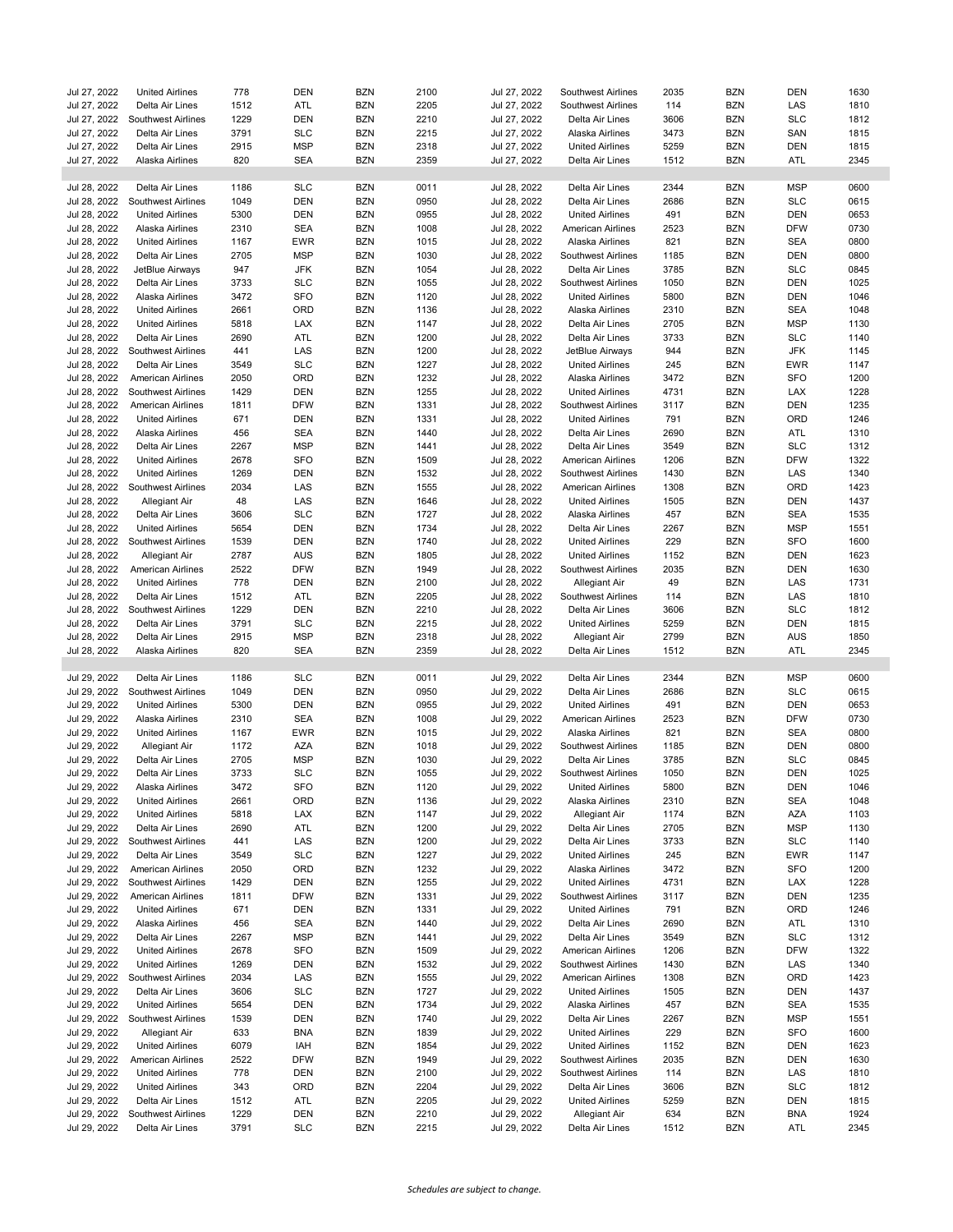| Jul 29, 2022 | Delta Air Lines           | 2915 | <b>MSP</b> | <b>BZN</b> | 2318 |              |                           |      |            |            |      |
|--------------|---------------------------|------|------------|------------|------|--------------|---------------------------|------|------------|------------|------|
| Jul 29, 2022 | Alaska Airlines           | 820  | <b>SEA</b> | <b>BZN</b> | 2359 |              |                           |      |            |            |      |
|              |                           |      |            |            |      |              |                           |      |            |            |      |
| Jul 30, 2022 | Delta Air Lines           | 1186 | <b>SLC</b> | <b>BZN</b> | 0011 | Jul 30, 2022 | Delta Air Lines           | 2344 | <b>BZN</b> | <b>MSP</b> | 0600 |
|              |                           |      | <b>DEN</b> | <b>BZN</b> |      |              |                           |      | <b>BZN</b> | <b>SLC</b> |      |
| Jul 30, 2022 | <b>United Airlines</b>    | 5300 |            |            | 0955 | Jul 30, 2022 | Delta Air Lines           | 2686 |            |            | 0615 |
| Jul 30, 2022 | Sun Country               | 303  | <b>MSP</b> | <b>BZN</b> | 0958 | Jul 30, 2022 | <b>Southwest Airlines</b> | 499  | <b>BZN</b> | <b>DEN</b> | 0615 |
| Jul 30, 2022 | Alaska Airlines           | 2310 | <b>SEA</b> | <b>BZN</b> | 1008 | Jul 30, 2022 | <b>United Airlines</b>    | 491  | <b>BZN</b> | DEN        | 0653 |
| Jul 30, 2022 | <b>Southwest Airlines</b> | 500  | <b>DEN</b> | <b>BZN</b> | 1025 | Jul 30, 2022 | American Airlines         | 2523 | <b>BZN</b> | <b>DFW</b> | 0730 |
| Jul 30, 2022 | Delta Air Lines           | 2705 | <b>MSP</b> | <b>BZN</b> | 1030 | Jul 30, 2022 | Alaska Airlines           | 821  | <b>BZN</b> | <b>SEA</b> | 0800 |
| Jul 30, 2022 | <b>United Airlines</b>    | 1167 | <b>EWR</b> | <b>BZN</b> | 1045 | Jul 30, 2022 | Delta Air Lines           | 3785 | BZN        | <b>SLC</b> | 0845 |
| Jul 30, 2022 | Allegiant Air             | 633  | <b>BNA</b> | <b>BZN</b> | 1046 | Jul 30, 2022 | <b>United Airlines</b>    | 1614 | <b>BZN</b> | ORD        | 0855 |
| Jul 30, 2022 | <b>United Airlines</b>    | 2661 | ORD        | <b>BZN</b> | 1102 | Jul 30, 2022 | <b>United Airlines</b>    | 6141 | BZN        | IAD        | 1018 |
| Jul 30, 2022 | Alaska Airlines           | 3472 | SFO        | <b>BZN</b> | 1120 | Jul 30, 2022 | <b>United Airlines</b>    | 5800 | <b>BZN</b> | DEN        | 1046 |
|              |                           |      |            |            |      |              |                           |      |            |            |      |
| Jul 30, 2022 | American Airlines         | 3984 | <b>AUS</b> | <b>BZN</b> | 1126 | Jul 30, 2022 | Alaska Airlines           | 2310 | BZN        | <b>SEA</b> | 1048 |
| Jul 30, 2022 | JetBlue Airways           | 257  | <b>BOS</b> | <b>BZN</b> | 1126 | Jul 30, 2022 | Sun Country               | 304  | <b>BZN</b> | <b>MSP</b> | 1055 |
| Jul 30, 2022 | <b>United Airlines</b>    | 6225 | IAD        | <b>BZN</b> | 1146 | Jul 30, 2022 | <b>Southwest Airlines</b> | 5649 | BZN        | <b>DEN</b> | 1115 |
| Jul 30, 2022 | Delta Air Lines           | 2690 | ATL        | <b>BZN</b> | 1200 | Jul 30, 2022 | Delta Air Lines           | 2705 | BZN        | <b>MSP</b> | 1130 |
| Jul 30, 2022 | Alaska Airlines           | 3306 | LAX        | <b>BZN</b> | 1224 | Jul 30, 2022 | Allegiant Air             | 634  | <b>BZN</b> | <b>BNA</b> | 1131 |
| Jul 30, 2022 | Delta Air Lines           | 3549 | <b>SLC</b> | <b>BZN</b> | 1227 | Jul 30, 2022 | <b>United Airlines</b>    | 245  | <b>BZN</b> | <b>EWR</b> | 1147 |
| Jul 30, 2022 | American Airlines         | 2050 | ORD        | <b>BZN</b> | 1232 | Jul 30, 2022 | American Airlines         | 3984 | <b>BZN</b> | <b>AUS</b> | 1156 |
| Jul 30, 2022 | <b>United Airlines</b>    | 5818 | LAX        | <b>BZN</b> | 1235 | Jul 30, 2022 | Alaska Airlines           | 3472 | <b>BZN</b> | <b>SFO</b> | 1200 |
| Jul 30, 2022 | Delta Air Lines           | 403  | JFK        | <b>BZN</b> | 1250 | Jul 30, 2022 | <b>United Airlines</b>    | 791  | <b>BZN</b> | ORD        | 1203 |
|              |                           |      |            |            |      |              |                           |      |            |            |      |
| Jul 30, 2022 | American Airlines         | 1811 | <b>DFW</b> | <b>BZN</b> | 1331 | Jul 30, 2022 | JetBlue Airways           | 256  | <b>BZN</b> | <b>BOS</b> | 1217 |
| Jul 30, 2022 | <b>United Airlines</b>    | 671  | DEN        | <b>BZN</b> | 1331 | Jul 30, 2022 | <b>United Airlines</b>    | 6253 | <b>BZN</b> | IAH        | 1240 |
| Jul 30, 2022 | Delta Air Lines           | 310  | <b>DTW</b> | <b>BZN</b> | 1346 | Jul 30, 2022 | Alaska Airlines           | 3306 | BZN        | LAX        | 1305 |
| Jul 30, 2022 | Southwest Airlines        | 3527 | LAS        | <b>BZN</b> | 1355 | Jul 30, 2022 | Delta Air Lines           | 2690 | BZN        | ATL        | 1310 |
| Jul 30, 2022 | Alaska Airlines           | 456  | <b>SEA</b> | <b>BZN</b> | 1440 | Jul 30, 2022 | Delta Air Lines           | 3549 | <b>BZN</b> | <b>SLC</b> | 1312 |
| Jul 30, 2022 | Delta Air Lines           | 2267 | <b>MSP</b> | <b>BZN</b> | 1441 | Jul 30, 2022 | American Airlines         | 1206 | <b>BZN</b> | <b>DFW</b> | 1322 |
| Jul 30, 2022 | <b>United Airlines</b>    | 2678 | <b>SFO</b> | <b>BZN</b> | 1509 | Jul 30, 2022 | <b>United Airlines</b>    | 4731 | <b>BZN</b> | LAX        | 1335 |
| Jul 30, 2022 | Delta Air Lines           | 3500 | LAX        | <b>BZN</b> | 1510 | Jul 30, 2022 | Delta Air Lines           | 1325 | BZN        | <b>JFK</b> | 1350 |
| Jul 30, 2022 | Southwest Airlines        | 4736 | DAL        | <b>BZN</b> | 1510 | Jul 30, 2022 | American Airlines         | 1308 | BZN        | ORD        | 1423 |
| Jul 30, 2022 | <b>United Airlines</b>    | 1269 | DEN        | <b>BZN</b> | 1523 | Jul 30, 2022 | <b>United Airlines</b>    | 1505 | <b>BZN</b> | <b>DEN</b> | 1437 |
|              | Alaska Airlines           |      |            |            |      |              |                           |      |            |            |      |
| Jul 30, 2022 |                           | 2128 | <b>PDX</b> | <b>BZN</b> | 1628 | Jul 30, 2022 | <b>Southwest Airlines</b> | 3528 | <b>BZN</b> | LAS        | 1440 |
| Jul 30, 2022 | Delta Air Lines           | 3606 | <b>SLC</b> | <b>BZN</b> | 1727 | Jul 30, 2022 | Delta Air Lines           | 310  | <b>BZN</b> | <b>DTW</b> | 1519 |
| Jul 30, 2022 | Alaska Airlines           | 3473 | SAN        | <b>BZN</b> | 1733 | Jul 30, 2022 | Alaska Airlines           | 457  | <b>BZN</b> | SEA        | 1535 |
| Jul 30, 2022 | <b>United Airlines</b>    | 5654 | DEN        | <b>BZN</b> | 1734 | Jul 30, 2022 | Delta Air Lines           | 2267 | BZN        | <b>MSP</b> | 1551 |
| Jul 30, 2022 | Southwest Airlines        | 3160 | <b>DEN</b> | <b>BZN</b> | 1740 | Jul 30, 2022 | <b>Southwest Airlines</b> | 3255 | BZN        | DAL        | 1600 |
| Jul 30, 2022 | <b>United Airlines</b>    | 6079 | IAH        | <b>BZN</b> | 1854 | Jul 30, 2022 | <b>United Airlines</b>    | 229  | BZN        | <b>SFO</b> | 1600 |
| Jul 30, 2022 | American Airlines         | 2522 | <b>DFW</b> | <b>BZN</b> | 1949 | Jul 30, 2022 | <b>United Airlines</b>    | 1152 | BZN        | DEN        | 1615 |
| Jul 30, 2022 | <b>United Airlines</b>    | 778  | <b>DEN</b> | <b>BZN</b> | 2101 | Jul 30, 2022 | Delta Air Lines           | 3500 | <b>BZN</b> | LAX        | 1620 |
| Jul 30, 2022 | Delta Air Lines           | 1512 | ATL        | <b>BZN</b> | 2205 | Jul 30, 2022 | Alaska Airlines           | 2128 | BZN        | <b>PDX</b> | 1710 |
|              |                           |      |            |            |      |              |                           |      |            |            |      |
| Jul 30, 2022 | <b>United Airlines</b>    | 343  | ORD        | <b>BZN</b> | 2206 | Jul 30, 2022 | Delta Air Lines           | 3606 | <b>BZN</b> | <b>SLC</b> | 1812 |
| Jul 30, 2022 | Southwest Airlines        | 5529 | DEN        | <b>BZN</b> | 2210 | Jul 30, 2022 | Alaska Airlines           | 3473 | BZN        | SAN        | 1815 |
| Jul 30, 2022 | Delta Air Lines           | 3791 | <b>SLC</b> | <b>BZN</b> | 2215 | Jul 30, 2022 | <b>Southwest Airlines</b> | 3535 | <b>BZN</b> | <b>DEN</b> | 1815 |
| Jul 30, 2022 | Delta Air Lines           | 2915 | <b>MSP</b> | <b>BZN</b> | 2318 | Jul 30, 2022 | <b>United Airlines</b>    | 5259 | <b>BZN</b> | <b>DEN</b> | 1815 |
| Jul 30, 2022 | Alaska Airlines           | 820  | <b>SEA</b> | <b>BZN</b> | 2359 | Jul 30, 2022 | Delta Air Lines           | 1512 | <b>BZN</b> | ATL        | 2345 |
|              |                           |      |            |            |      |              |                           |      |            |            |      |
| Jul 31, 2022 | Delta Air Lines           | 1186 | <b>SLC</b> | <b>BZN</b> | 0011 | Jul 31, 2022 | Delta Air Lines           | 2344 | <b>BZN</b> | <b>MSP</b> | 0600 |
| Jul 31, 2022 | Southwest Airlines        | 1049 | DEN        | <b>BZN</b> | 0950 | Jul 31, 2022 | Delta Air Lines           | 2686 | BZN        | <b>SLC</b> | 0615 |
| Jul 31, 2022 | <b>United Airlines</b>    | 5300 | <b>DEN</b> | <b>BZN</b> | 0955 | Jul 31, 2022 | <b>United Airlines</b>    | 491  | <b>BZN</b> | <b>DEN</b> | 0653 |
| Jul 31, 2022 |                           | 2310 | <b>SEA</b> | <b>BZN</b> | 1008 |              | <b>American Airlines</b>  | 2523 | <b>BZN</b> | <b>DFW</b> | 0730 |
|              | Alaska Airlines           |      |            |            |      | Jul 31, 2022 |                           |      |            |            |      |
| Jul 31, 2022 | Delta Air Lines           | 2705 | MSP        | B∠N        | 1030 | Jul 31, 2022 | Alaska Airlines           | 821  | B∠N        | SEA        | 0800 |
| Jul 31, 2022 | <b>United Airlines</b>    | 1167 | EWR        | <b>BZN</b> | 1045 | Jul 31, 2022 | <b>Southwest Airlines</b> | 1185 | <b>BZN</b> | DEN        | 0800 |
| Jul 31, 2022 | JetBlue Airways           | 947  | <b>JFK</b> | <b>BZN</b> | 1054 | Jul 31, 2022 | Delta Air Lines           | 3785 | <b>BZN</b> | <b>SLC</b> | 0845 |
| Jul 31, 2022 | Delta Air Lines           | 3733 | SLC        | <b>BZN</b> | 1055 | Jul 31, 2022 | <b>United Airlines</b>    | 1614 | BZN        | ORD        | 0855 |
| Jul 31, 2022 | <b>United Airlines</b>    | 2661 | ORD        | <b>BZN</b> | 1102 | Jul 31, 2022 | <b>United Airlines</b>    | 6141 | <b>BZN</b> | IAD        | 1018 |
| Jul 31, 2022 | Alaska Airlines           | 3472 | <b>SFO</b> | <b>BZN</b> | 1120 | Jul 31, 2022 | Southwest Airlines        | 1050 | BZN        | DEN        | 1025 |
| Jul 31, 2022 | <b>United Airlines</b>    | 6225 | <b>IAD</b> | <b>BZN</b> | 1146 | Jul 31, 2022 | <b>United Airlines</b>    | 5800 | <b>BZN</b> | DEN        | 1046 |
| Jul 31, 2022 | Delta Air Lines           | 2690 | ATL        | <b>BZN</b> | 1200 | Jul 31, 2022 | Alaska Airlines           | 2310 | <b>BZN</b> | <b>SEA</b> | 1048 |
| Jul 31, 2022 | Southwest Airlines        | 441  | LAS        | <b>BZN</b> | 1200 | Jul 31, 2022 | Delta Air Lines           | 2705 | BZN        | MSP        | 1130 |
| Jul 31, 2022 | Delta Air Lines           | 3549 | SLC        | BZN        | 1227 | Jul 31, 2022 | Delta Air Lines           | 3733 | BZN        | <b>SLC</b> | 1140 |
|              |                           |      |            |            |      |              |                           |      |            |            |      |
| Jul 31, 2022 | <b>American Airlines</b>  | 2050 | ORD        | <b>BZN</b> | 1232 | Jul 31, 2022 | JetBlue Airways           | 944  | BZN        | JFK        | 1145 |
| Jul 31, 2022 | <b>United Airlines</b>    | 5818 | LAX        | <b>BZN</b> | 1235 | Jul 31, 2022 | <b>United Airlines</b>    | 245  | BZN        | EWR        | 1147 |
| Jul 31, 2022 | Southwest Airlines        | 1429 | DEN        | <b>BZN</b> | 1255 | Jul 31, 2022 | Alaska Airlines           | 3472 | BZN        | SFO        | 1200 |
| Jul 31, 2022 | American Airlines         | 1811 | <b>DFW</b> | <b>BZN</b> | 1331 | Jul 31, 2022 | <b>United Airlines</b>    | 791  | BZN        | ORD        | 1203 |
| Jul 31, 2022 | <b>United Airlines</b>    | 671  | DEN        | <b>BZN</b> | 1331 | Jul 31, 2022 | Southwest Airlines        | 3117 | BZN        | <b>DEN</b> | 1235 |
| Jul 31, 2022 | Alaska Airlines           | 456  | SEA        | <b>BZN</b> | 1440 | Jul 31, 2022 | <b>United Airlines</b>    | 6253 | BZN        | IAH        | 1240 |
| Jul 31, 2022 | Delta Air Lines           | 2267 | MSP        | <b>BZN</b> | 1441 | Jul 31, 2022 | Delta Air Lines           | 2690 | BZN        | ATL        | 1310 |
| Jul 31, 2022 | <b>United Airlines</b>    | 2678 | <b>SFO</b> | <b>BZN</b> | 1509 | Jul 31, 2022 | Delta Air Lines           | 3549 | BZN        | <b>SLC</b> | 1312 |
| Jul 31, 2022 | <b>United Airlines</b>    | 1269 | DEN        | <b>BZN</b> | 1532 | Jul 31, 2022 | American Airlines         | 1206 | BZN        | <b>DFW</b> | 1322 |
| Jul 31, 2022 | Allegiant Air             | 48   | LAS        | <b>BZN</b> | 1534 | Jul 31, 2022 | <b>United Airlines</b>    | 4731 | <b>BZN</b> | LAX        | 1335 |
|              |                           |      |            |            |      |              |                           |      |            |            |      |
| Jul 31, 2022 | Southwest Airlines        | 2034 | LAS        | <b>BZN</b> | 1555 | Jul 31, 2022 | <b>Southwest Airlines</b> | 1430 | BZN        | LAS        | 1340 |
| Jul 31, 2022 | Delta Air Lines           | 3606 | <b>SLC</b> | <b>BZN</b> | 1727 | Jul 31, 2022 | American Airlines         | 1308 | <b>BZN</b> | ORD        | 1423 |
| Jul 31, 2022 | <b>United Airlines</b>    | 5654 | DEN        | <b>BZN</b> | 1734 | Jul 31, 2022 | <b>United Airlines</b>    | 1505 | BZN        | <b>DEN</b> | 1437 |
| Jul 31, 2022 | Southwest Airlines        | 1539 | DEN        | <b>BZN</b> | 1740 | Jul 31, 2022 | Alaska Airlines           | 457  | BZN        | SEA        | 1535 |
| Jul 31, 2022 | Allegiant Air             | 2787 | AUS        | <b>BZN</b> | 1805 | Jul 31, 2022 | Delta Air Lines           | 2267 | BZN        | <b>MSP</b> | 1551 |
| Jul 31, 2022 | American Airlines         | 2522 | <b>DFW</b> | <b>BZN</b> | 1949 | Jul 31, 2022 | <b>United Airlines</b>    | 229  | <b>BZN</b> | <b>SFO</b> | 1600 |